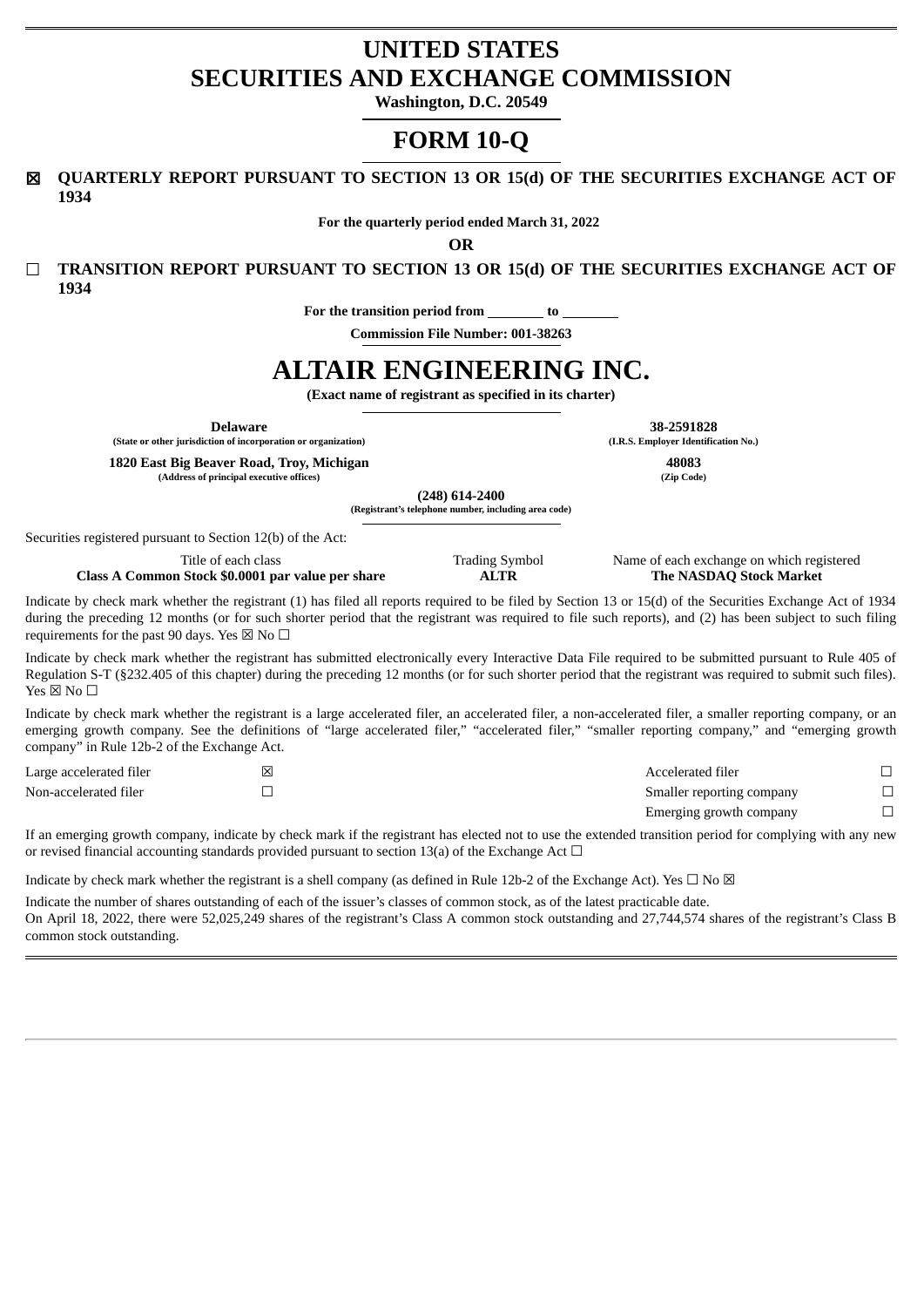# **ALTAIR ENGINEERING INC. AND SUBSIDIARIES FORM 10-Q FOR THE QUARTER ENDED MARCH 31, 2022 INDEX**

**Page**

| PART I.           |          | <b>FINANCIAL INFORMATION</b>                                                                 |    |
|-------------------|----------|----------------------------------------------------------------------------------------------|----|
|                   | Item 1.  | <b>Financial Statements - Unaudited</b>                                                      | 3  |
|                   |          | <b>Consolidated Balance Sheets</b><br>a)                                                     | 3  |
|                   |          | <b>Consolidated Statements of Operations</b><br>b)                                           | 4  |
|                   |          | <b>Consolidated Statements of Comprehensive Income (Loss)</b><br>c)                          | 5  |
|                   |          | <b>Consolidated Statements of Changes in Stockholders' Equity</b><br>d)                      | 6  |
|                   |          | <b>Consolidated Statements of Cash Flows</b><br>e)                                           | 8  |
|                   |          | f)<br><b>Notes to Consolidated Financial Statements</b>                                      | 9  |
|                   | Item 2.  | <b>Management's Discussion and Analysis of Financial Condition and Results of Operations</b> | 22 |
|                   | Item 3.  | Quantitative and Qualitative Disclosures About Market Risk                                   | 33 |
|                   | Item 4.  | <b>Controls and Procedures</b>                                                               | 34 |
| PART II.          |          | <b>OTHER INFORMATION</b>                                                                     |    |
|                   | Item 1.  | <b>Legal Proceedings</b>                                                                     | 35 |
|                   | Item 1A. | <b>Risk Factors</b>                                                                          | 35 |
|                   | Item 2.  | <b>Unregistered Sales of Equity Securities and Use of Proceeds</b>                           | 35 |
|                   | Item 3.  | <b>Defaults Upon Senior Securities</b>                                                       | 35 |
|                   | Item 4.  | <b>Mine Safety Disclosures</b>                                                               | 36 |
|                   | Item 5.  | <b>Other Information</b>                                                                     | 36 |
|                   | Item 6.  | <b>Exhibits</b>                                                                              | 37 |
| <b>SIGNATURES</b> |          |                                                                                              | 38 |
|                   |          |                                                                                              |    |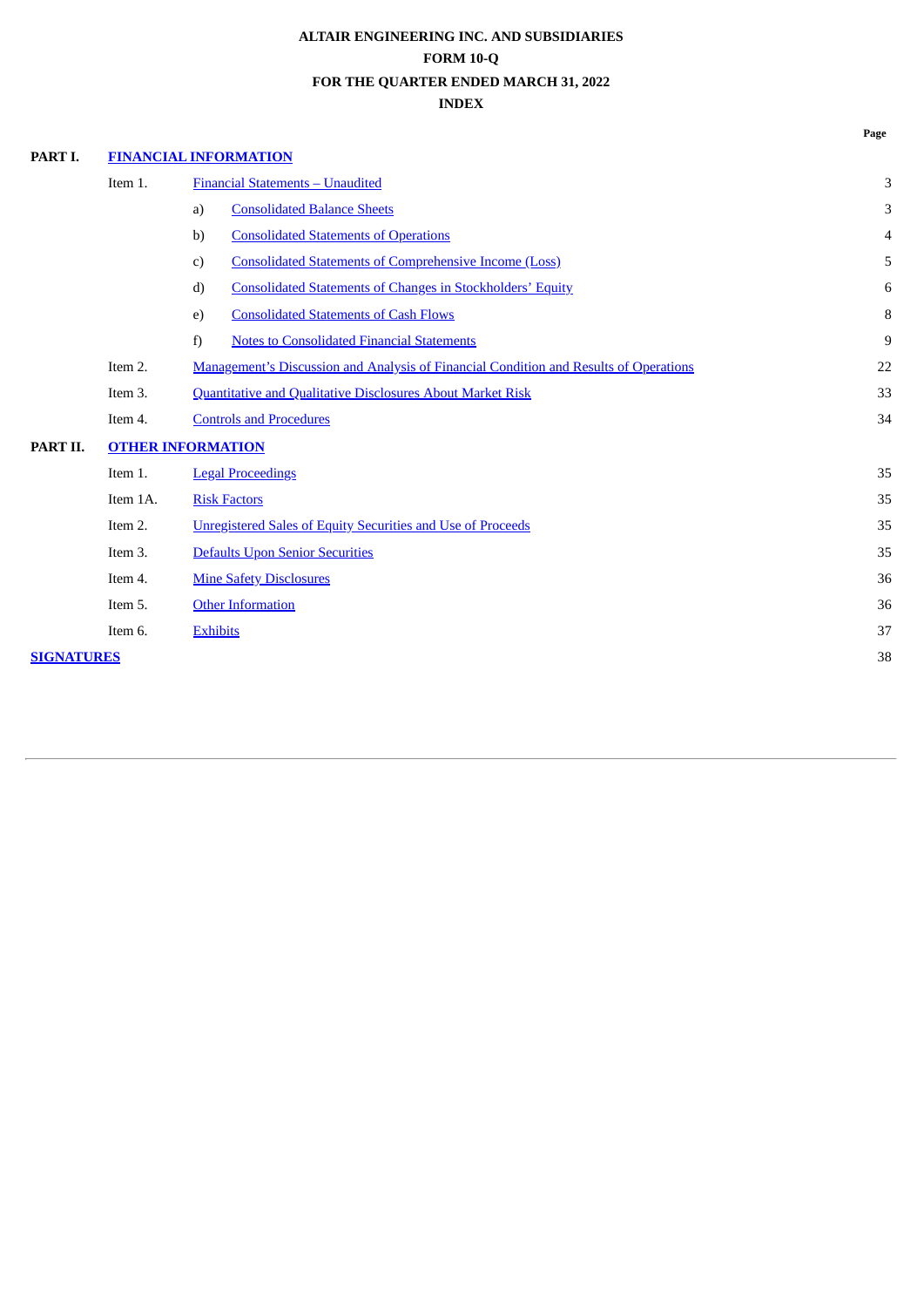# **PART I – FINANCIAL INFORMATION**

## **ALTAIR ENGINEERING INC. AND SUBSIDIARIES CONSOLIDATED BALANCE SHEETS**

<span id="page-2-2"></span><span id="page-2-1"></span><span id="page-2-0"></span>

|                                                                                                                                                               |              | March 31, 2022 |              | <b>December 31, 2021</b> |  |
|---------------------------------------------------------------------------------------------------------------------------------------------------------------|--------------|----------------|--------------|--------------------------|--|
| (In thousands)                                                                                                                                                |              | (Unaudited)    |              |                          |  |
| <b>ASSETS</b>                                                                                                                                                 |              |                |              |                          |  |
| <b>CURRENT ASSETS:</b>                                                                                                                                        |              |                |              |                          |  |
| Cash and cash equivalents                                                                                                                                     | \$           | 405,578        | \$           | 413,743                  |  |
| Accounts receivable, net                                                                                                                                      |              | 112,444        |              | 137,561                  |  |
| Income tax receivable                                                                                                                                         |              | 12,185         |              | 9,388                    |  |
| Prepaid expenses and other current assets                                                                                                                     |              | 25,467         |              | 27,529                   |  |
| Total current assets                                                                                                                                          |              | 555,674        |              | 588,221                  |  |
| Property and equipment, net                                                                                                                                   |              | 40,188         |              | 40,478                   |  |
| Operating lease right of use assets                                                                                                                           |              | 27,910         |              | 28,494                   |  |
| Goodwill                                                                                                                                                      |              | 379,320        |              | 370,178                  |  |
| Other intangible assets, net                                                                                                                                  |              | 93,345         |              | 99,057                   |  |
| Deferred tax assets                                                                                                                                           |              | 8,228          |              | 8,495                    |  |
| Other long-term assets                                                                                                                                        |              | 29,025         |              | 28,352                   |  |
| TOTAL ASSETS                                                                                                                                                  | \$           | 1,133,690      | \$           | 1,163,275                |  |
| <b>LIABILITIES, MEZZANINE EQUITY AND STOCKHOLDERS' EQUITY</b>                                                                                                 |              |                |              |                          |  |
| <b>CURRENT LIABILITIES:</b>                                                                                                                                   |              |                |              |                          |  |
| Accounts payable                                                                                                                                              | \$           | 6,061          | \$           | 6,647                    |  |
| Accrued compensation and benefits                                                                                                                             |              | 35,038         |              | 42,307                   |  |
| Current portion of operating lease liabilities                                                                                                                |              | 9,948          |              | 9,933                    |  |
| Other accrued expenses and current liabilities                                                                                                                |              | 56,978         |              | 122,226                  |  |
| Deferred revenue                                                                                                                                              |              | 96,529         |              | 93,160                   |  |
| Convertible senior notes, net                                                                                                                                 |              | 226,187        |              | 199,705                  |  |
| Total current liabilities                                                                                                                                     |              | 430,741        |              | 473,978                  |  |
| Operating lease liabilities, net of current portion                                                                                                           |              | 18,847         |              | 19,550                   |  |
| Deferred revenue, non-current                                                                                                                                 |              | 21,874         |              | 12,872                   |  |
| Other long-term liabilities                                                                                                                                   |              | 43,019         |              | 42,894                   |  |
| <b>TOTAL LIABILITIES</b>                                                                                                                                      |              | 514,481        |              | 549,294                  |  |
|                                                                                                                                                               |              |                |              |                          |  |
| Commitments and contingencies                                                                                                                                 |              | 784            |              | 784                      |  |
| MEZZANINE EQUITY<br>STOCKHOLDERS' EQUITY:                                                                                                                     |              |                |              |                          |  |
|                                                                                                                                                               |              |                |              |                          |  |
| Preferred stock (\$0.0001 par value), authorized 45,000 shares, none issued and outstanding                                                                   |              |                |              |                          |  |
| Common stock (\$0.0001 par value)                                                                                                                             |              |                |              |                          |  |
| Class A common stock, authorized 513,797 shares, issued and outstanding 52,011<br>and 51,524 shares as of March 31, 2022, and December 31, 2021, respectively |              | 5              |              | 5                        |  |
| Class B common stock, authorized 41,203 shares, issued and outstanding 27,745                                                                                 |              |                |              |                          |  |
| shares as of March 31, 2022, and December 31, 2021                                                                                                            |              | 3              |              | 3                        |  |
| Additional paid-in capital                                                                                                                                    |              | 698,045        |              | 724,226                  |  |
| Accumulated deficit                                                                                                                                           |              | (66, 620)      |              | (102,087)                |  |
| Accumulated other comprehensive loss                                                                                                                          |              | (13,008)       |              | (8,950)                  |  |
|                                                                                                                                                               |              |                |              | 613,197                  |  |
| TOTAL STOCKHOLDERS' EQUITY                                                                                                                                    |              | 618,425        |              |                          |  |
| TOTAL LIABILITIES, MEZZANINE EQUITY AND STOCKHOLDERS' EQUITY                                                                                                  | $\mathbb{S}$ | 1,133,690      | $\mathbb{S}$ | 1,163,275                |  |

*See accompanying notes to consolidated financial statements.*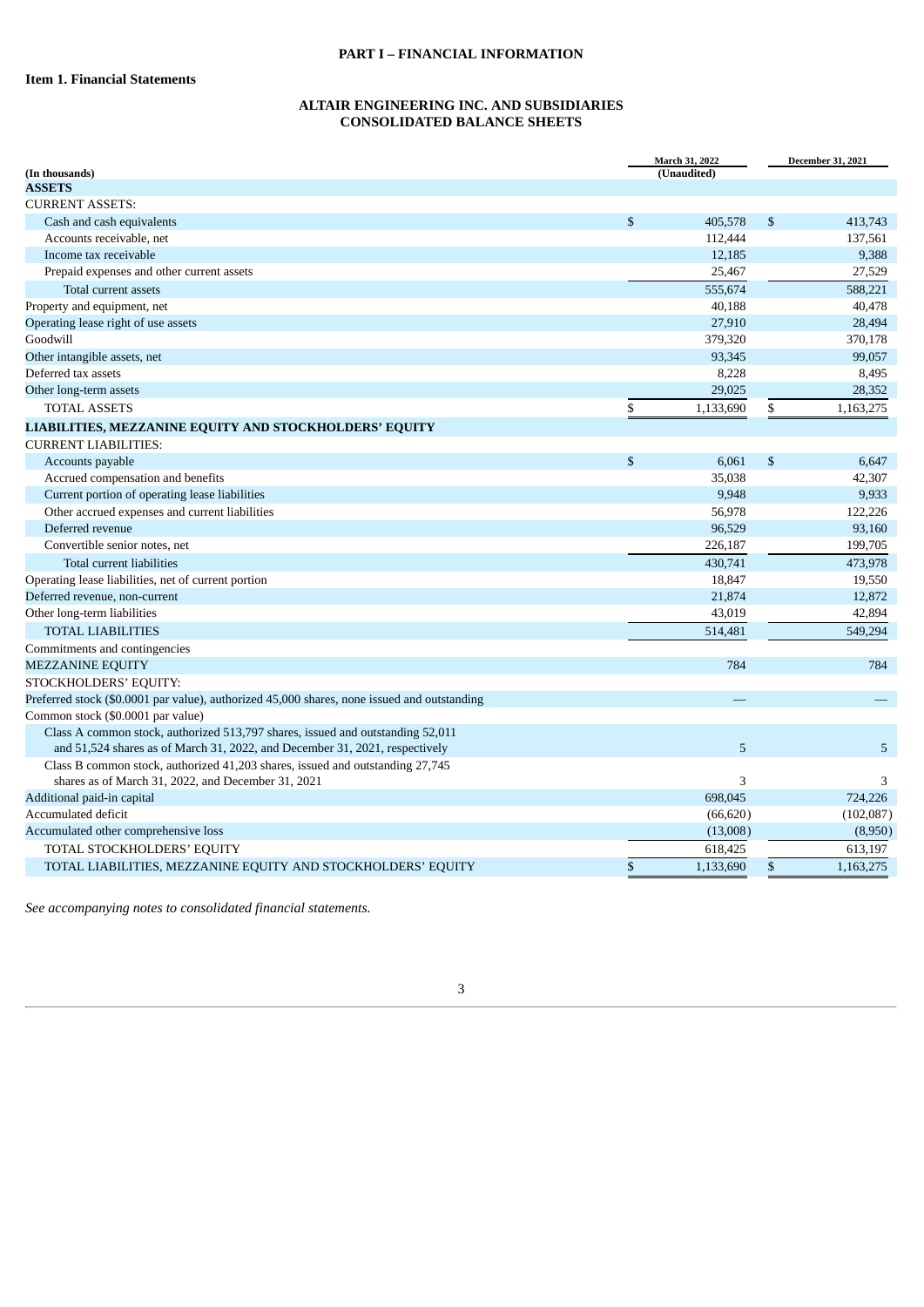# **ALTAIR ENGINEERING INC. AND SUBSIDIARIES CONSOLIDATED STATEMENTS OF OPERATIONS (Unaudited)**

<span id="page-3-0"></span>

|                                                     | <b>Three Months Ended</b><br>March 31, |         |    |         |  |  |
|-----------------------------------------------------|----------------------------------------|---------|----|---------|--|--|
| (in thousands, except per share data)               |                                        | 2022    |    | 2021    |  |  |
| Revenue                                             |                                        |         |    |         |  |  |
| License                                             | \$                                     | 106,169 | \$ | 96,395  |  |  |
| Maintenance and other services                      |                                        | 34,728  |    | 33,146  |  |  |
| Total software                                      |                                        | 140,897 |    | 129,541 |  |  |
| Software related services                           |                                        | 9,061   |    | 8,098   |  |  |
| Total software and related services                 |                                        | 149,958 |    | 137,639 |  |  |
| Client engineering services                         |                                        | 8,012   |    | 10,677  |  |  |
| Other                                               |                                        | 1,811   |    | 1,847   |  |  |
| Total revenue                                       |                                        | 159,781 |    | 150,163 |  |  |
| Cost of revenue                                     |                                        |         |    |         |  |  |
| License                                             |                                        | 4,687   |    | 5,395   |  |  |
| Maintenance and other services                      |                                        | 12,719  |    | 11,555  |  |  |
| <b>Total software</b>                               |                                        | 17,406  |    | 16,950  |  |  |
| Software related services                           |                                        | 6,035   |    | 6,122   |  |  |
| Total software and related services                 |                                        | 23,441  |    | 23,072  |  |  |
| Client engineering services                         |                                        | 6,641   |    | 8,888   |  |  |
| Other                                               |                                        | 1,521   |    | 1,462   |  |  |
| Total cost of revenue                               |                                        | 31,603  |    | 33,422  |  |  |
| Gross profit                                        |                                        | 128,178 |    | 116,741 |  |  |
| Operating expenses:                                 |                                        |         |    |         |  |  |
| Research and development                            |                                        | 43,094  |    | 38,276  |  |  |
| Sales and marketing                                 |                                        | 35,682  |    | 32,070  |  |  |
| General and administrative                          |                                        | 23,569  |    | 23,926  |  |  |
| Amortization of intangible assets                   |                                        | 5,903   |    | 4,877   |  |  |
| Other operating income, net                         |                                        | (781)   |    | (617)   |  |  |
| Total operating expenses                            |                                        | 107,467 |    | 98,532  |  |  |
| Operating income                                    |                                        | 20,711  |    | 18,209  |  |  |
| Interest expense                                    |                                        | 585     |    | 2,973   |  |  |
| Other expense, net                                  |                                        | 2,068   |    | 835     |  |  |
| Income before income taxes                          |                                        | 18,058  |    | 14,401  |  |  |
| Income tax expense                                  |                                        | 6,530   |    | 41      |  |  |
| Net income                                          | \$                                     | 11,528  | \$ | 14,360  |  |  |
| Income per share:                                   |                                        |         |    |         |  |  |
| Net income per share attributable to common         |                                        |         |    |         |  |  |
| stockholders, basic                                 | \$                                     | 0.15    | \$ | 0.19    |  |  |
| Net income per share attributable to common         |                                        |         |    |         |  |  |
| stockholders, diluted                               | \$                                     | 0.13    | \$ | 0.18    |  |  |
| Weighted average shares outstanding:                |                                        |         |    |         |  |  |
| Weighted average number of shares used in computing |                                        |         |    |         |  |  |
| net income per share, basic                         |                                        | 79,462  |    | 74,651  |  |  |
| Weighted average number of shares used in computing |                                        |         |    |         |  |  |
| net income per share, diluted                       |                                        | 87,261  |    | 79,295  |  |  |
|                                                     |                                        |         |    |         |  |  |

*See accompanying notes to consolidated financial statements.*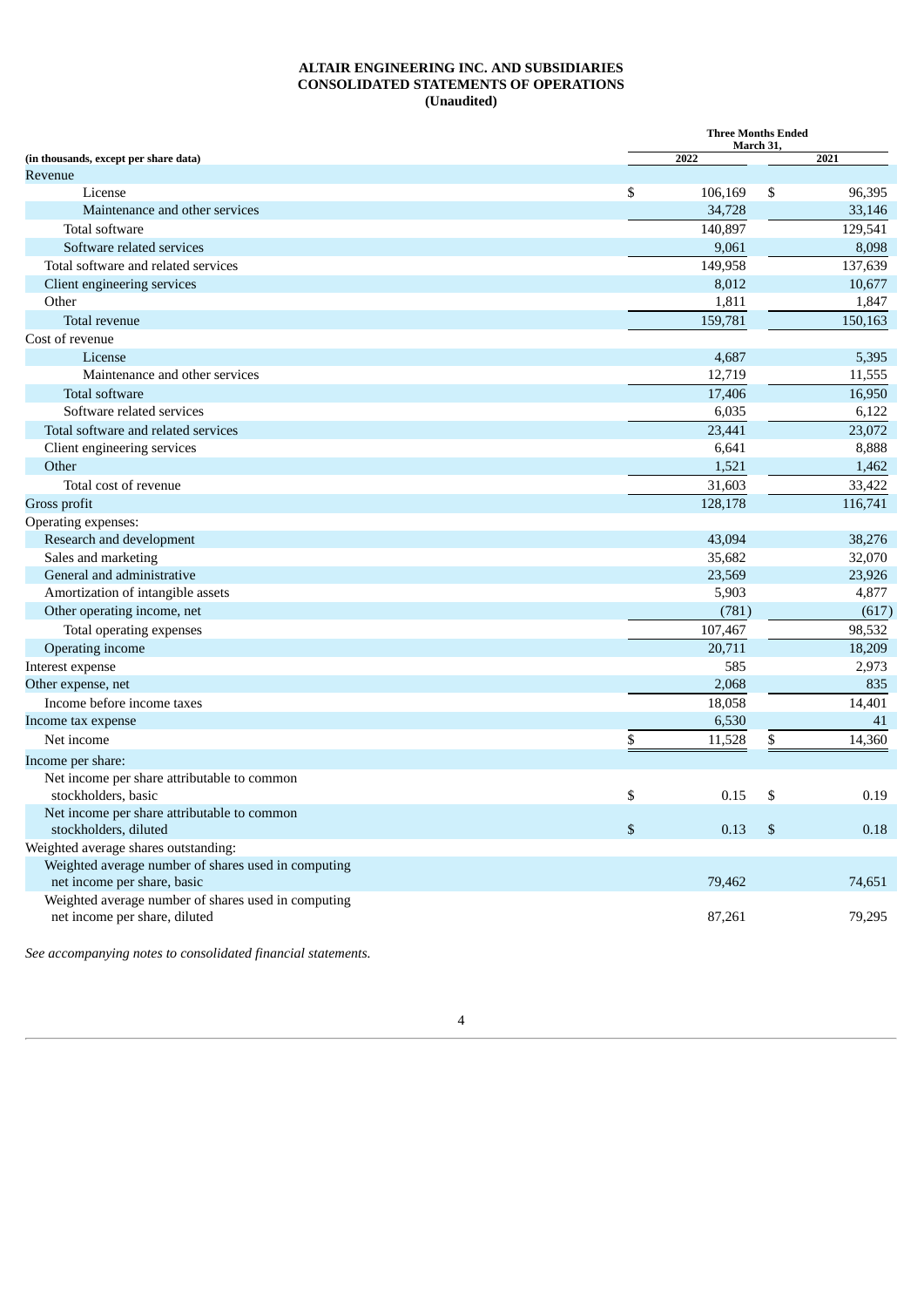# **ALTAIR ENGINEERING INC. AND SUBSIDIARIES CONSOLIDATED STATEMENTS OF COMPREHENSIVE INCOME (LOSS) (Unaudited)**

<span id="page-4-0"></span>

|                                                                | <b>Three Months Ended</b><br>March 31, |          |  |          |  |  |  |
|----------------------------------------------------------------|----------------------------------------|----------|--|----------|--|--|--|
| (in thousands)                                                 |                                        | 2022     |  | 2021     |  |  |  |
| Net income                                                     |                                        | 11,528   |  | 14,360   |  |  |  |
| Other comprehensive (loss) income, net of tax:                 |                                        |          |  |          |  |  |  |
| Foreign currency translation (net of tax effect of \$0 for     |                                        |          |  |          |  |  |  |
| all periods)                                                   |                                        | (4, 163) |  | (3,975)  |  |  |  |
| Retirement related benefit plans (net of tax effect of \$0 for |                                        |          |  |          |  |  |  |
| all periods)                                                   |                                        | 105      |  | 143      |  |  |  |
| Total other comprehensive loss                                 |                                        | (4,058)  |  | (3, 832) |  |  |  |
| Comprehensive income                                           |                                        | 7.470    |  | 10,528   |  |  |  |

*See accompanying notes to consolidated financial statements.*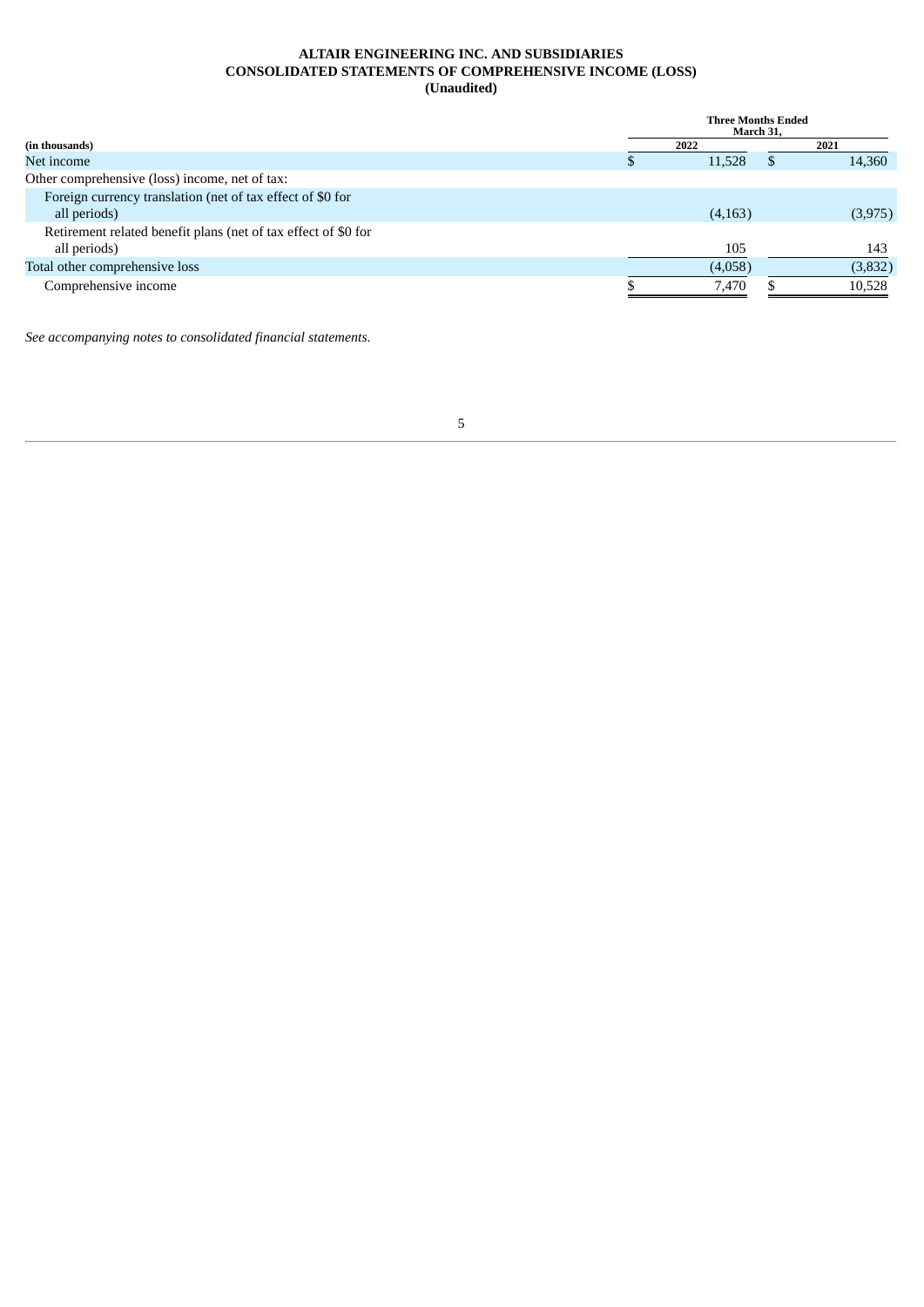## **ALTAIR ENGINEERING INC. AND SUBSIDIARIES CONSOLIDATED STATEMENTS OF CHANGES IN STOCKHOLDERS' EQUITY (Unaudited)**

<span id="page-5-0"></span>

|               |  |                |                |                     |   | <b>Additional</b> |                 | <b>Accumulated</b><br>other | Total         |
|---------------|--|----------------|----------------|---------------------|---|-------------------|-----------------|-----------------------------|---------------|
|               |  |                | <b>Class B</b> |                     |   | paid-in           | Accumulated     | comprehensive               | stockholders' |
| <b>Shares</b> |  |                | <b>Shares</b>  | Amount              |   | capital           | deficit         | loss                        | equity        |
| 51,524        |  | 5              | 27,745         |                     | 3 | \$724,226         | \$(102,087)     | (8,950)<br>-S               | 613,197<br>\$ |
|               |  |                |                |                     |   | (50,009)          | 23,939          |                             | (26,070)      |
|               |  |                |                |                     |   |                   | 11,528          |                             | 11,528        |
|               |  |                |                |                     |   |                   |                 |                             |               |
|               |  |                |                |                     |   |                   |                 |                             |               |
| 77            |  |                |                |                     |   | 4,187             |                 |                             | 4,187         |
| 86            |  |                |                |                     |   | 238               |                 |                             | 238           |
| 324           |  |                |                |                     |   |                   |                 |                             |               |
|               |  |                |                |                     |   | 19,403            |                 |                             | 19,403        |
|               |  |                |                |                     |   |                   |                 | (4, 163)                    | (4,163)       |
|               |  |                |                |                     |   |                   |                 | 105                         | 105           |
| 52,011        |  | .,             | 27,745         |                     | 3 | \$698,045         | (66, 620)<br>S. | (13,008)                    | 618,425       |
|               |  | <b>Class A</b> | Amount         | <b>Common stock</b> |   |                   |                 |                             |               |

*See accompanying notes to consolidated financial statements.*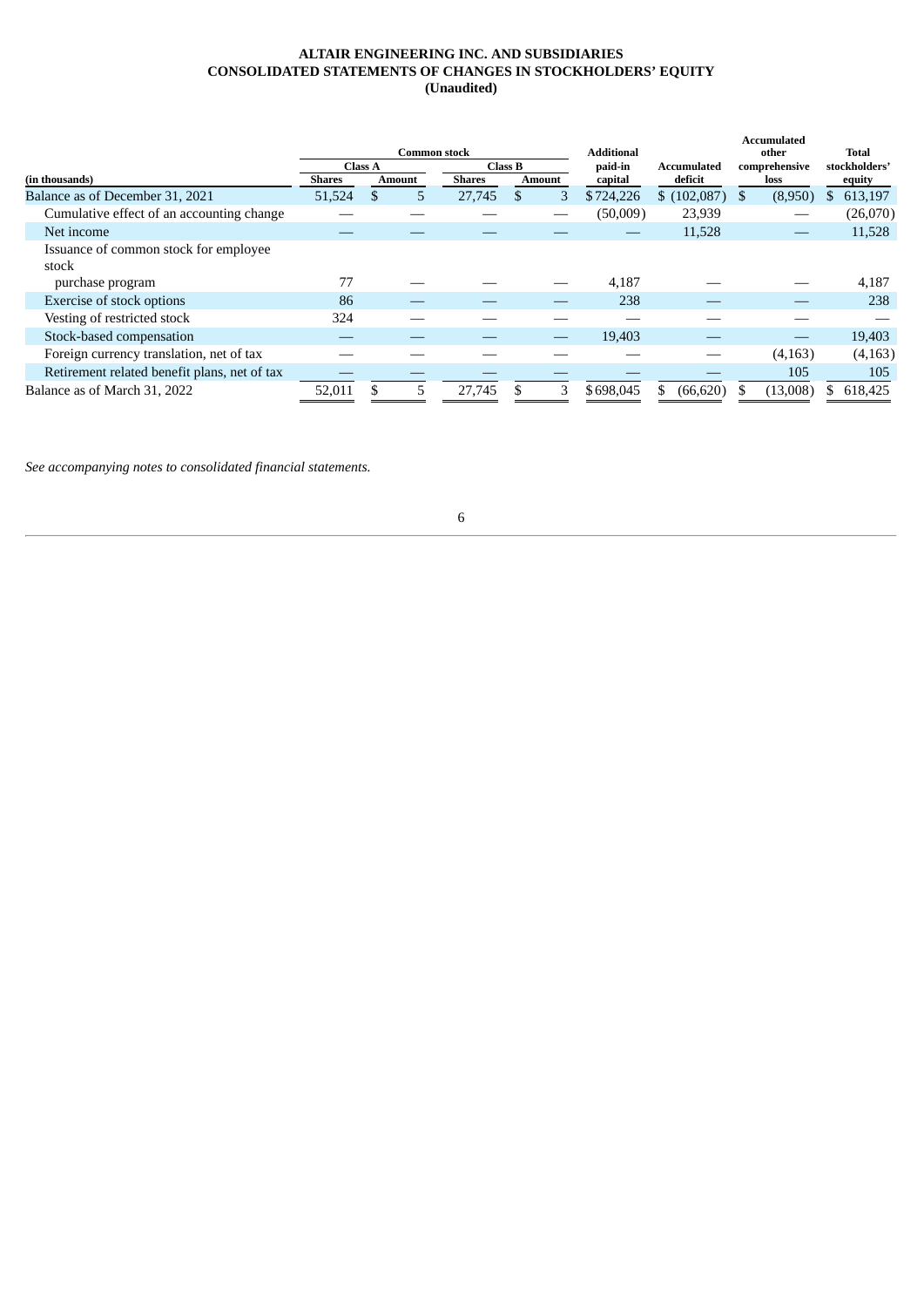## **ALTAIR ENGINEERING INC. AND SUBSIDIARIES CONSOLIDATED STATEMENTS OF CHANGES IN STOCKHOLDERS' EQUITY (Unaudited)**

|                                              |               |                | <b>Common stock</b> |                | <b>Additional</b> |             | <b>Accumulated</b><br>other | Total         |
|----------------------------------------------|---------------|----------------|---------------------|----------------|-------------------|-------------|-----------------------------|---------------|
|                                              |               | <b>Class A</b> |                     | <b>Class B</b> |                   | Accumulated | comprehensive               | stockholders' |
| (in thousands)                               | <b>Shares</b> | Amount         | <b>Shares</b>       | Amount         | capital           | deficit     | loss                        | equity        |
| Balance as of December 31, 2020              | 44,216        | 4              | 30,111              | 3<br>Ъ         | \$474,669         | (93, 293)   | (2,797)<br>S                | 378,586<br>S  |
| Net income                                   |               |                |                     |                |                   | 14,360      |                             | 14,360        |
| Exercise of stock options                    | 490           |                |                     |                | 271               |             |                             | 271           |
| Vesting of restricted stock                  | 278           |                |                     |                |                   |             |                             |               |
| Conversion from Class B to Class A           |               |                |                     |                |                   |             |                             |               |
| common stock                                 | 510           |                | (510)               |                |                   |             |                             |               |
| Stock-based compensation                     |               |                |                     |                | 9,644             |             |                             | 9,644         |
| Foreign currency translation, net of tax     |               |                |                     |                |                   |             | (3,975)                     | (3,975)       |
| Retirement related benefit plans, net of tax |               |                |                     |                |                   |             | 143                         | 143           |
| Balance as of March 31, 2021                 | 45.494        | 4              | 29.601              | 3              | \$484.584         | (78, 933)   | (6,629)                     | 399,029       |

*See accompanying notes to consolidated financial statements.*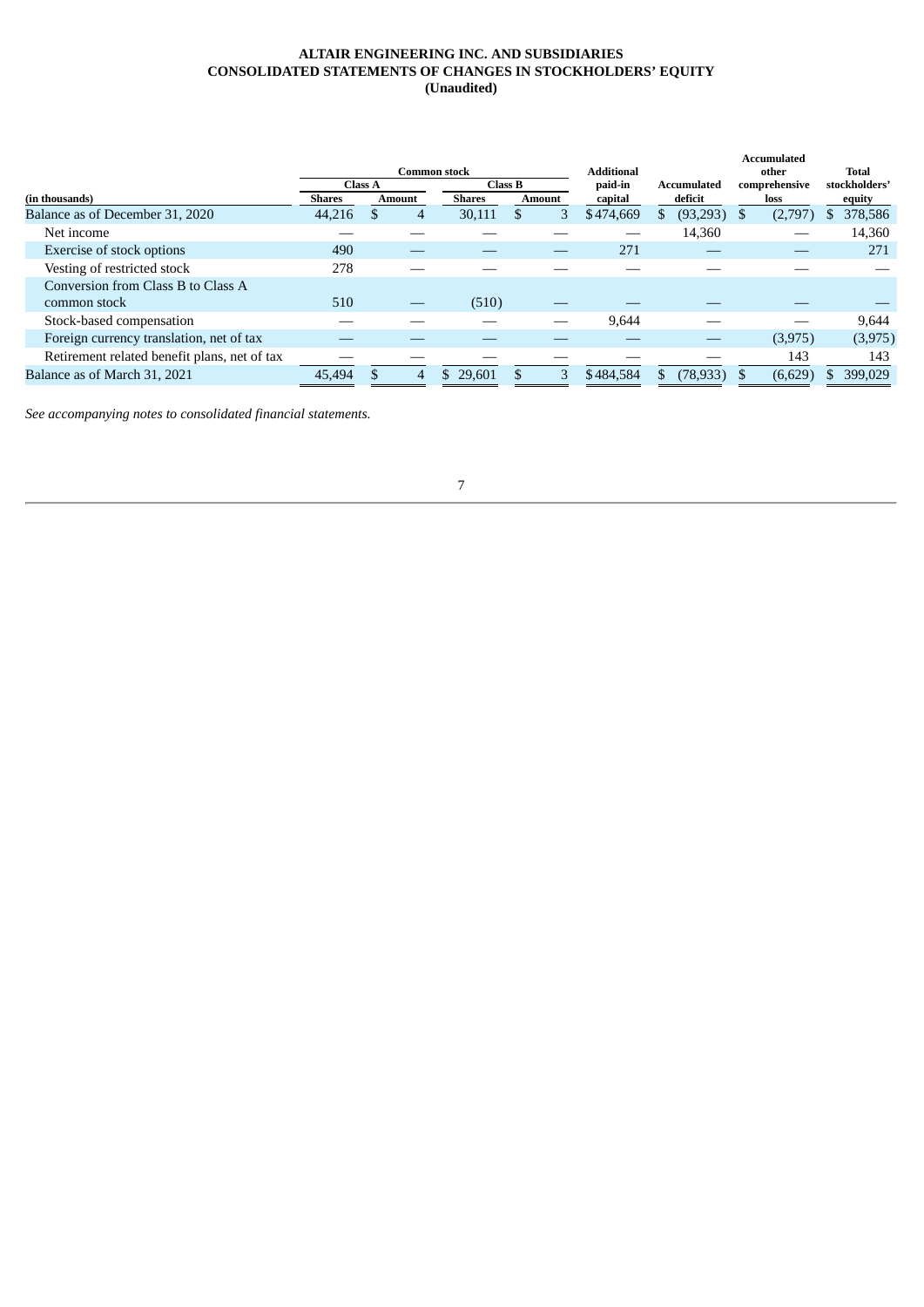# **ALTAIR ENGINEERING INC. AND SUBSIDIARIES CONSOLIDATED STATEMENTS OF CASH FLOWS (Unaudited)**

<span id="page-7-0"></span>

|                                                                                   |    |              | Three Months Ended March 31, |           |  |  |
|-----------------------------------------------------------------------------------|----|--------------|------------------------------|-----------|--|--|
| (In thousands)                                                                    |    | 2022         |                              | 2021      |  |  |
| <b>OPERATING ACTIVITIES:</b>                                                      |    |              |                              |           |  |  |
| Net income                                                                        | \$ | 11,528       | \$                           | 14,360    |  |  |
| Adjustments to reconcile net income to net cash provided by operating activities: |    |              |                              |           |  |  |
| Depreciation and amortization                                                     |    | 7,686        |                              | 6,686     |  |  |
| Provision for credit loss                                                         |    | 48           |                              | 89        |  |  |
| Amortization of debt discount and issuance costs                                  |    | 418          |                              | 2,800     |  |  |
| Stock-based compensation expense                                                  |    | 18,614       |                              | 9,648     |  |  |
| Deferred income taxes                                                             |    | (67)         |                              | (687)     |  |  |
| Other, net                                                                        |    | 107          |                              | (18)      |  |  |
| Changes in assets and liabilities:                                                |    |              |                              |           |  |  |
| Accounts receivable                                                               |    | 21,735       |                              | 8,768     |  |  |
| Prepaid expenses and other current assets                                         |    | (138)        |                              | (805)     |  |  |
| Other long-term assets                                                            |    | 2,139        |                              | (3,628)   |  |  |
| Accounts payable                                                                  |    | (302)        |                              | (767)     |  |  |
| Accrued compensation and benefits                                                 |    | (6,896)      |                              | 2,626     |  |  |
| Other accrued expenses and current liabilities                                    |    | (61,759)     |                              | 309       |  |  |
| Deferred revenue                                                                  |    | 12,673       |                              | (2,810)   |  |  |
| Net cash provided by operating activities                                         |    | 5,786        |                              | 36,571    |  |  |
| <b>INVESTING ACTIVITIES:</b>                                                      |    |              |                              |           |  |  |
| Payments for acquisition of businesses, net of cash acquired                      |    | (12, 971)    |                              |           |  |  |
| Capital expenditures                                                              |    | (2,190)      |                              | (3,039)   |  |  |
| Other investing activities, net                                                   |    | (343)        |                              | (412)     |  |  |
| Net cash used in investing activities                                             |    | (15,504)     |                              | (3,451)   |  |  |
| <b>FINANCING ACTIVITIES:</b>                                                      |    |              |                              |           |  |  |
| Proceeds from employee stock purchase plan contributions                          |    | 2,362        |                              |           |  |  |
| Proceeds from the exercise of common stock options                                |    | 237          |                              | 271       |  |  |
| Payments on revolving commitment                                                  |    |              |                              | (30,000)  |  |  |
| Other financing activities                                                        |    | (90)         |                              | (107)     |  |  |
| Net cash provided by (used in) financing activities                               |    | 2,509        |                              | (29, 836) |  |  |
| Effect of exchange rate changes on cash, cash equivalents and restricted cash     |    | (970)        |                              | (1, 331)  |  |  |
| Net (decrease) increase in cash, cash equivalents and restricted cash             |    | (8,179)      |                              | 1,953     |  |  |
| Cash, cash equivalents and restricted cash at beginning of year                   |    | 414,012      |                              | 241,547   |  |  |
| Cash, cash equivalents and restricted cash at end of period                       | \$ | 405,833      | \$                           | 243,500   |  |  |
| Supplemental disclosure of cash flow:                                             |    |              |                              |           |  |  |
| Interest paid                                                                     | \$ | $\mathbf{1}$ | \$                           | 47        |  |  |
| Income taxes paid                                                                 | \$ | 3,187        | \$                           | 2,381     |  |  |
| Supplemental disclosure of non-cash investing and financing activities:           |    |              |                              |           |  |  |
| Property and equipment in accounts payable, other current liabilities             |    |              |                              |           |  |  |
| and other liabilities                                                             | \$ | 772          | \$                           | 619       |  |  |

*See accompanying notes to consolidated financial statements.*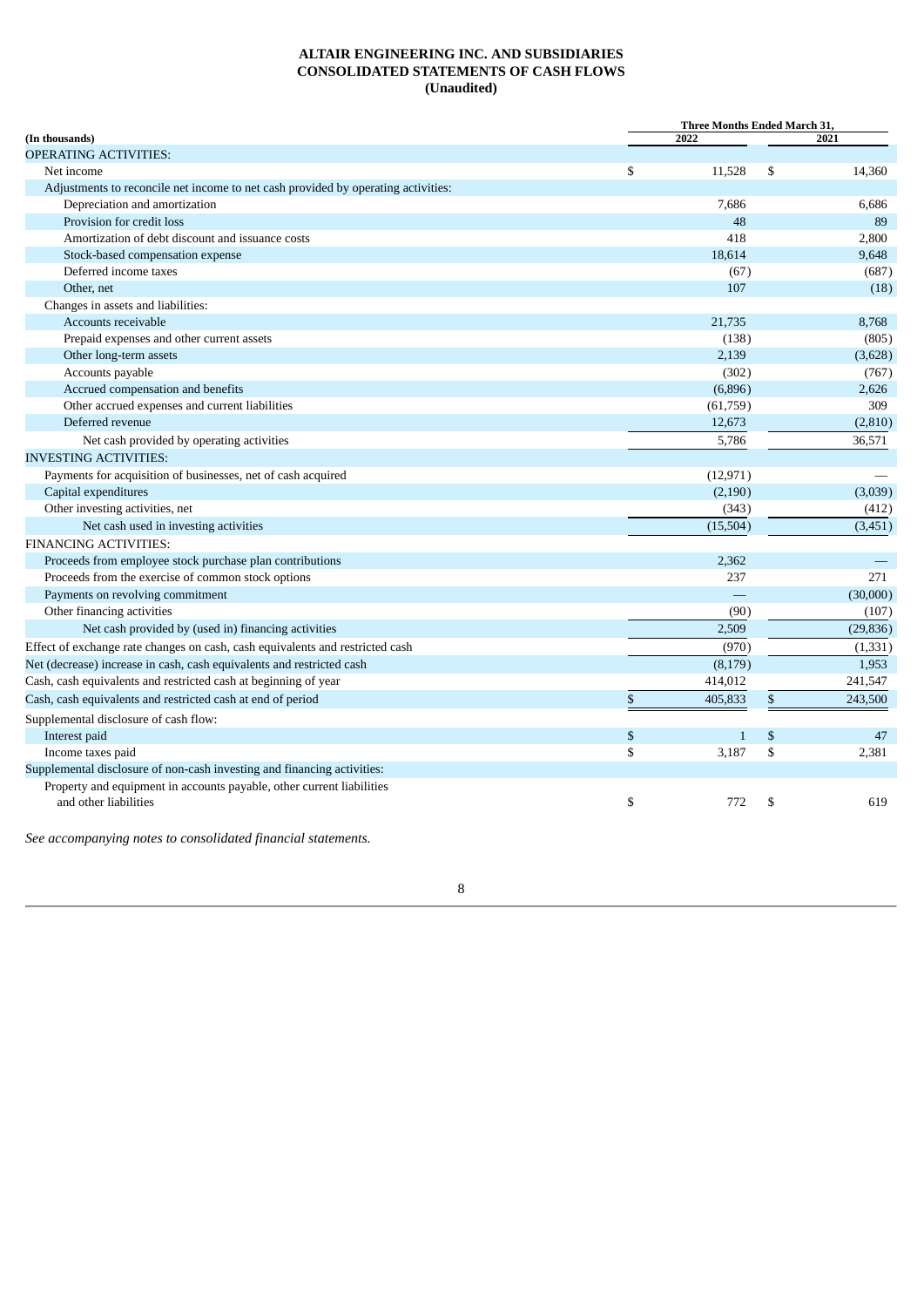## **ALTAIR ENGINEERING INC. AND SUBSIDIARIES NOTES TO CONSOLIDATED FINANCIAL STATEMENTS (Unaudited)**

#### <span id="page-8-0"></span>**1. Organization and description of business**

Altair Engineering Inc. ("Altair" or the "Company") is incorporated in the state of Delaware. The Company is a global leader in computational science and artificial intelligence enabling organizations across broad industry segments to drive smarter decisions in an increasingly connected world. Altair delivers software and cloud solutions in the areas of simulation, high-performance computing ("HPC"), data analytics, and artificial intelligence ("AI"). Altair's products and services help create a more sustainable future for the planet. The Company is headquartered in Troy, Michigan.

#### *Basis of presentation*

The accompanying unaudited consolidated financial statements have been prepared in accordance with United States generally accepted accounting principles ("GAAP") and applicable rules and regulations of the Securities and Exchange Commission ("SEC") regarding interim financial information. Accordingly, the accompanying statements do not include all the information and notes required by GAAP for complete financial statements. The accompanying unaudited consolidated financial statements should be read in conjunction with the Company's audited consolidated financial statements (and notes thereto) for the year ended December 31, 2021, included in the most recent Annual Report on Form 10-K filed with the SEC.

#### *Use of estimates*

The preparation of the consolidated financial statements in conformity with GAAP requires management to make estimates and assumptions that affect the reported amounts of assets and liabilities and disclosures of contingent assets and liabilities at the date of the financial statements and reported amounts of revenue and expenses during the reporting periods. On an ongoing basis, management evaluates its significant estimates including the stand alone selling price, or SSP, for each distinct performance obligation included in customer contracts with multiple performance obligations, valuation of acquired intangible assets in business combinations, the incremental borrowing rate used in the valuation of lease liabilities, the determination of the period of benefit for capitalized costs to obtain a contract, fair value of convertible senior notes, provision for credit loss, tax valuation allowances, liabilities for uncertain tax provisions, impairment of goodwill and intangible assets, retirement obligations, useful lives of intangible assets, revenue for fixed price contracts, and stock-based compensation. Actual results could differ from those estimates.

### *Significant accounting policies*

There have been no material changes to our significant accounting policies as of and for the three months ended March 31, 2022, as compared to the significant accounting policies described in our Annual Report on Form 10-K for the year ended December 31, 2021.

#### **2. Recent accounting guidance**

#### *Accounting standards adopted*

*Debt* – In August 2020, the Financial Accounting Standards Board ("FASB") issued Accounting Standards Update ("ASU") No. 2020-06, *Debt – Debt with* Conversion and Other Options (Subtopic 470-20) and Derivatives and Hedging - Contracts in Entity's Own Equity (Subtopic 815-40). This ASU simplifies the accounting for convertible instruments by eliminating certain separation models. Under ASU 2020*-*06*,* a convertible debt instrument will generally be reported as a single liability at its amortized cost with no separate accounting for embedded conversion features. The update also requires the if-converted method to be used for convertible instruments and the effect of potential share settlement be included in the diluted earnings per share calculation when an instrument may be settled in cash or shares. The Company adopted ASU 2020-06 effective as of January 1, 2022, using the modified retrospective approach. Adoption of the new standard resulted in a decrease to accumulated deficit of \$23.9 million, a decrease to additional paid-in capital of \$50.0 million, and an increase to convertible senior notes, net of \$26.1 million. Interest expense recognized in the current and future periods will be reduced as a result of accounting for the convertible debt instrument as a single liability measured at its amortized cost.

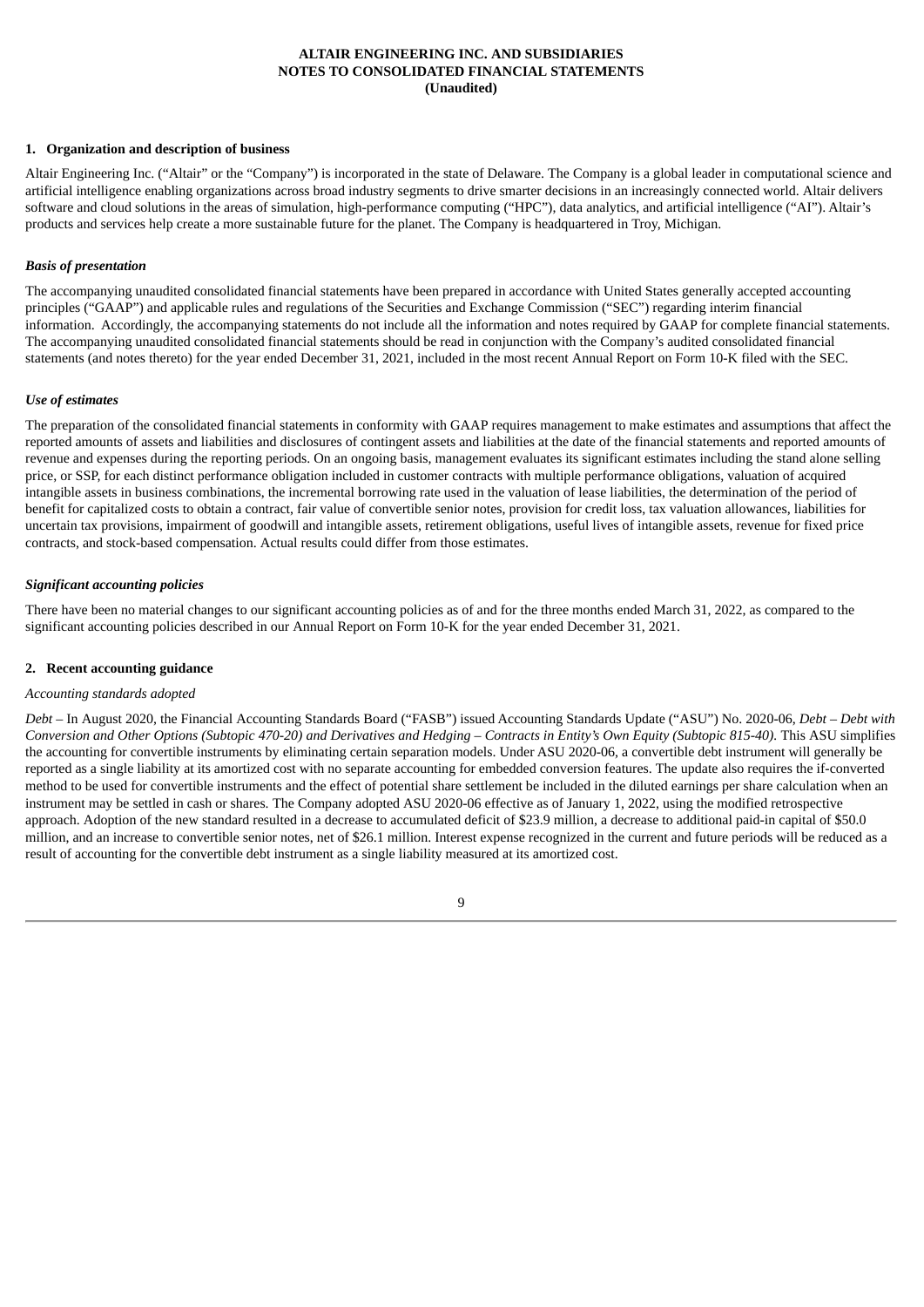## *Accounting standards not yet adopted*

Reference Rate Reform - In March 2020, the FASB issued ASU 2020-04. Reference Rate Reform (Topic 848) - Facilitation of the Effects of Reference Rate *Reform on Financial Reporting.* This ASU provides optional expedients and exceptions for applying U.S. GAAP to contract modifications and hedging relationships, subject to meeting certain criteria, that reference LIBOR or another rate that is expected to be discontinued. The amendments in the guidance are optional and effective for all entities as of March 12, 2020 through December 31, 2022. The Company is currently evaluating the impact of this new guidance on its consolidated financial statements and related disclosures and does not expect this guidance to have a material effect on its consolidated financial statements.

*Government Assistance* – In November 2021, the FASB issued ASU 2021-10, *Government Assistance (Topic 832): Disclosures by Business Entities about Government Assistance*. This ASU requires certain disclosures about transactions with a government that are accounted for by applying a grant or contribution accounting model by analogy. The amendment requires disclosure of information about the nature of the transactions and the related accounting policy used to account for the transactions, information regarding the line items within the consolidated financial statements that are affected by the transactions, and significant terms and conditions of the transactions. ASU 2021-10 is effective for annual periods beginning after December 15, 2021, with early application permitted. The Company is currently evaluating the effect the adoption of this new guidance will have on its consolidated financial statement disclosures.

## **3. Revenue from contracts with customers**

#### *Disaggregation of revenue*

The Company disaggregates its software revenue by type of performance obligation and timing of revenue recognition as follows (in thousands):

|                                    |   | <b>Three Months Ended</b><br>March 31, |   |         |  |
|------------------------------------|---|----------------------------------------|---|---------|--|
|                                    |   | 2022                                   |   | 2021    |  |
| Term licenses and other $(1)$      | D | 94,045                                 | S | 84,934  |  |
| Perpetual licenses                 |   | 12,124                                 |   | 11,461  |  |
| Maintenance                        |   | 33,337                                 |   | 29,694  |  |
| Professional software services (1) |   | 1,391                                  |   | 3,452   |  |
| Software related services          |   | 9,061                                  |   | 8,098   |  |
| Client engineering services        |   | 8,012                                  |   | 10,677  |  |
| Other                              |   | 1,811                                  |   | 1,847   |  |
| Total revenue                      |   | 159,781                                |   | 150,163 |  |

 $<sup>(1)</sup>$  Term licenses and other includes hardware revenue of \$0.7 million for the three months ended March 31, 2022, and was reported in License revenue.</sup> Professional software services includes hardware revenue of \$1.7 million for the three months ended March 31, 2021, and was reported in Maintenance and other services revenue.

The Company derived approximately 12.2% and 9.9% of its total revenue through indirect sales channels for the three months ended March 31, 2022 and 2021, respectively.

## *Costs to obtain a contract*

As of March 31, 2022, and December 31, 2021, respectively, capitalized costs to obtain a contract were \$4.9 million and \$4.5 million recorded in Prepaid and other current assets and \$0.3 million and \$0.4 million recorded in Other long-term assets. Sales commissions were \$2.1 million and \$1.6 million for the three months ended March 31, 2022 and 2021, respectively, and were included in Sales and marketing expense in the Company's consolidated statement of operations.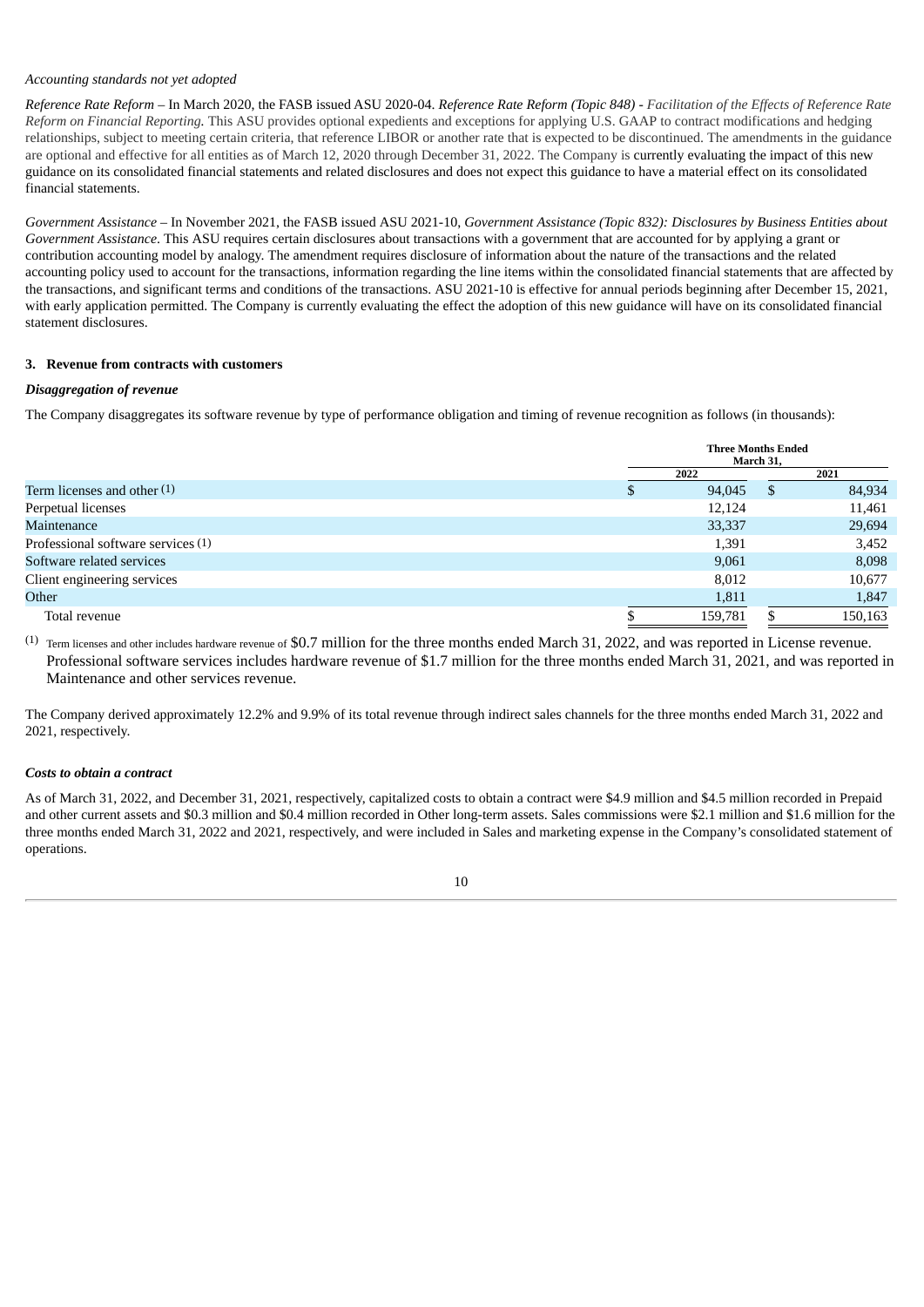## *Contract assets*

As of March 31, 2022, and December 31, 2021, respectively, contract assets were \$4.8 million and \$3.8 million included in Accounts receivable, and \$3.4 million and \$2.3 million included in Prepaid expenses and other current assets.

## *Deferred revenue*

Approximately \$44.4 million of revenue recognized during the three months ended March 31, 2022, was included in deferred revenue at the beginning of the year.

Revenue allocated to remaining performance obligations represents contracted revenue that has not yet been recognized, which includes deferred revenue and amounts that will be invoiced and recognized as revenue in future periods. Contracted revenue not yet recognized was \$148.7 million and \$121.2 million as of March 31, 2022 and 2021, respectively. Of the amount recorded as of March 31, 2022, the Company expects to recognize approximately 76% over the next 12 months and the remainder thereafter.

## **4. Supplementary Information**

#### *Cash, cash equivalents and restricted cash*

The Company considers all highly liquid investments with original or remaining maturities of 90 days or less at the date of purchase to be cash equivalents. Cash and cash equivalents are recorded at cost, which approximates fair value. Restricted cash is included in other long-term assets on the consolidated balance sheets. The following table provides a reconciliation of cash, cash equivalents and restricted cash reported in the consolidated balance sheets that sum to the total of the amounts reported in the consolidated statement of cash flows (in thousands):

|                                                    | March 31, 2022 |  | <b>December 31, 2021</b> |
|----------------------------------------------------|----------------|--|--------------------------|
| Cash and cash equivalents                          | 405.578        |  | 413.743                  |
| Restricted cash included in other long-term assets |                |  | 269                      |
| Total cash, cash equivalents, and restricted cash  | 405.833        |  | 414.012                  |

Restricted cash represents amounts required for a contractual agreement with an insurer for the payment of potential health insurance claims, and term deposits for bank guarantees.

#### *Property and equipment, net*

Property and equipment consisted of the following (in thousands):

|                                                 | March 31,<br>2022 |        |    | December 31,<br>2021 |  |
|-------------------------------------------------|-------------------|--------|----|----------------------|--|
| Land                                            |                   | 9,852  | -S | 9,888                |  |
| Building and improvements                       |                   | 18,238 |    | 18,358               |  |
| Computer equipment and software                 |                   | 45,633 |    | 45,027               |  |
| Furniture, equipment and other                  |                   | 12,782 |    | 12,947               |  |
| Leasehold improvements                          |                   | 9,152  |    | 9,829                |  |
| Right-of-use assets under finance leases        |                   | 2,541  |    | 2,532                |  |
| Total property and equipment                    |                   | 98,198 |    | 98,581               |  |
| Less: accumulated depreciation and amortization |                   | 58,010 |    | 58,103               |  |
| Property and equipment, net                     |                   | 40,188 |    | 40,478               |  |

Depreciation expense, including amortization of right-of-use assets under finance leases, was \$1.8 million for each of the three months ended March 31, 2022 and 2021.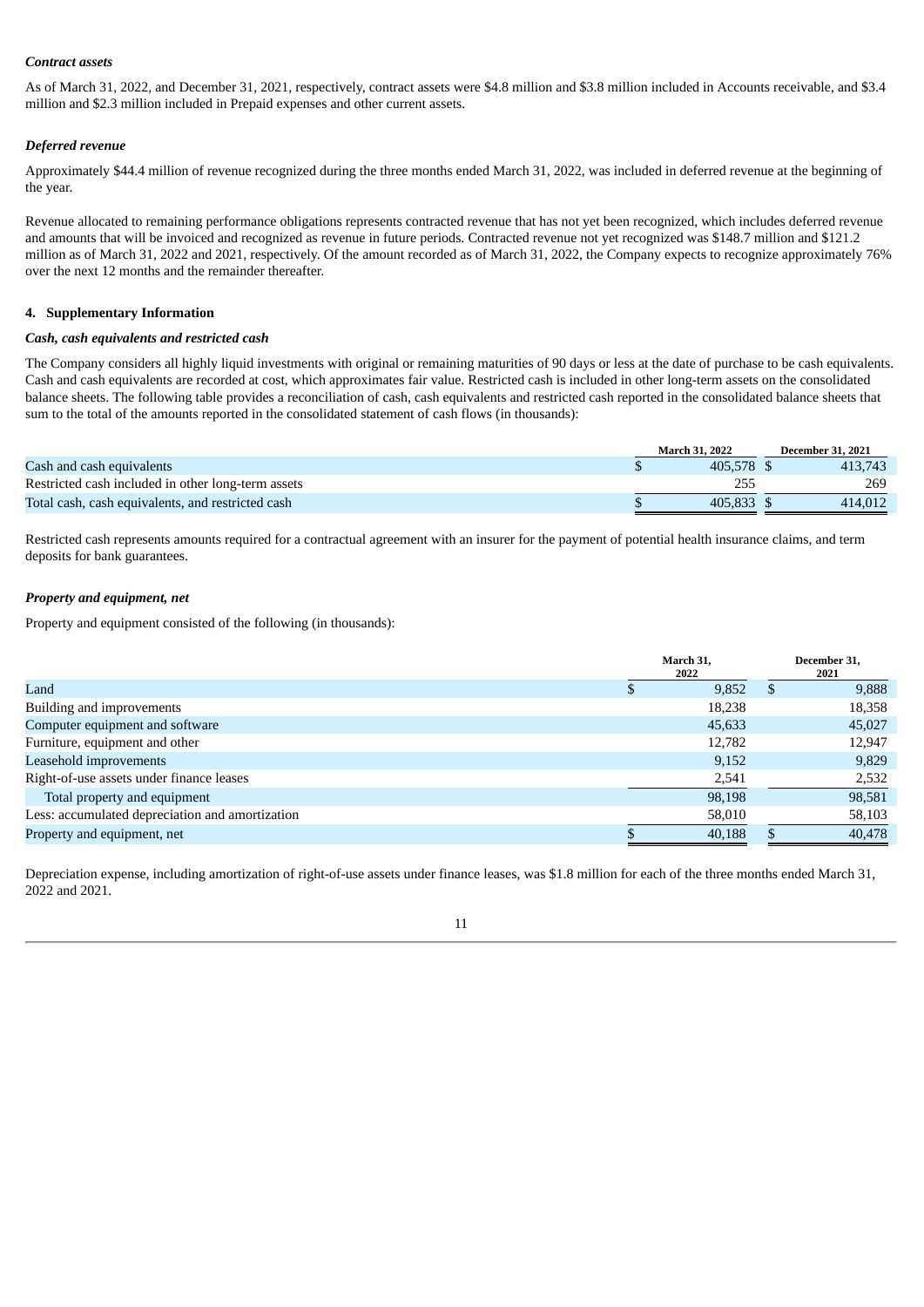# *Other liabilities*

The following table provides the details of other accrued expenses and current liabilities (in thousands):

|                                           |   | March 31,<br>2022 |     | December 31.<br>2021 |
|-------------------------------------------|---|-------------------|-----|----------------------|
| Obligations for acquisition of businesses | D | 24,099            | \$. | 87,636               |
| Income taxes payable                      |   | 8,374             |     | 5,887                |
| <b>Accrued VAT</b>                        |   | 5,576             |     | 6,047                |
| Accrued royalties                         |   | 4.030             |     | 2,537                |
| Accrued professional fees                 |   | 3,668             |     | 3,516                |
| Employee stock purchase plan obligations  |   | 2,362             |     | 4,222                |
| Billings in excess of cost                |   | 1,449             |     | 1,459                |
| Defined contribution plan liabilities     |   | 1,097             |     | 1,513                |
| Non-income tax liabilities                |   | 1,081             |     | 1,653                |
| Other current liabilities                 |   | 5,242             |     | 7,756                |
| <b>Total</b>                              |   | 56,978            |     | 122,226              |

The following table provides details of other long-term liabilities (in thousands):

|                                               | March 31.<br>2022 | December 31,<br>2021 |
|-----------------------------------------------|-------------------|----------------------|
| Pension and other post retirement liabilities | 15,329            | 15,086               |
| Deferred tax liabilities                      | 15,304            | 15,389               |
| Other long-term liabilities                   | 12,386            | 12,419               |
| Total                                         | 43.019            | 42.894               |

## *Restructuring expense*

In 2021, the Company initiated a restructuring plan to realign resources with the Company's current business outlook and cost structure. The restructuring plan resulted in charges for employee termination benefits of \$3.3 million for the three months ended March 31, 2021. There were no restructuring costs for the three months ended March 31, 2022. The restructuring costs were attributable primarily to the Software reportable segment. The restructuring plan was completed, and all amounts were paid in 2021.

## *Other expense, net*

Other expense, net consists of the following (in thousands):

| Other expense, net consists of the following (in thousands). | <b>Three Months Ended</b> | March 31, |      |
|--------------------------------------------------------------|---------------------------|-----------|------|
|                                                              | 2022                      |           | 2021 |
| Foreign exchange loss                                        | 1,913                     |           | 929  |
| Other expense (income), net                                  | 155                       |           | (94) |
| Other expense, net                                           | 2,068                     |           | 835  |

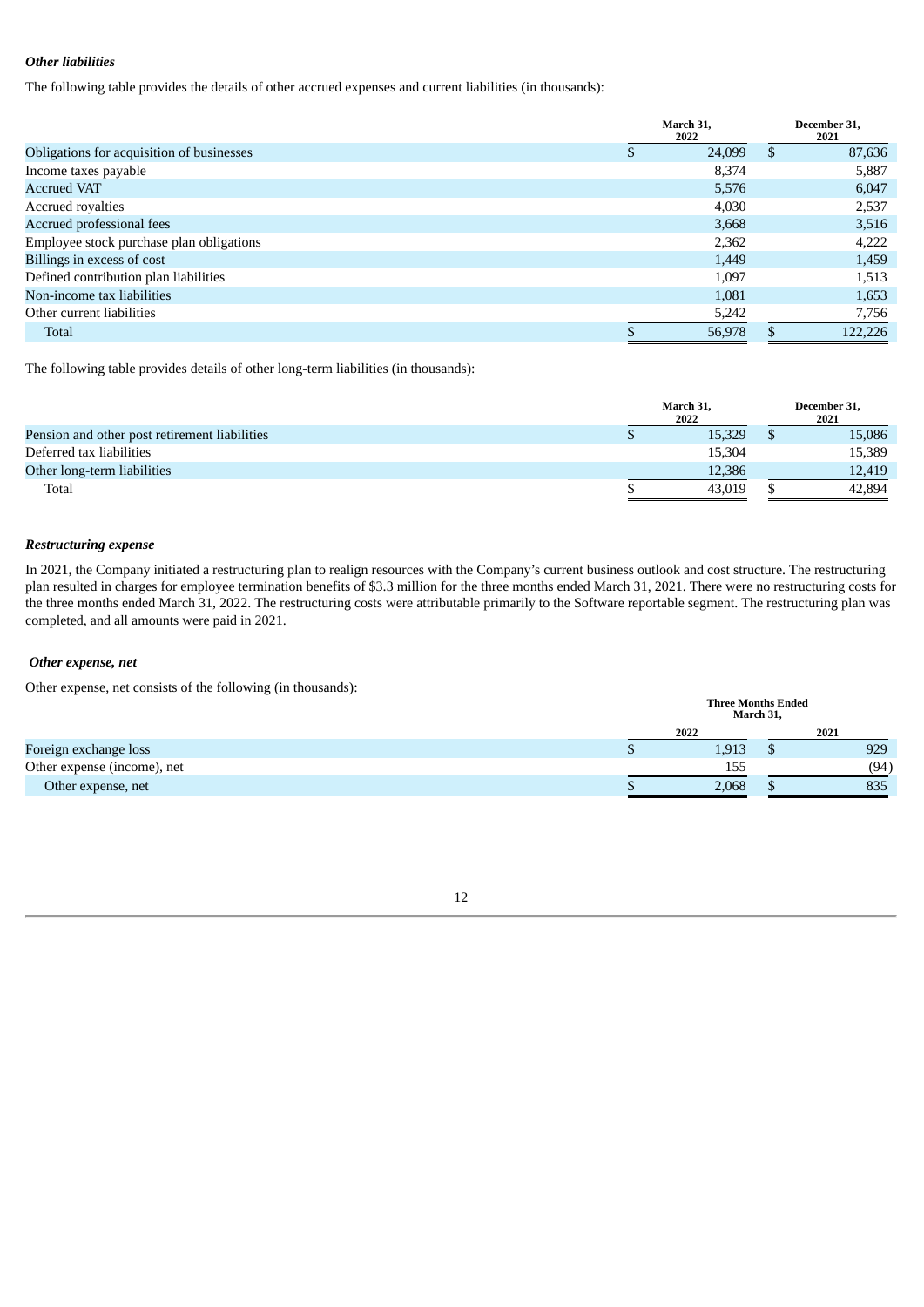### **5. Acquisitions**

#### *2022 Acquisitions*

During the three months ended March 31, 2022, the Company completed two business acquisitions that will be accounted for as business combinations under the acquisition method. The operating results of each acquisition have been included in the consolidated financial statements since the respective dates of acquisition. The Company's transaction costs related to these acquisitions were not material. As of March 31, 2022, the \$13.2 million aggregate consideration for these acquisitions was reported in goodwill in the consolidated balance sheet pending fair value allocation. All goodwill is recorded in the Software segment. The Company expects to finalize the valuations as soon as practicable, but not later than one year from the acquisition dates. These acquisitions were not material to the Company's consolidated financial statements.

#### *2021 Acquisitions*

## *World Programming*

In December 2021, the Company acquired all of the outstanding capital stock of two related privately held companies, World Programming Limited and December 2015 Software Limited (together "World Programming"), from the stockholders named therein, for preliminary aggregate consideration of \$73.1 million. The closing consideration of \$73.1 million consisted of cash in the amount of \$50.0 million, subject to a customary working capital adjustment, and contingent consideration of \$23.1 million, including \$20.3 million of the Company's Class A Common Stock (the "Stock Consideration") and a measurement period adjustment of \$2.8 million in the first quarter of 2022. The dates on which the Stock Consideration is issuable and the number of shares issuable on such dates depend primarily on certain aspects of legal proceedings in which World Programming and SAS Institute, Inc. are engaged. For further information on the legal proceedings see Note 13.

In addition, per the stock purchase agreement, \$29.5 million worth of Class A Common Stock will be issued subject to the continuing employment of certain key employees and are not reflected in aggregate consideration but will be recognized as stock-based compensation over the service period of three years.

As of March 31, 2022, Other accrued expenses and current liabilities included \$2.8 million of contingent consideration due to employees.

The acquisition has been accounted for as a business combination under the acquisition method of accounting, which results in acquired assets and assumed liabilities being measured at their estimated fair value as of the acquisition date. The following table summarizes the preliminary purchase consideration transferred to acquire World Programming and the amounts of identified assets acquired and liabilities assumed at the acquisition date (in thousands):

| Fair value of consideration transferred                                     | $\mathfrak{L}$ | 73,050    |
|-----------------------------------------------------------------------------|----------------|-----------|
| Recognized amounts of identifiable assets acquired and liabilities assumed: |                |           |
| Cash                                                                        |                | 1,895     |
| Accounts receivable                                                         |                | 4,859     |
| Other assets                                                                |                | 6,085     |
| Property and equipment                                                      |                | 2,208     |
| Trade names (4-year life)                                                   |                | 300       |
| Developed technology (5-year life)                                          |                | 33,000    |
| Customer relationships (7-year life)                                        |                | 7,000     |
| SAS legal liability                                                         |                | (66, 596) |
| Accounts payable and other liabilities                                      |                | (3,401)   |
| Deferred revenue                                                            |                | (2,737)   |
| Deferred tax liabilities and other tax reserves                             |                | (11, 406) |
| Total net identifiable assets acquired and liabilities assumed              |                | (28, 793) |
| Goodwill (1)                                                                |                | 101,843   |

(1) Goodwill is primarily attributable to market synergies expected to arise after the acquisition and is not deductible for tax purposes. All goodwill is recorded in the Software segment.

The preliminary estimated fair values of assets acquired and liabilities assumed, and identifiable intangible assets may be subject to change as additional information is received. The valuation was complex due to the significant estimation uncertainty in certain assumptions used to determine the fair value of intangible assets acquired and contingent consideration. The primary

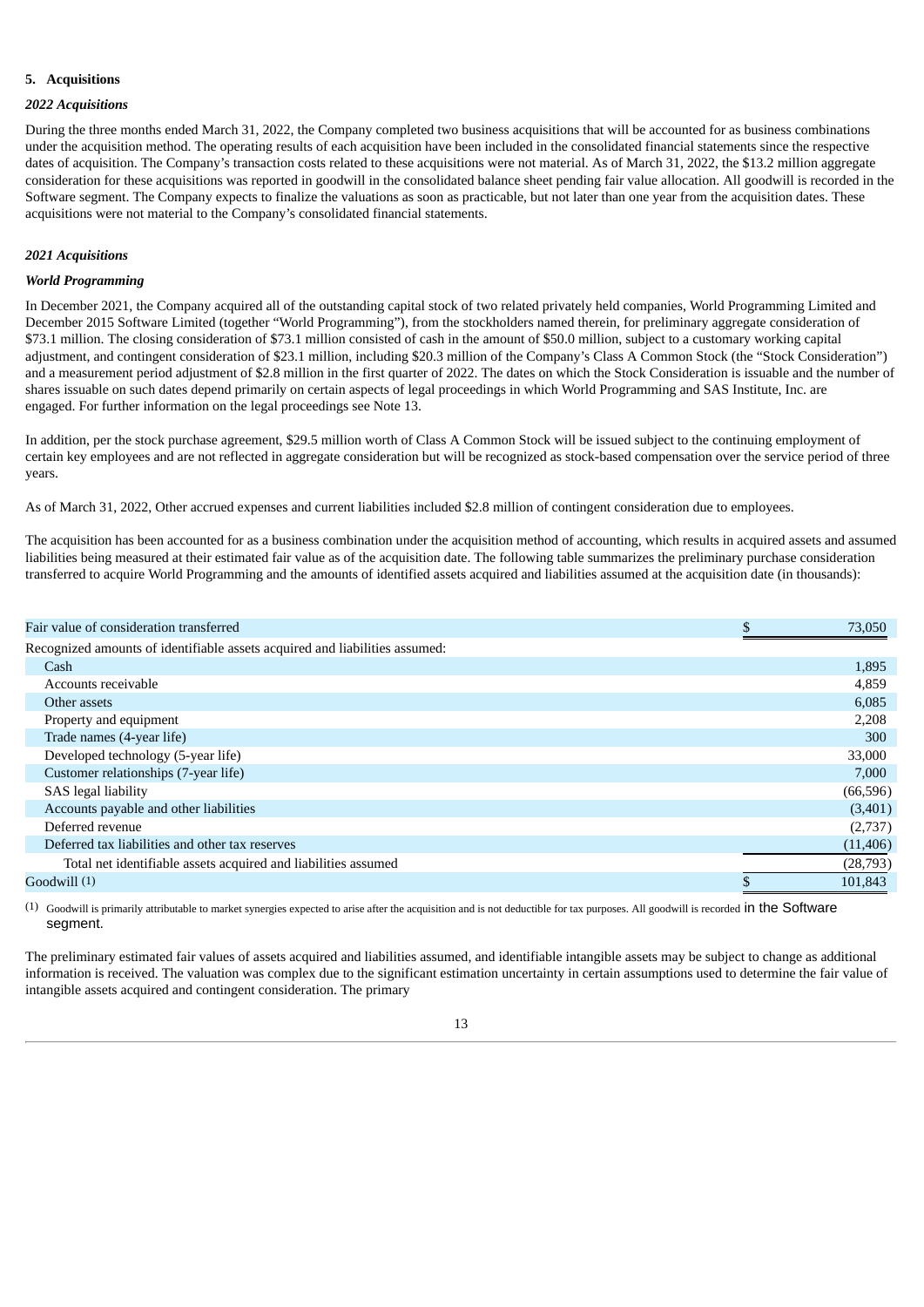areas that remain preliminary relate to the fair value of intangible assets acquired, certain tangible assets and liabilities acquired, contingent consideration, income taxes and residual goodwill. The Company expects to finalize the valuation as soon as practicable, but not later than one year from the acquisition date.

## **6. Goodwill and other intangible assets**

#### *Goodwill*

The changes in the carrying amount of goodwill, which is attributable to the Software reportable segment, were as follows (in thousands):

| Balance as of January 1, 2022                     | 370,178 |
|---------------------------------------------------|---------|
| Acquisitions                                      | 13.227  |
| Effects of foreign currency translation and other | (4,085) |
| Balance as of March 31, 2022                      | 379,320 |

## *Other intangible assets*

A summary of other intangible assets is shown below (in thousands):

|                                        | <b>March 31, 2022</b>                   |                                 |         |                             |        |    |                        |
|----------------------------------------|-----------------------------------------|---------------------------------|---------|-----------------------------|--------|----|------------------------|
|                                        | Weighted average<br>amortization period | <b>Gross carrying</b><br>amount |         | Accumulated<br>amortization |        |    | Net carrying<br>amount |
| Definite-lived intangible assets:      |                                         |                                 |         |                             |        |    |                        |
| Developed technology                   | 4-6 years                               | \$                              | 112,716 | S.                          | 54,209 | \$ | 58,507                 |
| <b>Customer relationships</b>          | $7-10$ years                            |                                 | 46,849  |                             | 23,439 |    | 23,410                 |
| Other intangibles                      | 4-10 years                              |                                 | 641     |                             | 165    |    | 476                    |
| Total definite-lived intangible assets |                                         |                                 | 160,206 |                             | 77,813 |    | 82,393                 |
| Indefinite-lived intangible assets:    |                                         |                                 |         |                             |        |    |                        |
| Trade names                            |                                         |                                 | 10,952  |                             |        |    | 10,952                 |
| Total other intangible assets          |                                         |                                 | 171,158 |                             | 77,813 |    | 93,345                 |

|                                        | <b>December 31, 2021</b>                |                                 |         |                             |        |  |        |  |                        |
|----------------------------------------|-----------------------------------------|---------------------------------|---------|-----------------------------|--------|--|--------|--|------------------------|
|                                        | Weighted average<br>amortization period | <b>Gross carrying</b><br>amount |         | Accumulated<br>amortization |        |  |        |  | Net carrying<br>amount |
| Definite-lived intangible assets:      |                                         |                                 |         |                             |        |  |        |  |                        |
| Developed technology                   | 4-6 years                               |                                 | 110.891 | S                           | 49.672 |  | 61.219 |  |                        |
| Customer relationships                 | $7-10$ years                            |                                 | 48,277  |                             | 21,859 |  | 26,418 |  |                        |
| Other intangibles                      | 4-10 years                              |                                 | 647     |                             | 127    |  | 520    |  |                        |
| Total definite-lived intangible assets |                                         |                                 | 159,815 |                             | 71,658 |  | 88,157 |  |                        |
| Indefinite-lived intangible assets:    |                                         |                                 |         |                             |        |  |        |  |                        |
| Trade names                            |                                         |                                 | 10,900  |                             |        |  | 10,900 |  |                        |
| Total other intangible assets          |                                         |                                 | 170.715 |                             | 71.658 |  | 99,057 |  |                        |

Amortization expense related to intangible assets was \$5.9 million and \$4.9 million for the three months ended March 31, 2022 and 2021, respectively.

## **7. Debt**

#### **Convertible senior notes**

In June 2019, the Company issued \$230.0 million aggregate principal amount of 0.25% convertible senior notes due in 2024 (the "Convertible Notes"), which includes the underwriters' exercise in full of their option to purchase an additional \$30.0 million principal amount of the Convertible Notes, in a public offering. The net proceeds from the issuance of the Convertible Notes were \$221.9 million after deducting the underwriting discounts and commissions and estimated issuance costs.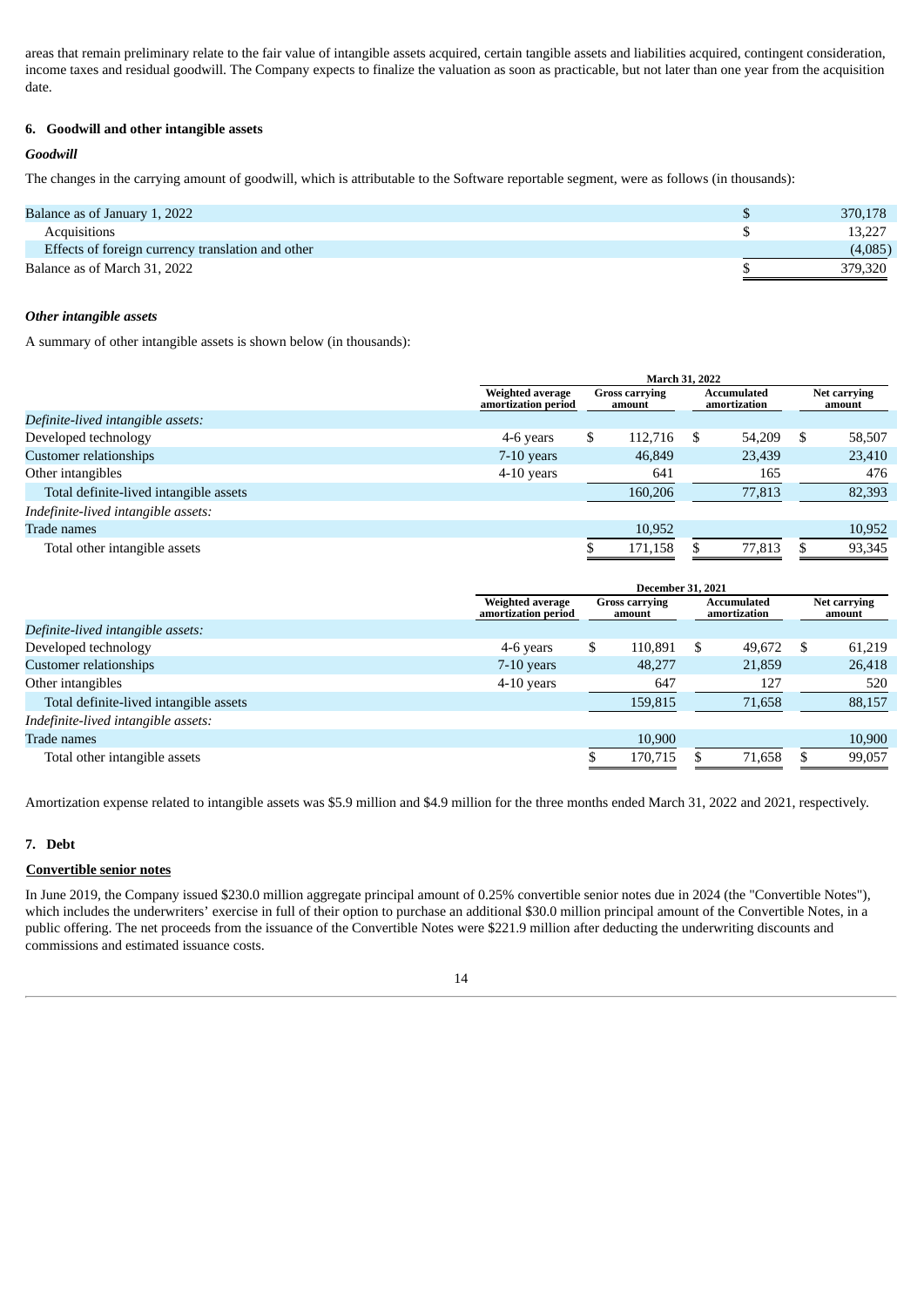The Convertible Notes bear interest at a rate of 0.25% per year, payable semi-annually in arrears on June 1 and December 1 of each year, commencing December 1, 2019. The Convertible Notes mature on June 1, 2024, unless, earlier repurchased or redeemed by the Company or converted pursuant to their terms.

The Convertible Notes have an initial conversion rate of 21.5049 shares of the Company's Class A common stock per \$1,000 principal amount of Convertible Notes, which is equivalent to an initial conversion price of approximately \$46.50 per share of its Class A common stock. Refer to the Company's consolidated financial statements for the year ended December 31, 2021, for details of the issuance of the Convertible Notes.

For at least twenty trading days during the last thirty consecutive trading days in the quarter ended March 31, 2022, the last reported sale price of the Company's Class A common stock was greater than or equal to 130% of the conversion price of the Convertible Notes. As a result, the Convertible Notes were convertible at the option of the holders and remained classified as current liabilities on the consolidated balance sheet as of March 31, 2022.

The Company may settle the Convertible Notes in cash, shares of Class A Common Stock or a combination of cash and shares of the Class A Common Stock, at the Company's election. The Company intends to settle the principal amount of the Convertible Notes in cash and the conversion spread in shares. As of March 31, 2022, the "if converted value" exceeded the principal amount of the Convertible Notes by \$88.5 million.

The net carrying value of the Convertible Notes was as follows (in thousands):

|                                       | March 31,<br>2022 | December 31,<br>2021 |
|---------------------------------------|-------------------|----------------------|
| Principal                             | 230,000           | 230,000              |
| Less: unamortized debt discount $(1)$ |                   | 27,022               |
| Less: unamortized debt issuance costs | 3,813             | 3,273                |
| Net carrying amount                   | 226.187           | 199,705              |

(1) The Company adopted ASU 2020-06 on January 1, 2022, which resulted in the convertible notes to be accounted for as a single liability.

Prior to January 1, 2022, the Company separated the Convertible Notes into liability and equity components. On issuance, the carrying amount of the equity component was recorded as a debt discount and subsequently amortized to interest expense. Effective January 1, 2022, the Company adopted ASU 2020-06 using the modified retrospective approach. As a result, the Convertible Notes are accounted for as a single liability measured at amortized cost, as no other embedded features require bifurcation and recognition as derivatives. Adoption of the new standard resulted in a decrease to Accumulated deficit of \$23.9 million, a decrease to Additional paid-in capital of \$50.0 million, and an increase to Convertible senior notes, net of \$26.1 million.

The interest expense recognized related to the Convertible Notes was as follows (in thousands):

|                                                      |      | <b>Three Months Ended</b><br>March 31, |  |       |  |  |
|------------------------------------------------------|------|----------------------------------------|--|-------|--|--|
|                                                      | 2022 |                                        |  | 2021  |  |  |
| Contractual interest expense                         |      | 144                                    |  | 144   |  |  |
| Amortization of debt issuance costs and discount (1) |      | 412                                    |  | 2,794 |  |  |
| Total                                                |      | 556                                    |  | 2,938 |  |  |

(1) The 2021 amount includes the amortization of the debt discount prior to the adoption of ASU 2020-06 of January 1, 2022.

## **Credit agreement**

## *Revolving credit facility*

The Company has a \$150.0 million credit facility with a maturity date of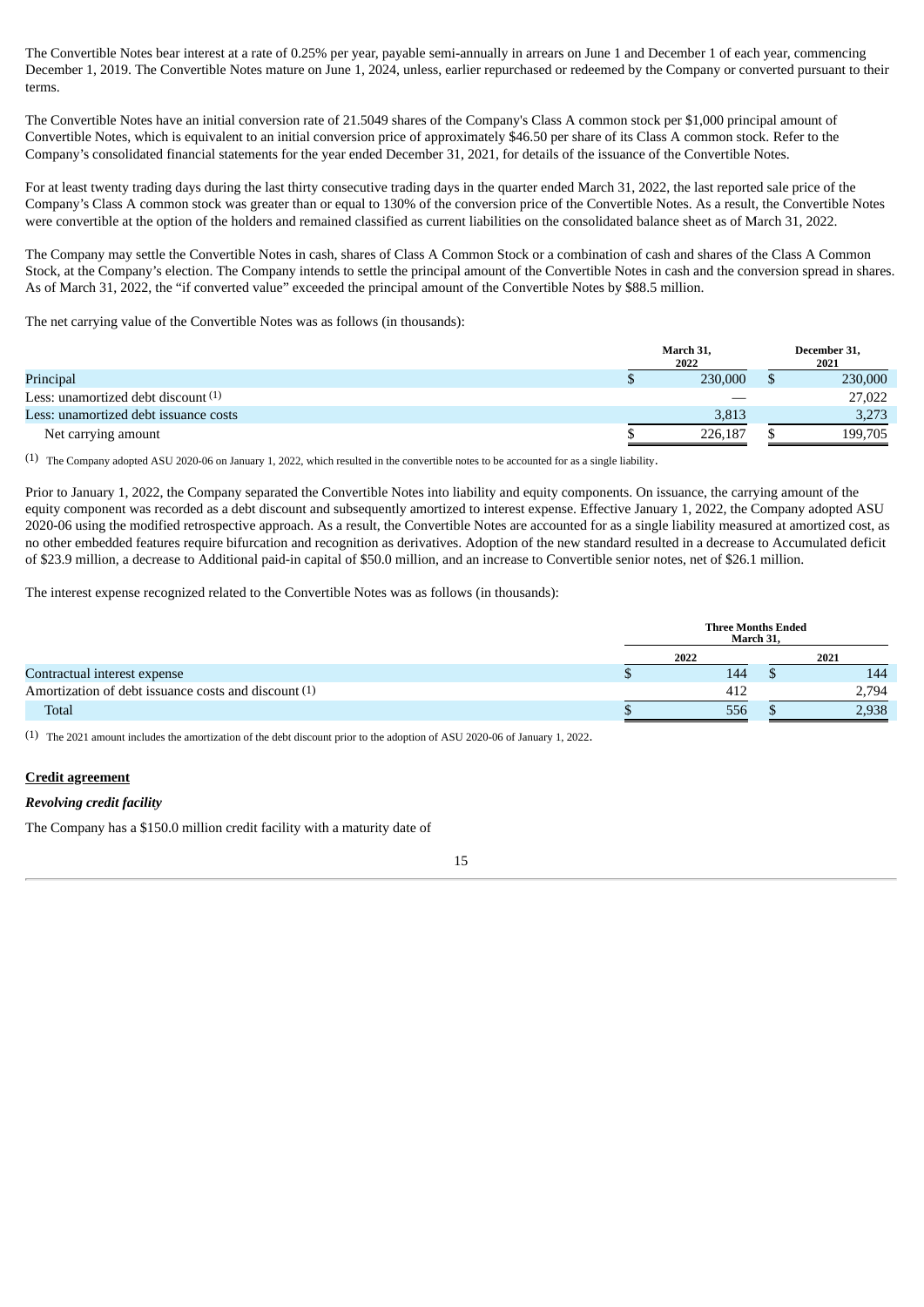December 15, 2023 ("2019 Amended Credit Agreement"). The 2019 Amended Credit Agreement provides for an accordion feature that allows the Company to expand the size of the revolving line of credit by an additional \$50.0 million, subject to certain conditions, by obtaining additional commitments from the existing lenders or by causing a person acceptable to the administrative agent to become a lender (in each case subject to the terms and conditions set forth in the 2019 Amended Credit Agreement).

As of March 31, 2022, there were no outstanding borrowings under the 2019 Amended Credit Agreement, there was \$150.0 million available for future borrowing, and the Company was in compliance with all the financial covenants. The 2019 Amended Credit Agreement is available for general corporate purposes, including working capital, capital expenditures, and permitted acquisitions.

For additional information about the 2019 Amended Credit Agreement, refer to the Company's consolidated financial statements for the year ended December 31, 2021, included in our Annual Report on Form 10-K for the year ended December 31, 2021.

## **8. Fair value measurements**

The accounting guidance for fair value, among other things, defines fair value, establishes a consistent framework for measuring fair value and expands disclosure for each major asset and liability category measured at fair value on either a recurring or nonrecurring basis. Fair value is defined as the price that would be received to sell an asset or paid to transfer a liability (an exit price) in an orderly transaction between market participants at the reporting date. The framework for measuring fair value consists of a three-level valuation hierarchy that prioritizes the inputs to valuation techniques used to measure fair value based upon whether such inputs are observable or unobservable. Observable inputs reflect market data obtained from independent sources, while unobservable inputs reflect market assumptions made by the reporting entity. The three-level hierarchy for the inputs to valuation techniques is briefly summarized as follows:

Level 1 – Quoted prices in active markets for identical assets and liabilities at the measurement date;

Level 2 – Observable inputs, other than the quoted prices in active markets, that are observable either directly or indirectly; and

Level 3 – Unobservable inputs in which there is little or no market data, which require the reporting entity to develop its own assumptions.

An asset's or liability's fair value measurement level within the fair value hierarchy is based on the lowest level of any input that is significant to the fair value measurement. Valuation techniques used need to maximize the use of observable inputs and minimize the use of unobservable inputs.

The carrying value of cash and cash equivalents, accounts receivable, net and accounts payable approximate fair value due to their short maturities. Interest on the Company's line of credit is at a variable rate, and as such the debt obligation outstanding approximates fair value.

The carrying value of the Company's Convertible Notes are at face value less unamortized debt discount and issuance costs. The estimated fair values of the Convertible Notes, which the Company has classified as Level 2 financial instruments, were determined based on quoted bid prices of the Convertible Notes on the last trading day of each reporting period. As of March 31, 2022, the fair value of the Convertible Notes was \$333.3 million and is presented for required disclosure purposes only. For further information on the Convertible Notes, see Note 7. – Debt.

## **9. Stock-based compensation**

## *2017 stock-based compensation plan*

In 2017, the Company's board of directors adopted the 2017 Equity Incentive Plan ("2017 Plan"), which was approved by the Company's stockholders. The 2017 Plan provides for the grant of incentive stock options to the Company's employees and any parent and subsidiary corporations' employees, and for the grant of nonstatutory stock options, stock appreciation rights, restricted stock, restricted stock units, performance units, performance shares, other cash-based awards and other stock-based awards to the Company's employees, directors and consultants and the Company's parent, subsidiary, and affiliate corporations' employees and consultants. The 2017 Plan has 16,999,318 authorized shares of the Company's Class A common stock reserved for issuance.

The following table summarizes the restricted stock units, or RSUs, awarded under the 2017 Plan for the period:

| <b>Number of RSUs</b> |
|-----------------------|
| 1,281,411             |
| 227,803               |
| (323,999)             |
| (10,006)              |
| 1,175,209             |
|                       |

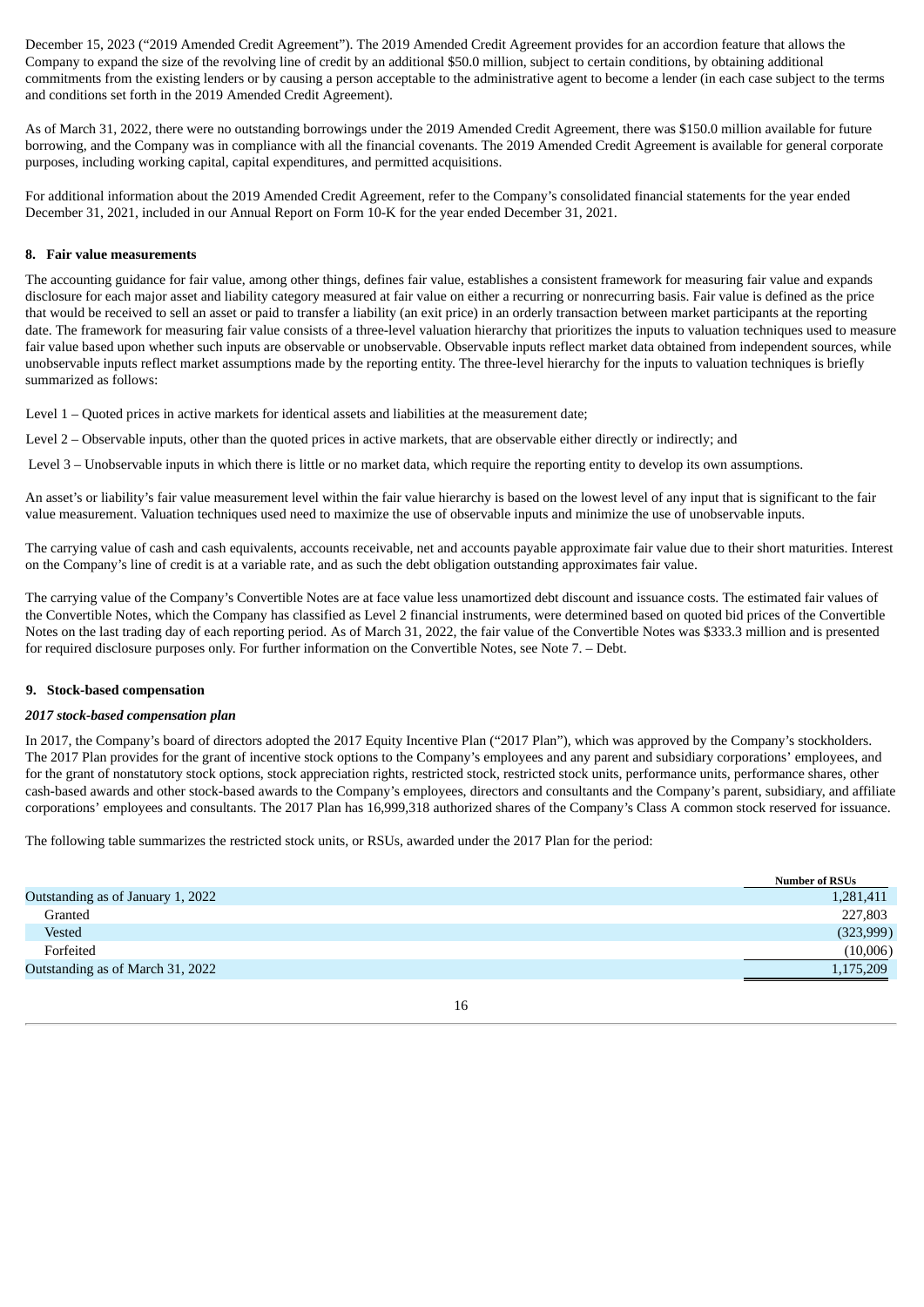The weighted average grant date fair value of the RSUs was \$62.25 and the RSUs generally vest in four equal annual installments. Total compensation cost related to nonvested awards not yet recognized as of March 31, 2022, totaled \$75.7 million, and is expected to be recognized over a weighted average period of 2.6 years.

The following table summarizes the stock option activity under the 2017 Plan for the period:

|                                   | Number of<br>options |     | Weighted average<br>exercise price<br>per share | Weighted average<br>remaining<br>contractual term<br>(years) | Aggregate<br>intrinsic value<br>(in millions) |
|-----------------------------------|----------------------|-----|-------------------------------------------------|--------------------------------------------------------------|-----------------------------------------------|
| Outstanding as of January 1, 2022 | 4,875,562            | S   | 51.02                                           | 8.8                                                          |                                               |
| Granted                           | 350,862              | S   | 62.47                                           |                                                              |                                               |
| Exercised                         | (299)                | - S | 29.22                                           |                                                              |                                               |
| Forfeited                         | (23, 355)            |     | 49.37                                           |                                                              |                                               |
| Outstanding as of March 31, 2022  | 5,202,770            | S   | 51.85                                           | 8.7                                                          | 75.9                                          |
| Exercisable as of March 31, 2022  | 106,826              | S   | 47.38                                           | 7.7                                                          | 1.8                                           |

The total intrinsic value of the 2017 Plan stock options exercised during the three months ended March 31, 2022, was not material.

## *2021 Employee Stock Purchase Plan*

The Company has an Employee Stock Purchase Plan ("ESPP") which allows eligible employees to purchase shares of common stock through payroll deductions and is intended to qualify under Section 423 of the Internal Revenue Code. As of March 31, 2022, the Company had 3,123,191 shares of its common stock available for future issuances under the ESPP.

The purchase price for each share of common stock purchased under the ESPP will be 85% of the lower of (a) the fair market value per share on the first day of the applicable offering period or (b) the fair market value per share on the applicable purchase date.

The Company purchased 76,809 shares of common stock under the ESPP during the three months ended March 31, 2022. As of March 31, 2022, \$2.4 million has been withheld on behalf of employees for a future purchase under the ESPP due to the timing of payroll deductions and is reported in Other accrued expenses and current liabilities. The Company recognized \$0.7 million of stock-based compensation expense related to the ESPP for the three months ended March 31, 2022.

## *Other*

In connection with the acquisition of World Programming in December 2021, per the Stock Purchase Agreement, \$29.5 million of the Company's Class A Common Stock will be issued to existing employees, subject to continuing employment and certain other contingencies. The shares will be issued on the one-, two- and three-year anniversaries of the certain legal matters being resolved, subject to potential reduction in certain circumstances. The accounting treatment for these shares in the context of the business combination is to recognize the expense as a post-combination expense, not as transaction consideration.

The estimated post combination expense to the Company as a result of the World Programming business combination was approximately \$29.5 million which is recognized on an accelerated method over the employment period. As of March 31, 2022, the weighted average remaining service period is 2.75 years. Once the vesting conditions of the service period are met, the Company will issue shares for each award. Stock-based compensation expense includes \$4.4 million for the three months ended March 31, 2022.

In connection with the acquisition of Powersim Inc. in March 2022, per the Stock Purchase Agreement, \$4.3 million of the Company's Class A Common Stock will be issued to existing employees, subject to continuing employment and certain other contingencies. The shares will be issued on the one - and two-year anniversaries of the certain matters being resolved, subject to potential reduction in certain circumstances. The accounting treatment for these shares in the context of the business combination is to recognize the expense as a post-combination expense, not as transaction consideration. Stock-based compensation expense includes \$0.2 million for the three months ended March 31, 2022.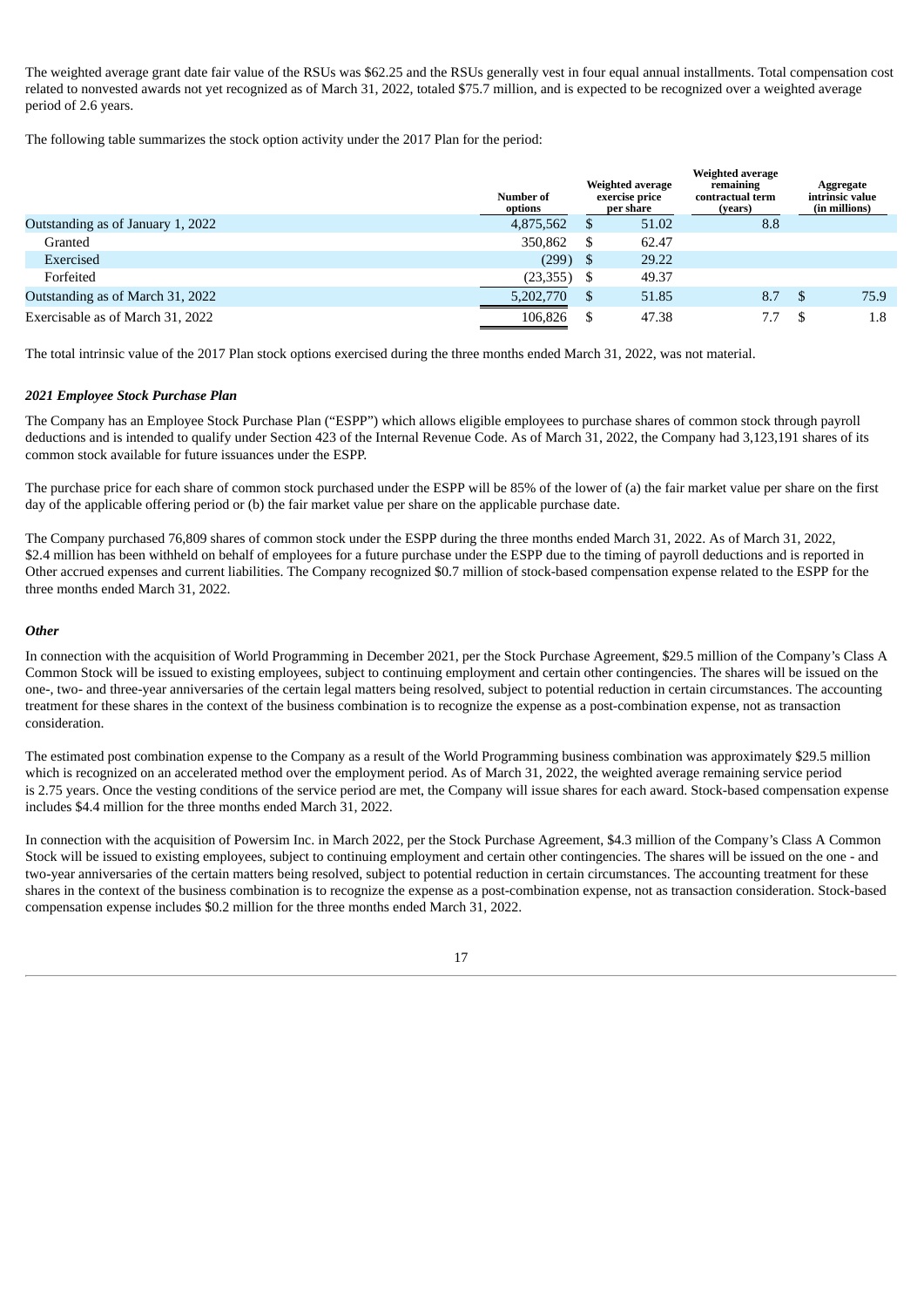## *Stock-based compensation expense*

The stock-based compensation expense was recorded as follows (in thousands):

|                                        | <b>Three Months Ended</b><br>March 31, |       |
|----------------------------------------|----------------------------------------|-------|
|                                        | 2022                                   | 2021  |
| Cost of revenue $-$ software           | 1,903                                  | 1,158 |
| Research and development               | 7,358                                  | 3,186 |
| Sales and marketing                    | 7,035                                  | 3,468 |
| General and administrative             | 2,318                                  | 1,836 |
| Total stock-based compensation expense | 18,614                                 | 9,648 |

## **10. Net income per share**

The Company adopted ASU 2020-06 on January 1, 2022, using the modified retrospective method, applicable to its convertible senior notes outstanding as of adoption. The Company has not changed any previously disclosed amounts or provided additional disclosures for comparative periods. ASU 2020-06 requires the if-converted method to be applied for all convertible instruments when calculating diluted earnings per share. Under the if-converted method, shares related to convertible senior notes, to the extent dilutive, are assumed to be converted into common stock at the beginning of the period.

Basic net income per share attributable to common stockholders is computed using the weighted average number of shares of common stock outstanding for the period, excluding dilutive securities, stock options, RSUs, and ESPP shares. Diluted net income per share attributable to common stockholders is based upon the weighted average number of shares of common stock outstanding for the period and potentially dilutive common shares, including the effect of dilutive securities, stock options, RSUs and ESPP shares under the treasury stock method. The following table sets forth the computation of the numerators and denominators used in the basic and diluted net income per share amounts (in thousands, except per share data):

|                                                                    | <b>Three Months Ended</b><br>March 31, |    |        |  |  |
|--------------------------------------------------------------------|----------------------------------------|----|--------|--|--|
|                                                                    | 2022                                   |    | 2021   |  |  |
| Numerator:                                                         |                                        |    |        |  |  |
| Net income                                                         | \$<br>11,528                           | \$ | 14,360 |  |  |
| Interest expense related to Convertible Notes, net of tax          | 144                                    |    |        |  |  |
| Numerator for diluted income per share                             | 11,672                                 |    | 14,360 |  |  |
| Denominator:                                                       |                                        |    |        |  |  |
| Denominator for basic income per share-                            |                                        |    |        |  |  |
| weighted average shares                                            | 79,462                                 |    | 74,651 |  |  |
| Effect of dilutive securities, stock options, RSUs and ESPP shares | 7,799                                  |    | 4,644  |  |  |
| Denominator for dilutive income per share                          | 87,261                                 |    | 79,295 |  |  |
| Net income per share attributable to common                        |                                        |    |        |  |  |
| stockholders, basic                                                | 0.15                                   |    | 0.19   |  |  |
| Net income per share attributable to common                        |                                        |    |        |  |  |
| stockholders, diluted                                              | 0.13                                   |    | 0.18   |  |  |

There were no anti-dilutive shares excluded from the computation of diluted net income per share for the three months ended March 31, 2022 or 2021.

## **11. Income taxes**

The Company's income tax expense and effective tax rate for the three months ended March 31, 2022 and 2021, were as follows (in thousands, except percentages):

|                    |      | <b>Three Months Ended</b><br>March 31. |   |      |
|--------------------|------|----------------------------------------|---|------|
|                    | 2022 |                                        |   | 2021 |
| Income tax expense |      | 6,530                                  | Φ | 41   |
| Effective tax rate |      | 36%                                    |   | 0%   |

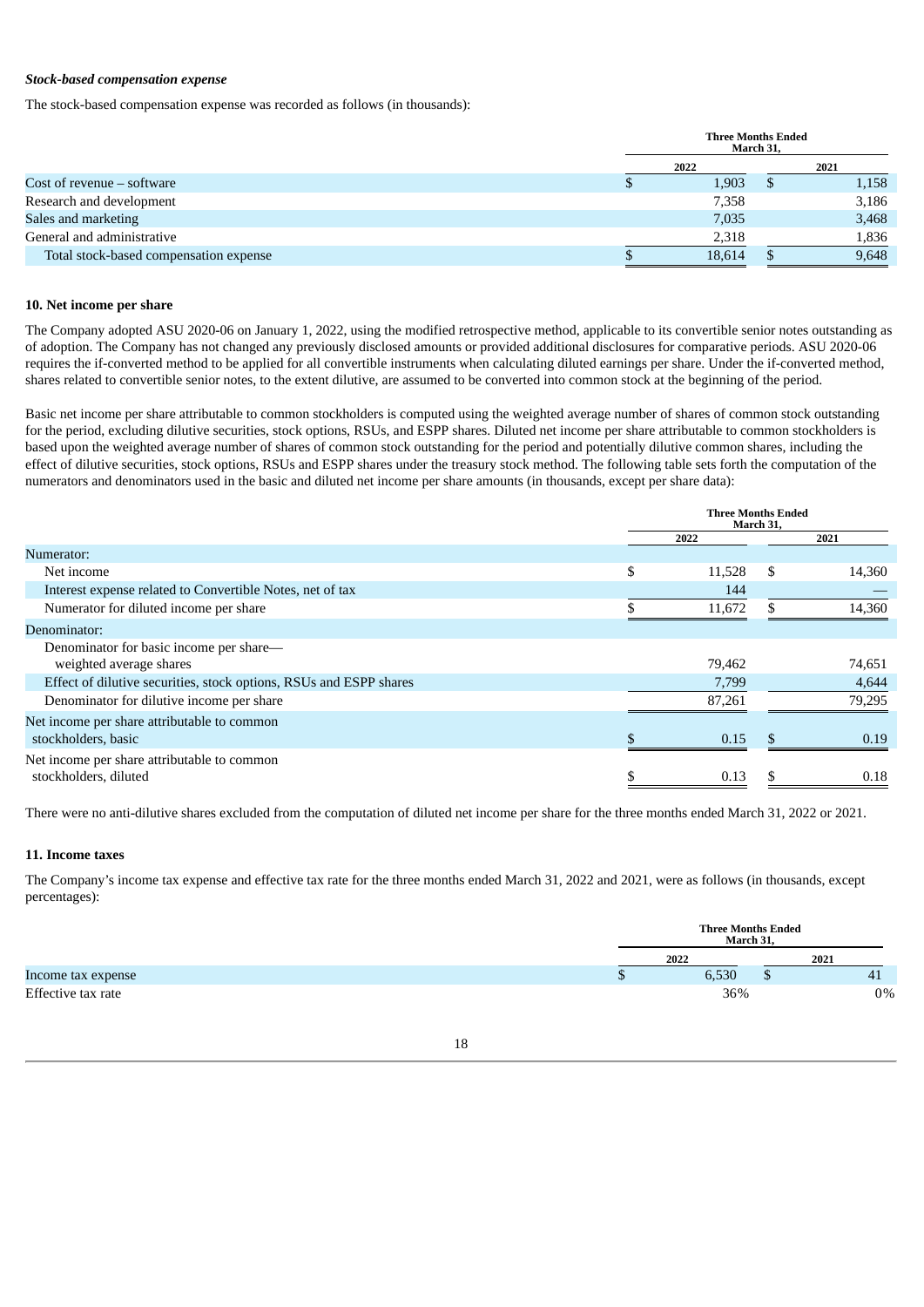The tax rate is affected by the Company being a U.S. resident taxpayer, the tax rates in the U.S. and other jurisdictions in which the Company operates, the relative amount of income earned by jurisdiction and the relative amount of losses or income for which no benefit or expense is recognized due to a valuation allowance. The Company's effective tax rate for the three months ended March 31, 2022 and 2021, also includes net discrete expense of \$1.8 million and net discrete benefit of \$3.6 million, respectively, primarily related to changes in tax laws, withholding taxes on royalties, changes in reserves, changes in accruals for unremitted earnings and other adjustments.

# **12. Accumulated other comprehensive loss**

The components of accumulated other comprehensive loss were as follows (in thousands):

|                                                                | <b>Foreign currency</b><br>translation |           |  | <b>Retirement related</b><br>benefit plans | Total    |
|----------------------------------------------------------------|----------------------------------------|-----------|--|--------------------------------------------|----------|
| Balance as of December 31, 2021                                |                                        | (6,400)   |  | (2,550)                                    | (8,950)  |
| Other comprehensive loss before reclassification               |                                        | (4, 163)  |  | 74                                         | (4,089)  |
| Amounts reclassified from accumulated other comprehensive loss |                                        |           |  | 31                                         | 31       |
| Tax effects                                                    |                                        |           |  |                                            |          |
| Other comprehensive (loss) income                              |                                        | (4, 163)  |  | 105                                        | (4,058)  |
| Balance as of March 31, 2022                                   |                                        | (10, 563) |  | (2,445)                                    | (13,008) |
|                                                                |                                        |           |  |                                            |          |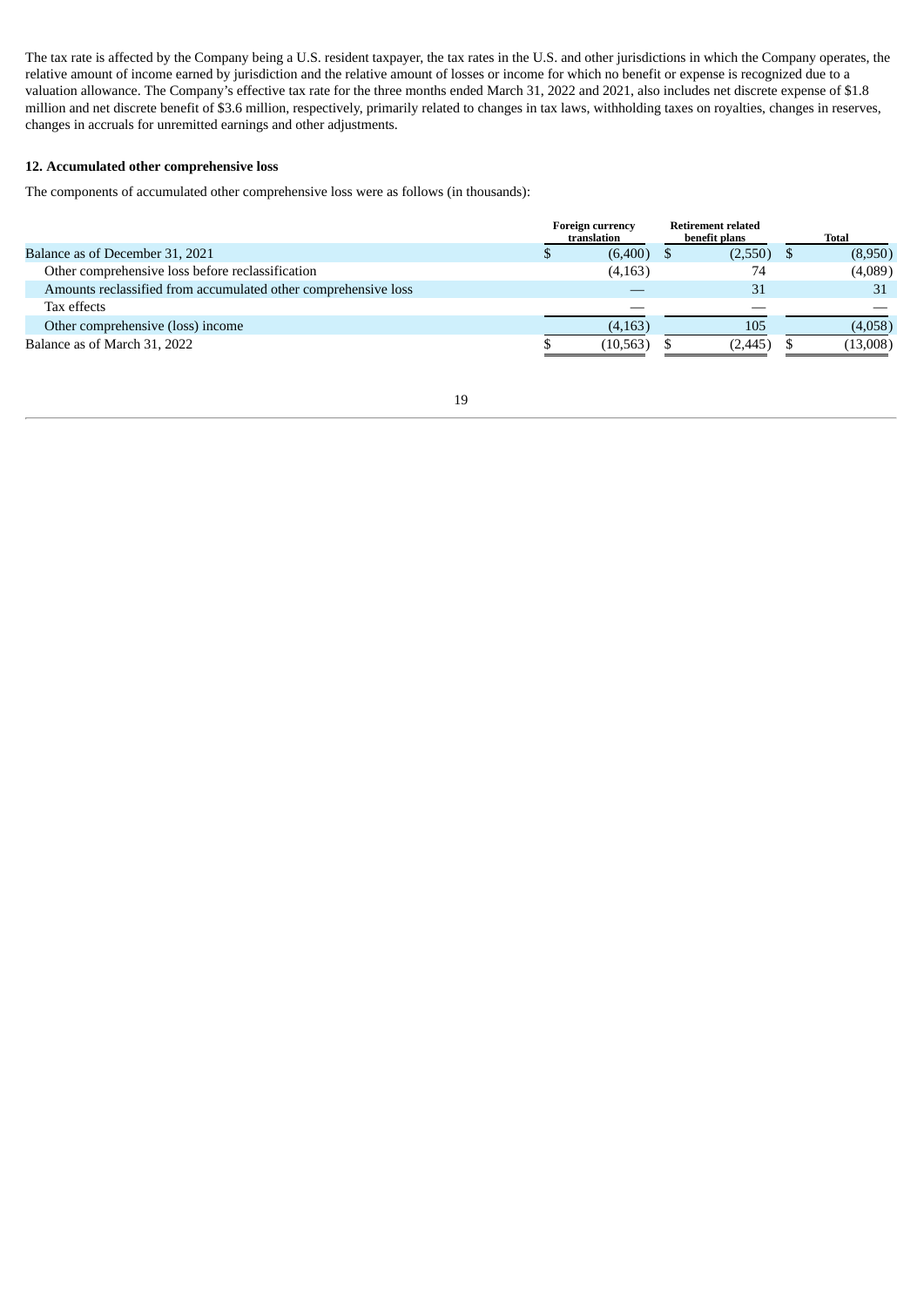## **13. Commitments and contingencies**

## *World Programming*

The Company acquired World Programming Limited and a related company (collectively, "World Programming") in December 2021. In 2010, SAS Institute, Inc. ("SAS") filed an action against World Programing in the United States District Court for the Eastern District of North Carolina (the "NC Court") alleging copyright infringement, breach of contract, fraudulent inducement to contract, and violations of the North Carolina Unfair and Deceptive Trade Practices Act (UDTPA). SAS was unsuccessful on its copyright claims but prevailed on its breach of contract, fraudulent inducement, and UDTPA claims and was awarded damages of \$79.1 million in 2016 (the "NC Judgment"). The NC Court subsequently enjoined World Programming from licensing its WPS Analytics software to new customers for use in the United States until the NC Judgment was satisfied. At the time that the Company acquired World Programming, World Programming had partially paid the NC Judgment.

In relation to the NC Court order that enjoined World Programming from licensing its WPS Analytics Software to new customers for use in the United States, SAS filed a related matter in California, which resulted in the California court issuing an order that required certain then existing customers of World Programming to direct payment (of their licensing fees for WPS Analytics software) to SAS until the NC Judgment was satisfied.

On January 3, 2022, the Company paid the outstanding balance of \$65.9 million on the NC Judgment. Despite payment in full, SAS has asserted that the Company has not satisfied the Judgment. The NC Court scheduled a hearing to address this issue for March 3, 2022 (the "March Hearing"). At the March Hearing, the NC Court confirmed that the Company's January 3, 2022 payment fully satisfied the NC Judgment, and lifted the injunction that had enjoined World Programming from licensing its WPS Analytics software to new customers for use in the United States. On March 7, 2022, SAS agreed that the California court order was no longer necessary and together with World Programming, filed a joint notice of satisfaction of the NC Judgment with the California court, thereby allowing customers of World Programming to resume payment of their licensing fees to World Programming directly.

In 2018, SAS filed litigation in the United States District Court for the Eastern District of Texas (the "Texas Court") asserting that World Programming infringed SAS copyrights and patents. SAS voluntarily dismissed with prejudice its patent claims, and the Texas Court entered judgment in favor of World Programming on the copyright claims. SAS appealed the Texas Court judgment to the United States Court of Appeals for the Federal Circuit (the "Court of Appeals"). Oral arguments were held before the Court of Appeal on January 13, 2022. A decision from the Court of Appeals is pending.

#### *Other legal proceedings*

From time to time, the Company may be subject to legal proceedings and claims in the ordinary course of business. The Company has received, and may in the future continue to receive, claims from third parties asserting, among other things, infringement of their intellectual property rights. Future litigation may be necessary to defend the Company, its partners, and its customers by determining the scope, enforceability, and validity of third-party proprietary rights, or to establish and enforce the Company's proprietary rights.

## *Effects of proceedings*

The results of any current or future litigation cannot be predicted with certainty and regardless of the outcome, litigation can have an adverse impact on the Company because of defense and settlement costs, diversion of management resources and other factors.

## **14. Segment information**

The Company defines its operating segments as components of its business where separate financial information is available and used by the chief operating decision maker ("CODM") in deciding how to allocate resources to its segments and in assessing performance. The Company's CODM is its Chief Executive Officer.

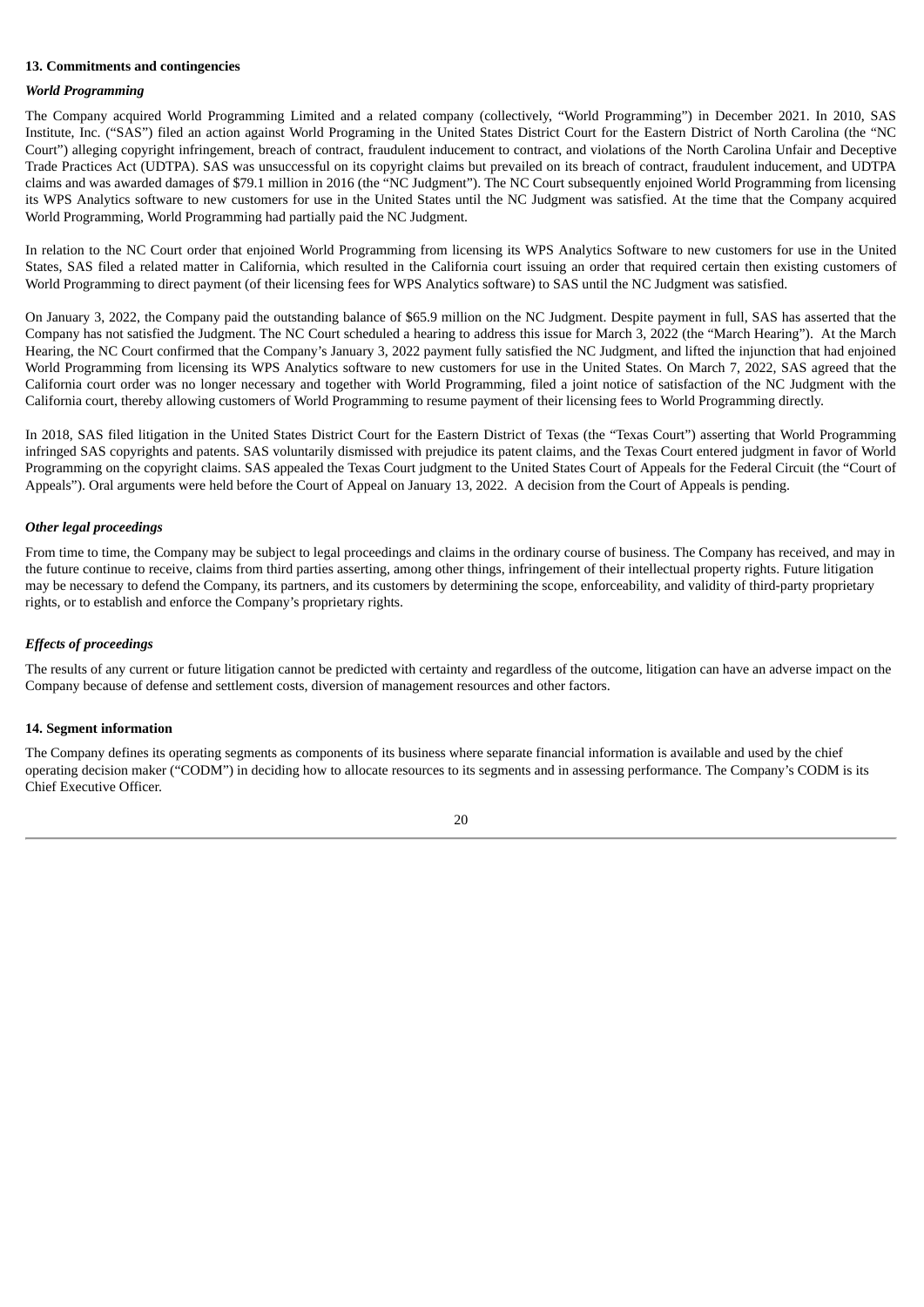The Company has identified two reportable segments for financial reporting purposes: Software and Client Engineering Services. The primary measure of segment operating performance is Adjusted EBITDA, which is defined as net income (loss) adjusted for income tax expense (benefit), interest expense, interest income and other, depreciation and amortization, stock-based compensation expense, restructuring charges, asset impairment charges and other special items as determined by management. Adjusted EBITDA includes an allocation of corporate headquarters costs.

The following tables are in thousands:

| Three months ended March 31, 2022 | Software |   | <b>CES</b> |   | All other | Total        |
|-----------------------------------|----------|---|------------|---|-----------|--------------|
| Revenue                           | 149.958  | S | 8,012      |   | 1,811     | 159,781      |
| <b>Adjusted EBITDA</b>            | 46.184   | S | 798        | S | (392)     | 46,590       |
| Three months ended March 31, 2021 | Software |   | <b>CES</b> |   | All other | <b>Total</b> |
| Revenue                           | 137,639  | S | 10.677     |   | 1,847     | 150,163      |
| <b>Adjusted EBITDA</b>            | 36.238   |   | 1,010      |   | (288)     | 36,960       |

|                                                       | <b>Three Months Ended</b><br>March 31. |          |   |          |  |  |  |  |
|-------------------------------------------------------|----------------------------------------|----------|---|----------|--|--|--|--|
|                                                       |                                        | 2022     |   | 2021     |  |  |  |  |
| <b>Reconciliation of Adjusted EBITDA to U.S. GAAP</b> |                                        |          |   |          |  |  |  |  |
| income before income taxes:                           |                                        |          |   |          |  |  |  |  |
| <b>Adjusted EBITDA</b>                                | \$                                     | 46,590   | S | 36,960   |  |  |  |  |
| Stock-based compensation expense                      |                                        | (18,614) |   | (9,648)  |  |  |  |  |
| Interest expense                                      |                                        | (585)    |   | (2, 973) |  |  |  |  |
| Depreciation and amortization                         |                                        | (7,686)  |   | (6,686)  |  |  |  |  |
| Restructuring expense                                 |                                        |          |   | (3,346)  |  |  |  |  |
| Special adjustments, interest income and other (1)    |                                        | (1,647)  |   | 94       |  |  |  |  |
| Income before income taxes                            |                                        | 18,058   |   | 14,401   |  |  |  |  |

(1) The three months ended March 31, 2022, includes \$1.5 million currency losses on acquisition-related intercompany loans.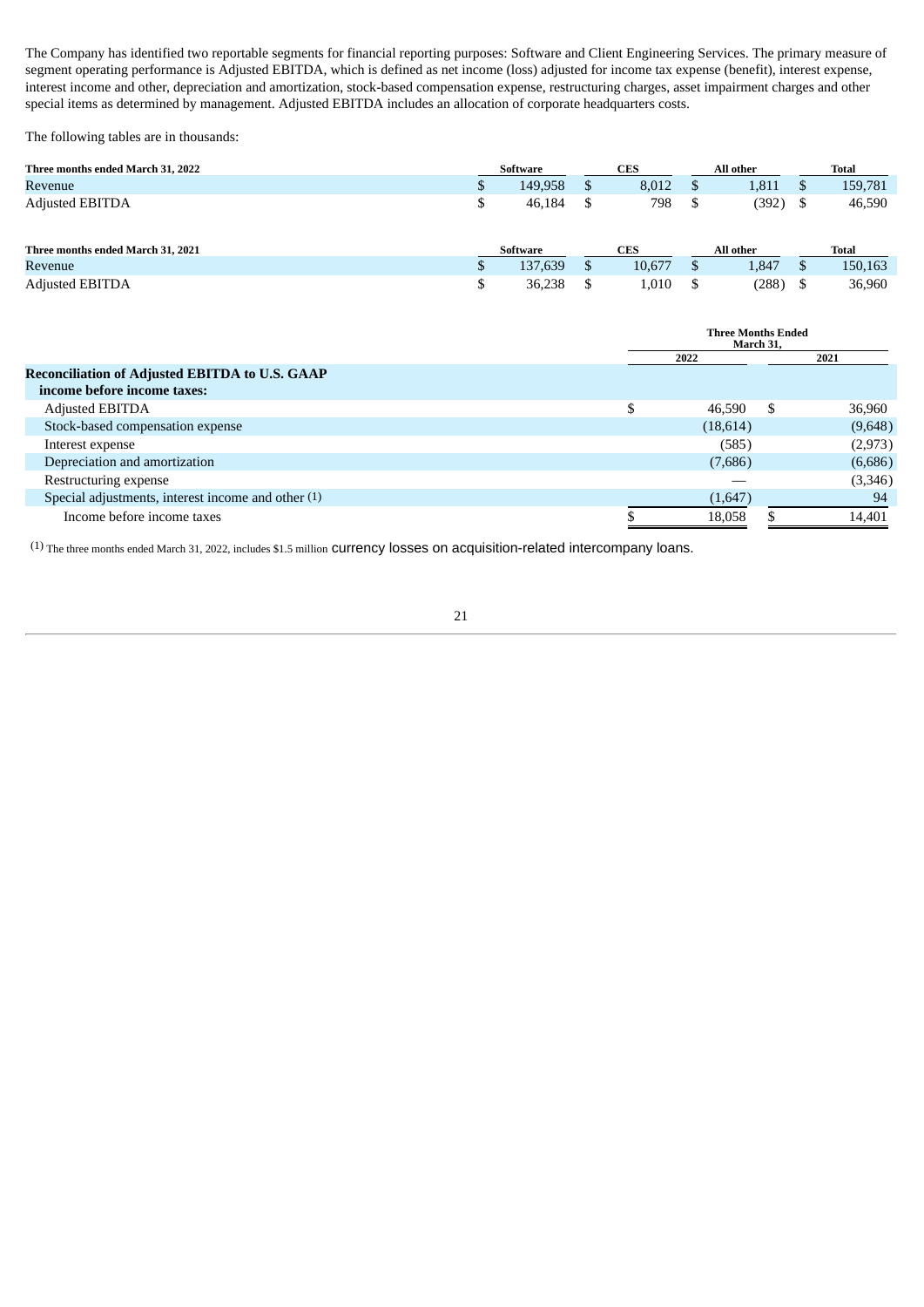## <span id="page-21-0"></span>**Item 2. Management's Discussion and Analysis of Financial Condition and Results of Operations**

The following discussion and analysis of our financial condition and results of operations should be read in conjunction with our consolidated financial statements and related notes included elsewhere in this quarterly report and with our audited consolidated financial statements (and notes thereto) for the year ended December 31, 2021, included in our Annual Report on Form 10-K filed with the SEC. This discussion contains forward-looking statements that involve risks and uncertainties. Our actual results could differ materially from those discussed below. All statements in this quarterly report regarding the future impact of COVID-19 are forward-looking in nature and thus subject to the safe harbor provisions described below.

## CAUTIONARY NOTE REGARDING FORWARD-LOOKING STATEMENTS

This quarterly report on Form 10-Q contains forward-looking statements made pursuant to the safe harbor provisions of the Private Securities Litigation Reform Act of 1995 under Section 27A of the Securities Act of 1933, as amended, and Section 21E of the Securities Exchange Act of 1934, as amended. Forward-looking statements include statements with respect to our beliefs, plans, objectives, goals, expectations, anticipations, assumptions, estimates, intentions, and future performance, and involve known and unknown risks, uncertainties, and other factors, which may be beyond our control, and which may cause our actual results, performance, or achievements to be materially different from future results, performance, or achievements expressed or implied by such forward-looking statements. All statements other than statements of historical fact are statements that could be forward-looking statements. You can identify these forward-looking statements through our use of words such as "may," "can," "anticipate," "assume," "should," "indicate," "would," "believe," "contemplate," "expect," "seek," "estimate," "continue," "plan," "point to," "project," "predict," "could," "intend," "target," "potential," and other similar words and expressions of the future.

There are a number of important factors that could cause the actual results to differ materially from those expressed in any forward-looking statement made by us. These factors include, but are not limited to:

- our ability and the time it takes to acquire new customers;
- reduced spending on product design and development activities by our customers;
- our ability to successfully renew our outstanding software licenses;
- our ability to maintain or protect our intellectual property;
- our ability to retain key executive members;
- our ability to internally develop new software products, inventions and intellectual property;
- our ability to successfully integrate and realize the benefits of our past or future strategic acquisitions or investments;
- demand for our software by customers other than simulation engineering specialists and in additional industry verticals;
- acceptance of our enhanced business model by customers and investors;
- our susceptibility to factors affecting the automotive, aerospace and financial services industries where we derive a substantial portion of our revenues;
- the accuracy of our estimates regarding expenses and capital requirements;
- our susceptibility to foreign currency risks that arise because of our substantial international operations;
- the significant quarterly fluctuations of our results; and
- the uncertain effect of COVID-19 or other future pandemics or events on our business, operating results, and financial condition, including disruption to our customers, our employees, the global economy, and financial markets.

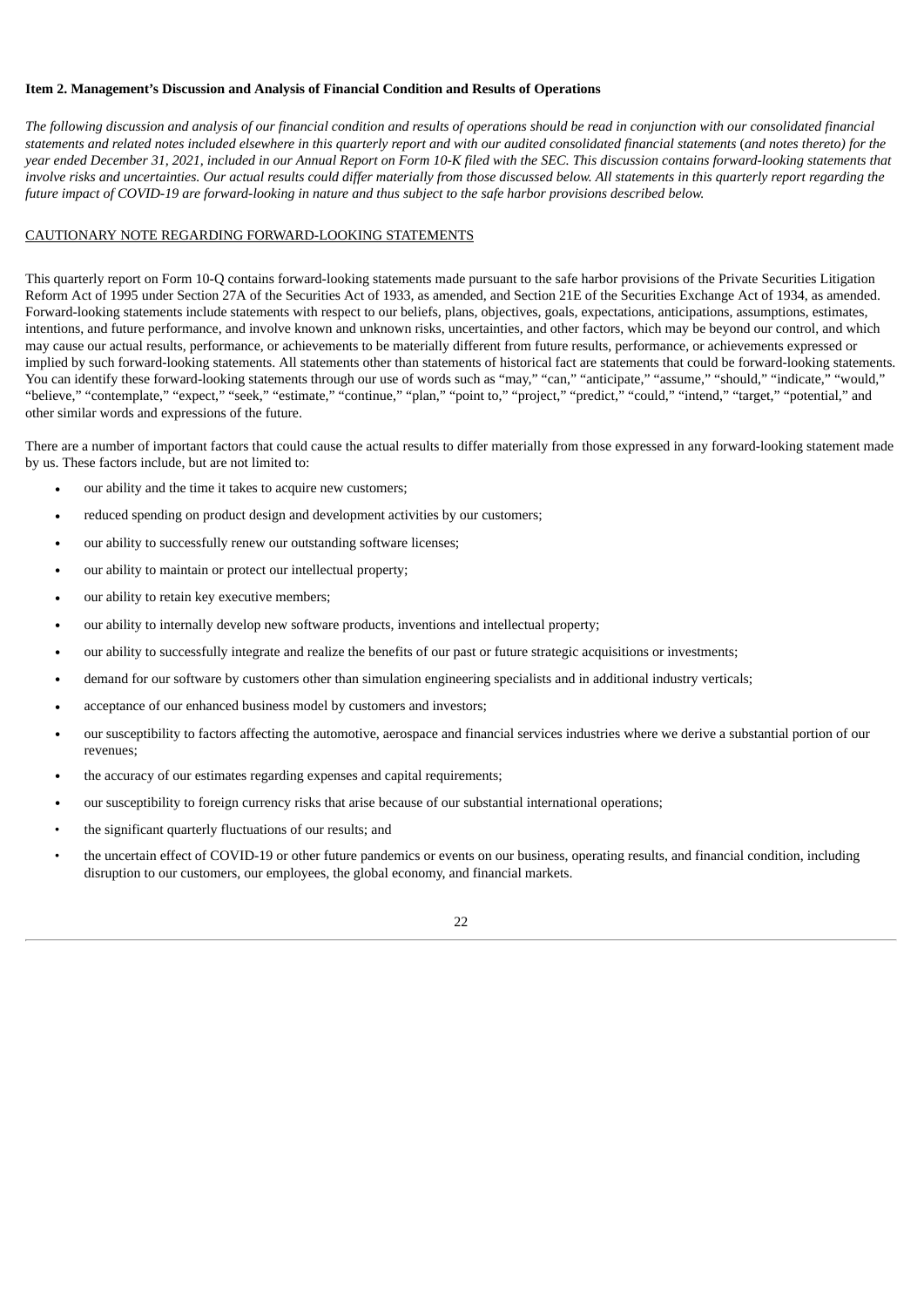The foregoing does not represent an exhaustive list of matters that may be covered by the forward-looking statements contained herein or risk factors that we are faced with that may cause our actual results to differ from those anticipated in our forward-looking statements. For additional risks which could adversely impact our business and financial performance please see "Risk Factors" in our Annual Report on Form 10-K for the year ended December 31, 2021, which was filed with the SEC on February 28, 2022, and other information appearing elsewhere in our Annual Report on Form 10-K, this report on Form 10-Q and our other filings with the SEC.

All forward-looking statements are expressly qualified in their entirety by this cautionary notice. You are cautioned not to place undue reliance on any forward-looking statements, which speak only as of the date of this report or the date of the document incorporated by reference into this report. We have no obligation, and expressly disclaim any obligation, to update, revise or correct any of the forward-looking statements, whether as a result of new information, future events or otherwise. We have expressed our expectations, beliefs, and projections in good faith, and we believe they have a reasonable basis. However, we cannot assure you that our expectations, beliefs, or projections will result or be achieved or accomplished.

#### **Overview**

We are a global leader in computational science and artificial intelligence enabling organizations across broad industry segments to drive smarter decisions in an increasingly connected world. We deliver software and cloud solutions in the areas of simulation, high-performance computing ("HPC"), data analytics, and artificial intelligence ("AI"). Our products and services help create a more sustainable future for our planet.

## **Impact of COVID-19**

In March 2020, The World Health Organization declared the outbreak of COVID-19, a pandemic and a public health emergency of international concern. The global spread of COVID-19, including new and emerging variants, has created significant volatility and uncertainty since March 2020 and may continue into the future.

We are unable to accurately predict the full impact that COVID-19 will have due to numerous uncertainties, including the full scope of the disease, the duration of the outbreak, the number and intensity of subsequent waves of infections, actions that may be taken by governmental authorities, the impact to the businesses of our customers and partners, the development of treatments and vaccines, and other factors identified in Part I, Item 1A – Risk Factors included in our Annual Report on Form 10-K for the year ended December 31, 2021. We will continue to evaluate the nature and extent of the impact to our business, consolidated results of operations, and financial condition.

#### *Factors Affecting our Performance*

We believe that our future success will depend on many factors, including those described below. While these areas present significant opportunity, they also present risks that we must manage to achieve successful results. If we are unable to address these challenges, our business, operating results and prospects could be harmed. Please see "Risk Factors" in our Annual Report on Form 10-K for the year ended December 31, 2021.

#### *Seasonality and quarterly results*

Our billings have historically been highest in the first and fourth quarters of any calendar year and may vary in future quarters. The timing of recording billings and the corresponding effect on our cash flows may vary due to the seasonality of the purchasing and payment patterns of our customers. In addition, the timing of the recognition of revenue, the amount and timing of operating expenses, including employee compensation, sales and marketing activities, and capital expenditures, may vary from quarter-to-quarter which may cause our reported results to fluctuate significantly. In addition, we may choose to grow our business for the long-term rather than to optimize for profitability or cash flows for a particular shorter-term period. This seasonality or the occurrence of any of the factors above may cause our results of operations to vary and our financial statements may not fully reflect the underlying performance of our business.

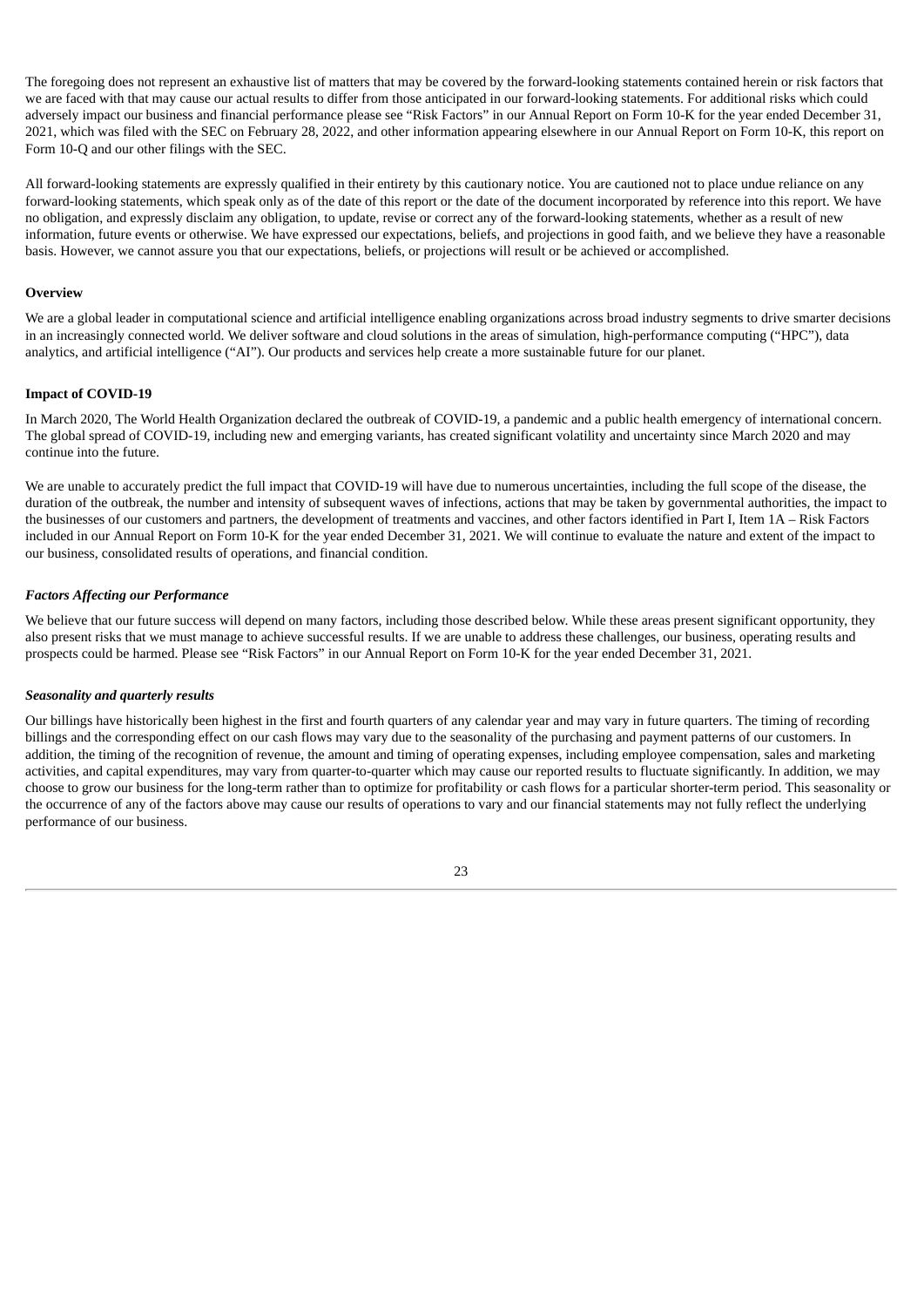### *Integration of recent acquisitions*

We believe that our recent acquisitions result in certain benefits, including expanding our portfolio of software and products and enabling us to better serve our customers' requests for data analytics and simulation technology. However, to realize some of these anticipated benefits, the acquired businesses must be successfully integrated. The success of these acquisitions will depend in part on our ability to realize these anticipated benefits. We may fail to realize the anticipated benefits of these acquisitions for a variety of reasons.

#### *Foreign currency fluctuations*

Because of our substantial international operations, we are exposed to foreign currency risks that arise from our normal business operations, including in connection with our transactions that are denominated in foreign currencies, including the Euro, British Pound Sterling, Indian Rupee, Japanese Yen, and Chinese Yuan. To identify changes in our underlying business without regard to the impact of currency fluctuations, we evaluate certain of our operating results both on an as reported basis, as well as on a constant currency basis.

#### **Business Segments**

We have identified two reportable segments: Software and Client Engineering Services:

- *Software* —Our Software segment includes software and software related services. The software component of this segment includes our portfolio of software products including our solvers and optimization technology products, high-performance computing software applications and hardware products, modeling and visualization tools, data analytics and analysis products, IoT platform and analytics tools, as well as support and the complementary software products we offer through our Altair Partner Alliance, or APA. The APA includes technologies ranging from computational fluid dynamics and fatigue, to manufacturing process simulation and cost estimation. The software related services component of this segment includes consulting, implementation services, and training focused on product design and development expertise and analysis from the component level up to complete product engineering at any stage of the lifecycle.
- *Client Engineering Services* —Our client engineering services, or CES, segment provides client engineering services to support our customers with long-term, ongoing expertise. We operate our CES business by hiring engineers and data scientists for placement at a customer site for specific customer-directed assignments. We employ and pay them only for the duration of the placement.

Our other businesses which do not meet the criteria to be separate reportable segments are combined and reported as "Other" which represents innovative services and products, including toggled, our LED lighting business. toggled is focused on developing and selling next-generation solid state lighting technology along with communication and control protocols based on our intellectual property for the direct replacement of fluorescent light tubes with LED lamps. Other businesses combined within Other include potential services and product concepts that are still in development stages.

For additional information about our reportable segments and other businesses, see Note 14 in the Notes to consolidated financial statements in Item 1, Part I of this Quarterly Report on Form 10-Q.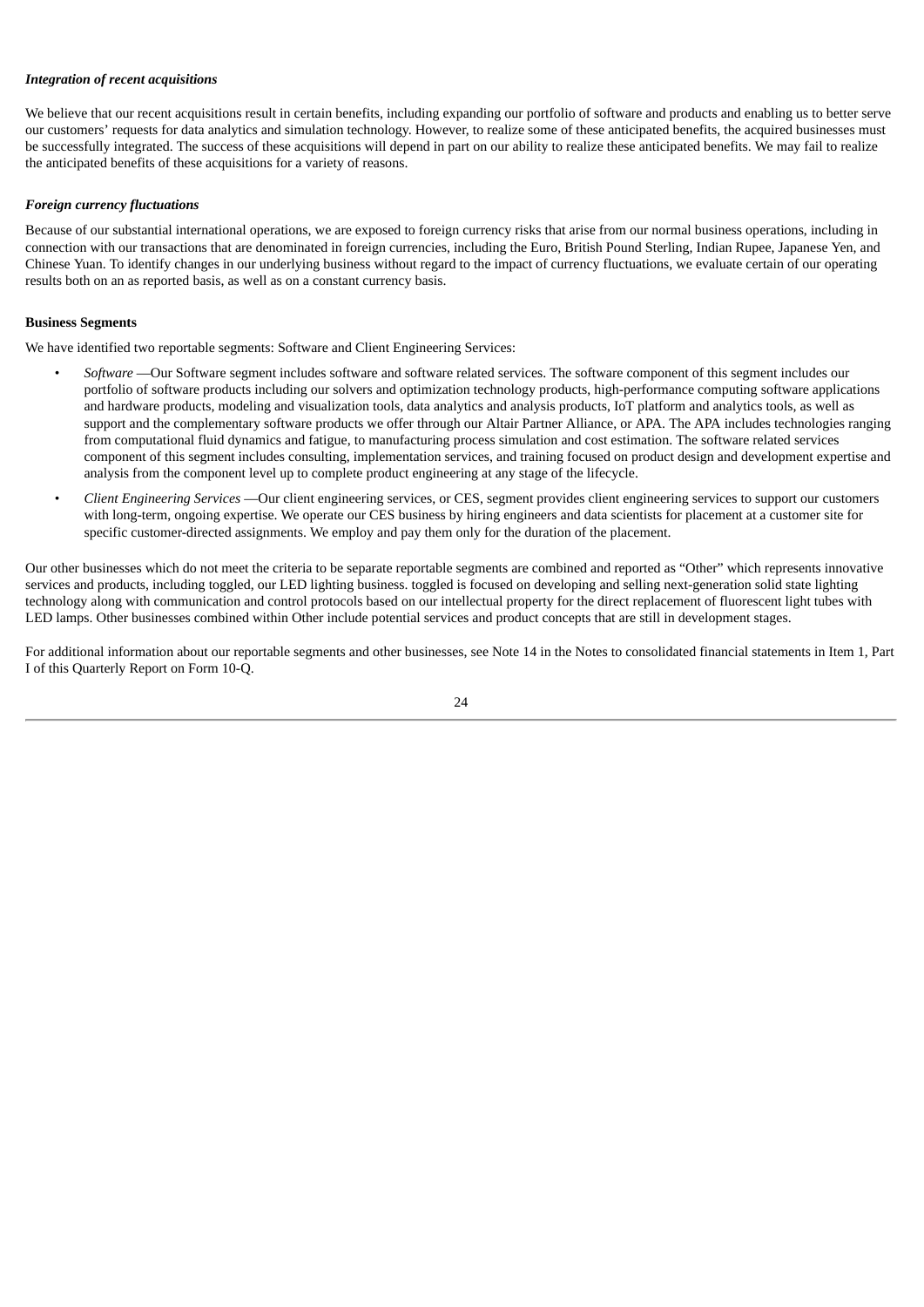#### **Results of operations**

## *Comparison of the three months ended March 31, 2022 and 2021*

The following table sets forth the results of operations and the period-over-period percentage change in certain financial data for the three months ended March 31, 2022 and 2021:

|                                           | <b>Three Months Ended</b><br>March 31, |              |         |                    |  |  |  |  |
|-------------------------------------------|----------------------------------------|--------------|---------|--------------------|--|--|--|--|
| (in thousands)                            | 2022                                   |              | 2021    | (decrease)<br>$\%$ |  |  |  |  |
| <b>Revenue:</b>                           |                                        |              |         |                    |  |  |  |  |
| Software                                  | \$<br>140,897                          | \$           | 129,541 | 9%                 |  |  |  |  |
| Software related services                 | 9,061                                  |              | 8,098   | 12%                |  |  |  |  |
| Total software and related services       | 149,958                                |              | 137,639 | 9%                 |  |  |  |  |
| Client engineering services               | 8,012                                  |              | 10,677  | (25%)              |  |  |  |  |
| Other                                     | 1,811                                  |              | 1,847   | (2%)               |  |  |  |  |
| Total revenue                             | 159,781                                |              | 150,163 | 6%                 |  |  |  |  |
| <b>Cost of revenue:</b>                   |                                        |              |         |                    |  |  |  |  |
| Software                                  | 17,406                                 |              | 16,950  | 3%                 |  |  |  |  |
| Software related services                 | 6,035                                  |              | 6,122   | (1%)               |  |  |  |  |
| Total software and related services       | 23,441                                 |              | 23,072  | 2%                 |  |  |  |  |
| Client engineering services               | 6,641                                  |              | 8,888   | (25%)              |  |  |  |  |
| Other                                     | 1,521                                  |              | 1,462   | 4%                 |  |  |  |  |
| Total cost of revenue                     | 31,603                                 |              | 33,422  | (5%)               |  |  |  |  |
| Gross profit                              | 128,178                                |              | 116,741 | 10%                |  |  |  |  |
| <b>Operating expenses:</b>                |                                        |              |         |                    |  |  |  |  |
| Research and development                  | 43,094                                 |              | 38,276  | 13%                |  |  |  |  |
| Sales and marketing                       | 35,682                                 |              | 32,070  | 11%                |  |  |  |  |
| General and administrative                | 23,569                                 |              | 23,926  | (1%)               |  |  |  |  |
| Amortization of intangible assets         | 5,903                                  |              | 4,877   | 21%                |  |  |  |  |
| Other operating income, net               | (781)                                  |              | (617)   | 27%                |  |  |  |  |
| Total operating expenses                  | 107,467                                |              | 98,532  | 9%                 |  |  |  |  |
| Operating income                          | 20,711                                 |              | 18,209  | 14%                |  |  |  |  |
| Interest expense                          | 585                                    |              | 2,973   | $(80\%)$           |  |  |  |  |
| Other expense, net                        | 2,068                                  |              | 835     | 148%               |  |  |  |  |
| Income before income taxes                | 18,058                                 |              | 14,401  | 25%                |  |  |  |  |
| Income tax expense                        | 6,530                                  |              | 41      | NM                 |  |  |  |  |
| Net income                                | \$<br>11,528                           | \$           | 14,360  | (20%)              |  |  |  |  |
| <b>Other financial information:</b>       |                                        |              |         |                    |  |  |  |  |
| Billings(1)                               | \$<br>171,337                          | \$           | 145,813 | 18%                |  |  |  |  |
| Adjusted EBITDA(2)                        | \$<br>46,590                           | $\mathbb{S}$ | 36,960  | 26%                |  |  |  |  |
| Net cash provided by operating activities | \$<br>5,786                            | \$           | 36,571  | (84%)              |  |  |  |  |
| Free cash flow $(3)$                      | \$<br>3,596                            | \$           | 33,532  | (89%)              |  |  |  |  |

NM Not meaningful.

(1) Billings consists of our total revenue plus the change in our deferred revenue, excluding deferred revenue from acquisitions. For more information about Billings and our other non-GAAP financial measures to the most di

"Non-GAAP financial measures" contained herein.<br>(2) We define Adjusted EBITDA as net income (loss) adjusted for income tax expense (benefit), interest expense, interest income and other, depreciation and amortization, stoc

(3) We define Free Cash Flow as net cash provided by operating activities less capital expenditures. For a reconciliation of Free Cash Flow, see "Non-GAAP financial measures" contained herein.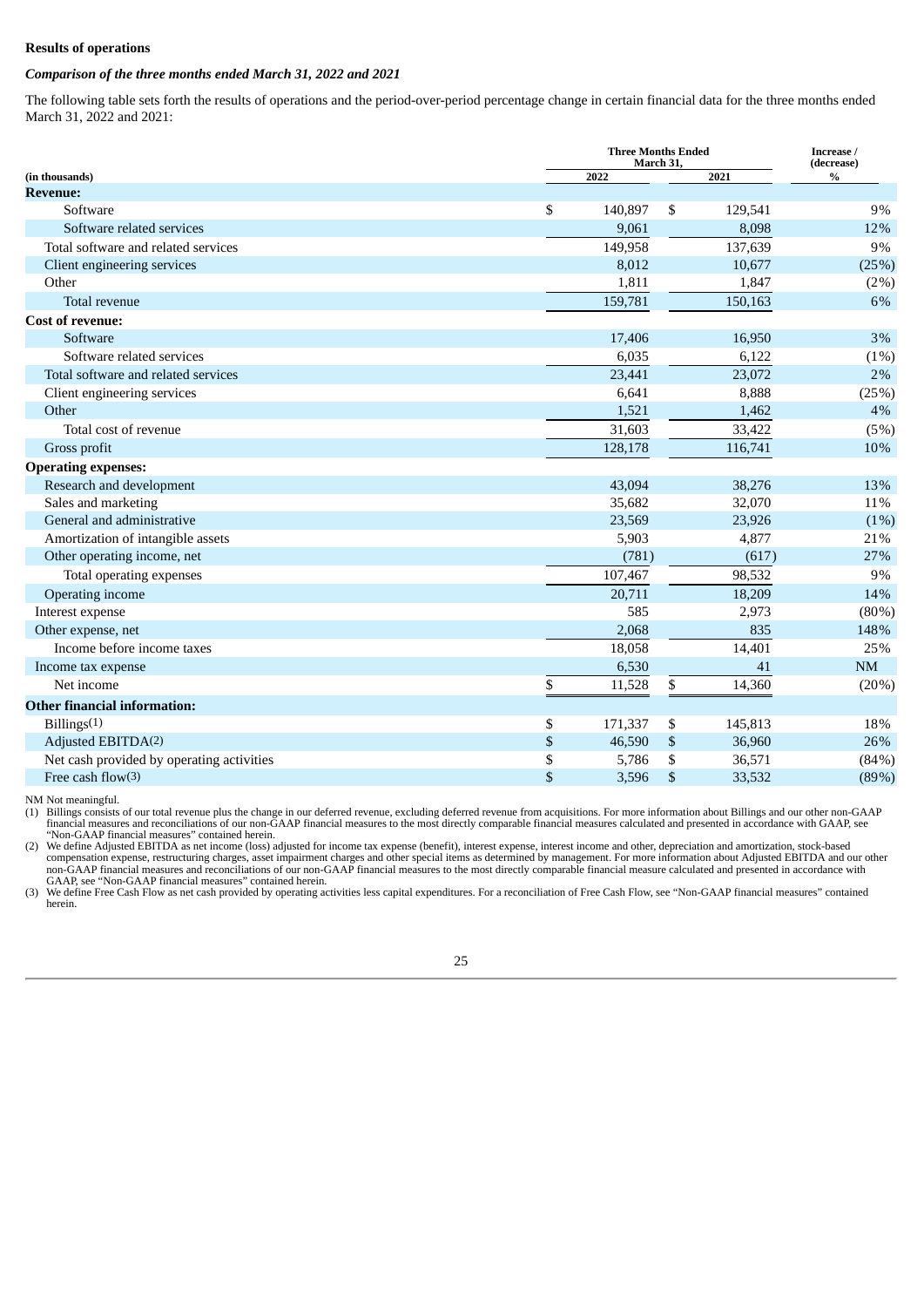## **Three months ended March 31, 2022 and 2021**

# *Revenue*

*Software*

| (in thousands)                           | <b>Three Months Ended</b> | March 31. |         | Period-to-period change |        |    |  |
|------------------------------------------|---------------------------|-----------|---------|-------------------------|--------|----|--|
|                                          | 2022                      |           | 2021    |                         |        |    |  |
| Software revenue                         | 140,897                   |           | 129.541 |                         | 11,356 | 9% |  |
| As a percent of software segment revenue | 94%                       |           | 94%     |                         |        |    |  |
| As a percent of consolidated revenue     | 88%                       |           | 86%     |                         |        |    |  |

The 9% increase in our software revenue for the three months ended March 31, 2022, as compared to the three months ended March 31, 2021, was primarily the result of an increase in software license revenue. The increase was driven by growth across all three geographic regions, and supported by increases in new and expansion business, as well as retention in our renewal base.

## *Software related services*

| (in thousands)                           | Three Months Ended | March 31. | Period-to-period change |     |     |  |
|------------------------------------------|--------------------|-----------|-------------------------|-----|-----|--|
|                                          | 2022               |           | 2021                    |     |     |  |
| Software related services revenue        | 9.061              |           | 8.098                   | 963 | 12% |  |
| As a percent of software segment revenue | 6%                 |           | 6%                      |     |     |  |
| As a percent of consolidated revenue     | 6%                 |           | 5%                      |     |     |  |

Software related services revenue increased 12% for the three months ended March 31, 2022, as compared to the three months ended March 31, 2021. This increase was primarily the result of an increase in customer demand for these services.

*Client engineering services*

| (in thousands)                       |      | <b>Three Months Ended</b><br>March 31. |      |        | Period-to-period change |         |       |
|--------------------------------------|------|----------------------------------------|------|--------|-------------------------|---------|-------|
|                                      | 2022 |                                        | 2021 |        |                         |         |       |
| Client engineering services revenue  |      | 8.012                                  |      | 10.677 |                         | (2,665) | (25%) |
| As a percent of consolidated revenue |      | 5%                                     |      | 7%     |                         |         |       |

CES revenue decreased 25% for the three months ended March 31, 2022, as compared to the three months ended March 31, 2021. This decrease was the result of fluctuations in customer demand for these services and reduced CES staff working hours. In addition, we had some difficulty fillings some CES positions due to a challenging labor market in the U.S.

*Other*

| (in thousands)                       | <b>Three Months Ended</b><br>March 31 | Period-to-period change |      |      |
|--------------------------------------|---------------------------------------|-------------------------|------|------|
|                                      | 2022                                  | 2021                    |      |      |
| Other revenue                        | 1.811                                 | .847                    | (36) | (2%) |
| As a percent of consolidated revenue | $1\%$                                 | $1\%$                   |      |      |

Other revenue remained consistent for the three months ended March 31, 2022, as compared to the three months ended March 31, 2021.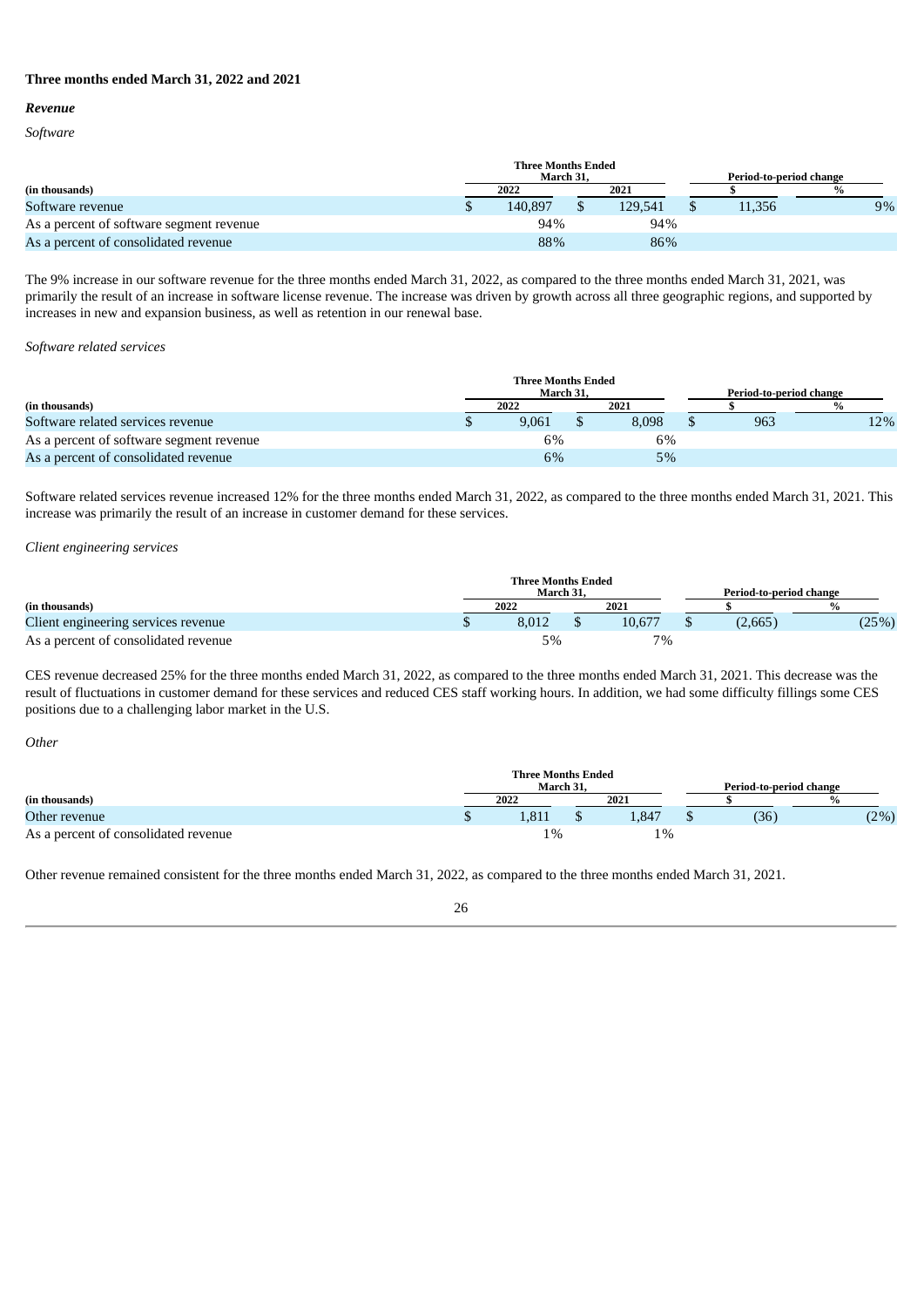## *Cost of revenue*

*Software*

|                                      |  | Three Months Ended<br>March 31. |  |        |  | Period-to-period change |    |  |  |
|--------------------------------------|--|---------------------------------|--|--------|--|-------------------------|----|--|--|
| (in thousands)                       |  | 2022                            |  | 2021   |  |                         |    |  |  |
| Cost of software revenue             |  | 17.406                          |  | 16.950 |  | 456                     | 3% |  |  |
| As a percent of software revenue     |  | 12%                             |  | 13%    |  |                         |    |  |  |
| As a percent of consolidated revenue |  | 11%                             |  | 11%    |  |                         |    |  |  |

Cost of software revenue increased \$0.5 million, or 3%, for the three months ended March 31, 2022, as compared to the three months ended March 31, 2021. Employee compensation and related expense increased \$1.3 million, primarily due to increased headcount in the current year and stock-based compensation expense increased \$0.7 million. These increases were partially offset by decreases in hardware costs of \$0.9 million and restructuring costs of \$0.8 million. The decrease in hardware costs was because of reduced sales of hardware products and the restructuring costs were non-recurring in the current period.

## *Software related services*

| (in thousands)                                    | Three Months Ended<br>March 31. |  | Period-to-period change |      |      |  |
|---------------------------------------------------|---------------------------------|--|-------------------------|------|------|--|
|                                                   | 2022                            |  | 2021                    |      |      |  |
| Cost of software related services revenue         | 6.035                           |  | 6.122                   | (87` | (1%) |  |
| As a percent of software related services revenue | 67%                             |  | 76%                     |      |      |  |
| As a percent of consolidated revenue              | $4\%$                           |  | 4%                      |      |      |  |

Cost of software related services revenue remained consistent for the three months ended March 31, 2022, as compared to the three months ended March 31, 2021.

#### *Client engineering services*

| (in thousands)                                      | <b>Three Months Ended</b> | March 31. | Period-to-period change |  |         |       |
|-----------------------------------------------------|---------------------------|-----------|-------------------------|--|---------|-------|
|                                                     | 2022                      |           | 2021                    |  |         |       |
| Cost of client engineering services revenue         | 6.641                     |           | 8.888                   |  | (2,247) | (25%) |
| As a percent of client engineering services revenue | 83%                       |           | 83%                     |  |         |       |
| As a percent of consolidated revenue                | 4%                        |           | 6%                      |  |         |       |

Cost of CES revenue decreased 25% for the three months ended March 31, 2022, as compared to the three months ended March 31, 2021, consistent with the change in CES revenue. We have managed CES headcount and compensation to match our customers' demand for our staffing resources, and therefore our costs have moved accordingly.

*Other*

|                                      | <b>Three Months Ended</b> |  |      |                         |    |
|--------------------------------------|---------------------------|--|------|-------------------------|----|
|                                      | March 31.                 |  |      | Period-to-period change |    |
| (in thousands)                       | 2022                      |  | 2021 |                         |    |
| Cost of other revenue                | 1.521                     |  | .462 | 59                      | 4% |
| As a percent of other revenue        | 84%                       |  | 79%  |                         |    |
| As a percent of consolidated revenue | $1\%$                     |  | 1%   |                         |    |

Cost of other revenue remained consistent for the three months ended March 31, 2022, as compared to the three months ended March 31, 2021.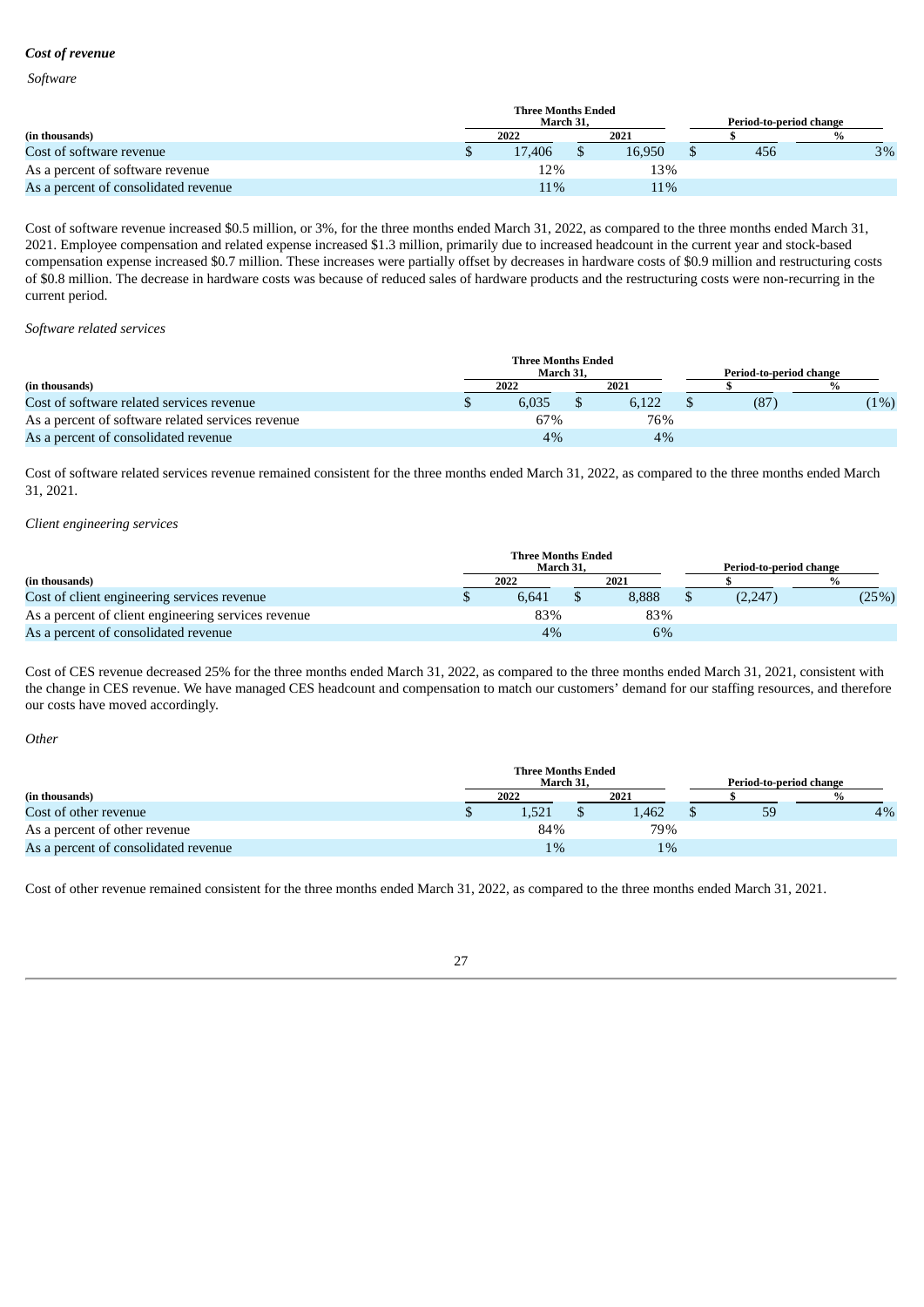| (in thousands)                       |  | <b>Three Months Ended</b><br>March 31. |         |  | Period-to-period change |     |  |  |
|--------------------------------------|--|----------------------------------------|---------|--|-------------------------|-----|--|--|
|                                      |  | 2022                                   | 2021    |  |                         |     |  |  |
| Gross profit                         |  | 128.178                                | 116.741 |  | 11.437                  | 10% |  |  |
| As a percent of consolidated revenue |  | 80%                                    | 78%     |  |                         |     |  |  |

Gross profit increased by \$11.4 million, or 10%, for the three months ended March 31, 2022, as compared to the three months ended March 31, 2021. This increase in gross profit was primarily attributable to the increase in software revenue, partially offset by an increase in cost of revenue.

#### *Operating expenses*

Operating expenses, as discussed below, support all the products and services that we provide to our customers and, as a result, they are reported and discussed in the aggregate.

*Research and development*

| (in thousands)                       |  | <b>Three Months Ended</b><br>March 31. |        |  | Period-to-period change |     |  |
|--------------------------------------|--|----------------------------------------|--------|--|-------------------------|-----|--|
|                                      |  | 2022                                   | 2021   |  |                         |     |  |
| Research and development             |  | 43.094                                 | 38.276 |  | 4,818                   | 13% |  |
| As a percent of consolidated revenue |  | $27\%$                                 | 25%    |  |                         |     |  |

Research and development expenses increased by \$4.8 million, or 13%, for the three months ended March 31, 2022, as compared to the three months ended March 31, 2021. Stock-based compensation expense increased \$4.2 million, and employee compensation and related expense increased \$2.2 million, primarily due to increased headcount in the current year. These increases were partially offset by a decrease in restructuring costs of \$1.1 million and a decrease in consulting expense of \$0.7 million.

*Sales and marketing*

|                                      | <b>Three Months Ended</b><br>March 31 |  | Period-to-period change |       |     |
|--------------------------------------|---------------------------------------|--|-------------------------|-------|-----|
| (in thousands)                       | 2022                                  |  | 2021                    |       |     |
| Sales and marketing                  | 35.682                                |  | 32,070                  | 3,612 | 11% |
| As a percent of consolidated revenue | 22%                                   |  | 21%                     |       |     |

Sales and marketing expenses increased by \$3.6 million, or 11%, for the three months ended March 31, 2022, as compared to the three months ended March 31, 2021. Stock-based compensation expense increased \$3.6 million, advertising and trade show related expenses increased \$0.9 million, and cloud hosting expense increased \$0.3 million for the three months ended March 31, 2022. These increases were partially offset by a decrease in restructuring costs of \$0.9 million and a decrease in employee compensation and related expense of \$0.5 million.

*General and administrative*

|                                      | <b>Three Months Ended</b> |  |                         |  |      |      |
|--------------------------------------|---------------------------|--|-------------------------|--|------|------|
| (in thousands)                       | March 31.                 |  | Period-to-period change |  |      |      |
|                                      | 2022                      |  | 2021                    |  |      |      |
| General and administrative           | 23,569                    |  | 23,926                  |  | (357 | (1%) |
| As a percent of consolidated revenue | 15%                       |  | 16%                     |  |      |      |

General and administrative expenses decreased by \$0.4 million, or 1%, for the three months ended March 31, 2022, as compared to the three months ended March 31, 2021. Employee compensation and related expense decreased \$1.2 million and restructuring costs decreased \$0.5 million for the three months ended March 31, 2022. These decreases were partially offset by a \$0.7 million increase in professional fees and a \$0.5 million increase in stock-based compensation expense.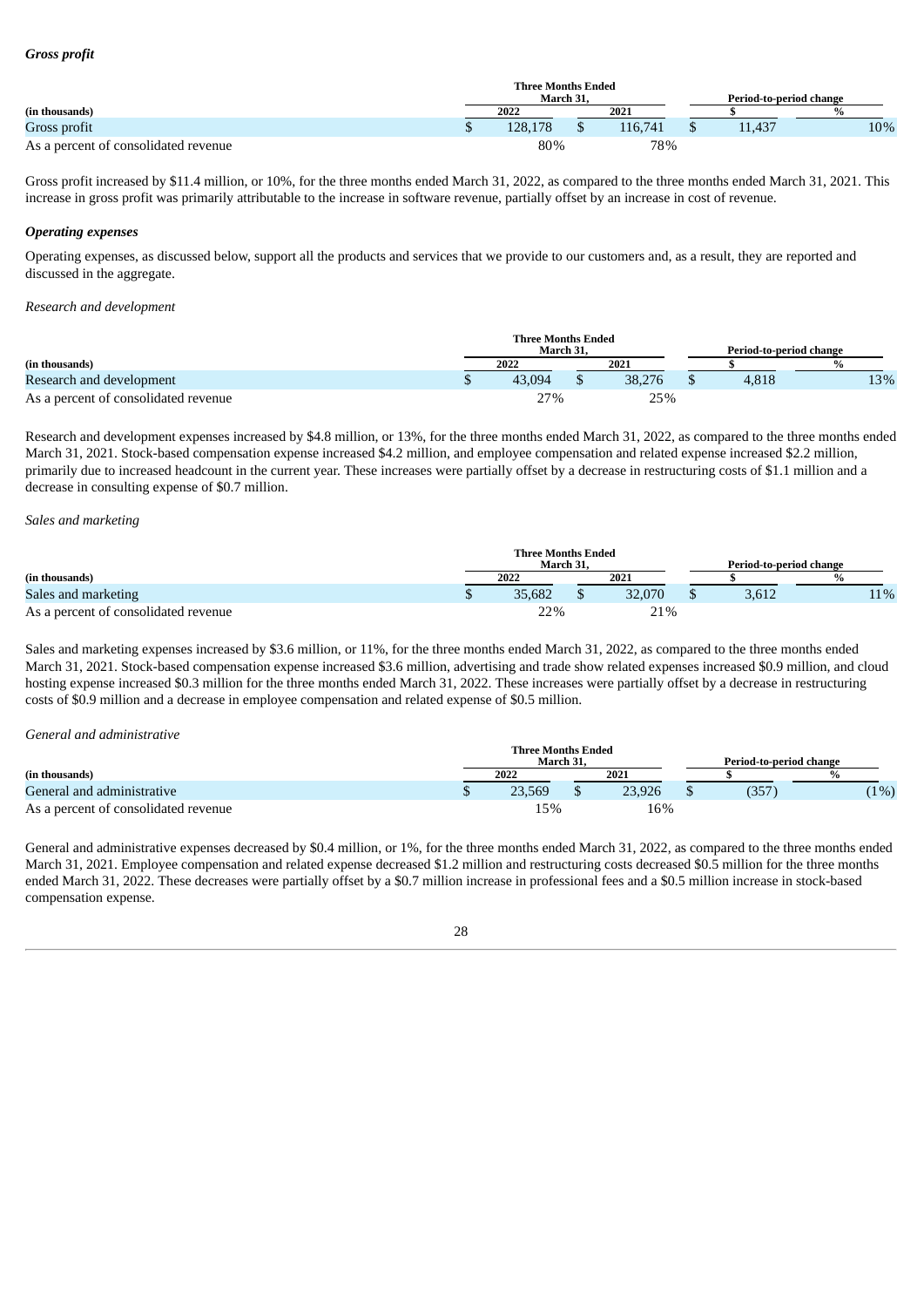|                                      | <b>Three Months Ended</b> |  |                         |  |       |     |  |
|--------------------------------------|---------------------------|--|-------------------------|--|-------|-----|--|
|                                      | March 31                  |  | Period-to-period change |  |       |     |  |
| (in thousands)                       | 2022                      |  | 2021                    |  |       |     |  |
| Amortization of intangible assets    | 5.903                     |  | 4.87                    |  | .,026 | 21% |  |
| As a percent of consolidated revenue | 4%                        |  | 3%                      |  |       |     |  |

Amortization of intangible assets increased by \$1.0 million, or 21%, for the three months ended March 31, 2022, as compared to the three months ended March 31, 2021. Amortization of intangible assets in the current year period increased primarily as a result of prior year acquisitions, partially offset by a reduction in amortization because of fully amortized intangibles.

*Other operating income, net*

|                                      | <b>Three Months Ended</b><br>March 31. |        | Period-to-period change |     |  |
|--------------------------------------|----------------------------------------|--------|-------------------------|-----|--|
| (in thousands)                       | 2022                                   | 2021   |                         |     |  |
| Other operating income, net          | (781)                                  | (617)  | 164                     | 27% |  |
| As a percent of consolidated revenue | $(0\%)$                                | $(0\%$ |                         |     |  |

Other operating income, net increased \$0.2 million for the three months ended March 31, 2022, as compared to the three months ended March 31, 2021. The decrease in income is a result of a change to provision for credit loss for the three months ended March 31, 2022.

#### *Interest expense*

|                                      | <b>Three Months Ended</b><br>March 31. |  | Period-to-period change |  |         |               |
|--------------------------------------|----------------------------------------|--|-------------------------|--|---------|---------------|
| (in thousands)                       | 2022                                   |  | 2021                    |  |         | $\frac{0}{n}$ |
| Interest expense                     | 585                                    |  | 2,973                   |  | (2,388) | $(80\%)$      |
| As a percent of consolidated revenue | $0\%$                                  |  | 2%                      |  |         |               |

Interest expense decreased \$2.4 million for the three months ended March 31, 2022, as compared to the three months ended March 31, 2021, due to the adoption of ASU 2020-06 on January 1, 2022. As a result of this adoption, we account for the Convertible Notes as a single liability, which eliminates the amortization of the debt discount. Prior to January 1, 2022, the carrying amount of the equity component was recorded as a debt discount and amortized to interest expense. Interest expense related to the amortization of debt issuance costs was \$0.4 million for the three months ended March 31, 2022, while interest expense related to the amortization of debt discount and issuance costs was \$2.8 million for the three months ended March 31, 2021.

#### *Other expense, net*

|                                      | <b>Three Months Ended</b><br>March 31. |  | Period-to-period change |  |       |      |
|--------------------------------------|----------------------------------------|--|-------------------------|--|-------|------|
| (in thousands)                       | 2022                                   |  | 2021                    |  |       |      |
| Other expense, net                   | 2,068                                  |  | 835                     |  | 1,233 | 148% |
| As a percent of consolidated revenue | $1\%$                                  |  | 1%                      |  |       |      |

Other expense, net increased by \$1.2 million for the three months ended March 31, 2022, as compared to the three months ended March 31, 2021. Foreign currency fluctuations in the United States dollar relative to other functional currencies resulted in an additional \$1.0 million losses during the three months ended March 31, 2022, as compared to the three months ended March 31, 2021.

## *Income tax expense*

|                    |       | Three Months Ended  |      |   |  |                         |           |  |
|--------------------|-------|---------------------|------|---|--|-------------------------|-----------|--|
|                    | March |                     |      |   |  | Period-to-period change |           |  |
| (in thousands)     | 2022  |                     | 2021 |   |  |                         |           |  |
| Income tax expense |       | <b>EDO</b><br>v.oov |      | ╍ |  | 489,ز                   | <b>NM</b> |  |

The effective tax rate was 36% and 0% for the three months ended March 31, 2022 and 2021 respectively. The tax rate is affected by the Company being a U.S. resident taxpayer, the tax rates in the U.S. and other jurisdictions in which the Company operates, the relative amount of income earned by jurisdiction and the relative amount of losses or income for which no benefit

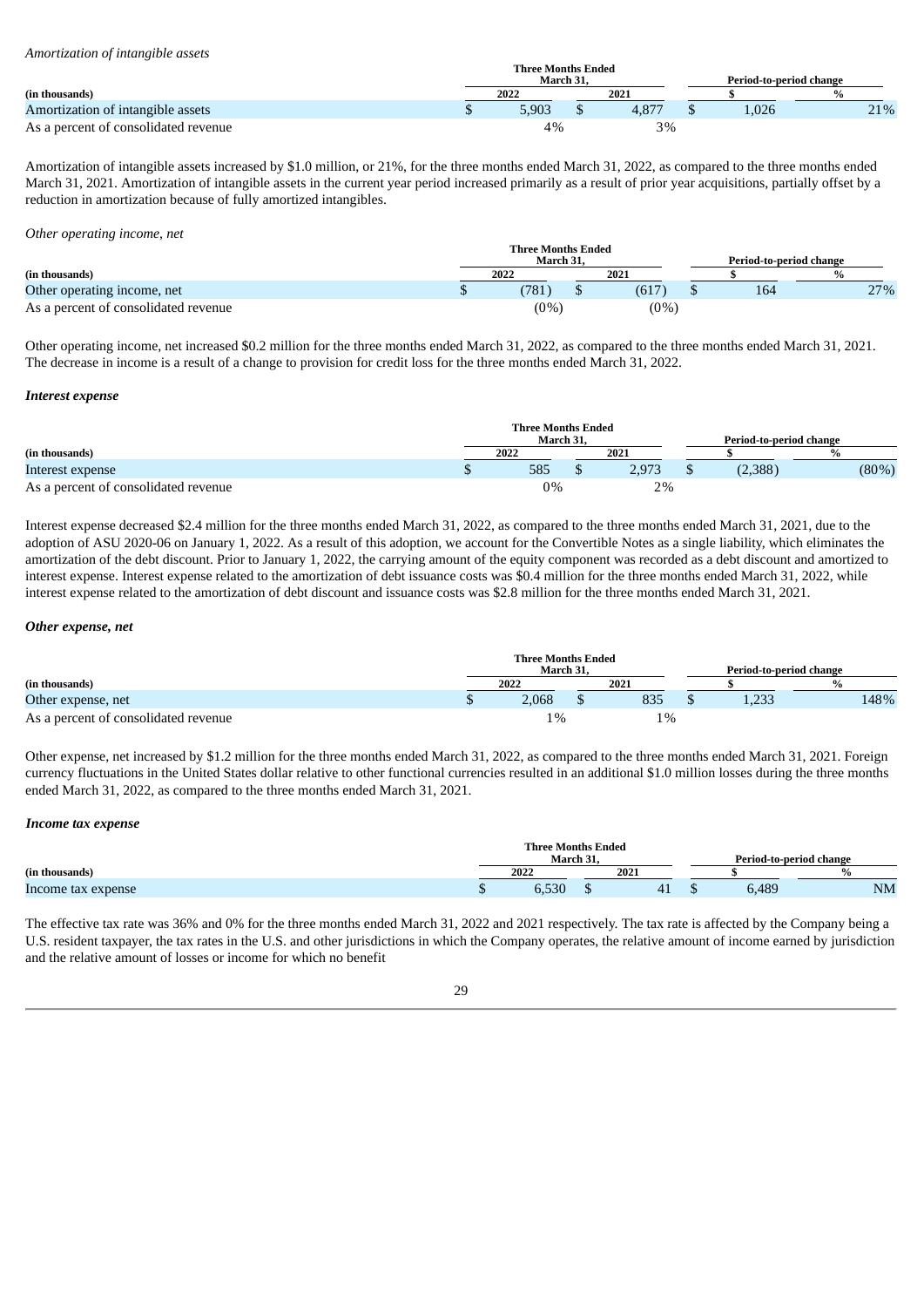or expense is recognized due to a valuation allowance. The Company's effective tax rate for the three months ended March 31, 2022 and 2021, also includes net discrete expense of \$1.8 million and net discrete benefit of \$3.6 million, respectively, primarily related to changes in tax laws, withholding taxes on royalties, changes in reserves, changes in accruals for unremitted earnings and other adjustments. The change in effective tax rate is primarily a result of the change in net discrete expense of \$5.4 million between three months ended March 31, 2022 and 2021. For the three months ended March 31, 2021, the Company recorded a net discrete benefit related to withholding tax refund claims of \$4.2 million and a valuation allowance release of \$0.7 million.

## *Net income*

| (in thousands) |      | <b>Three Months Ended</b><br>March 31. |              |       | Period-to-period change |                 |          |  |
|----------------|------|----------------------------------------|--------------|-------|-------------------------|-----------------|----------|--|
|                | 2022 |                                        |              | 2021  |                         |                 | $\Omega$ |  |
| Net income     |      | 11.528                                 | <b>STATE</b> | 4.360 |                         | 0.22<br>ےںں,∠ ا | (20%)    |  |

Net income decreased by \$2.8 million for the three months ended March 31, 2022, as compared to the three months ended March 31, 2021. This decrease in net income was primarily attributable to an increase in revenue, offset by increased stock-based compensation expense and increased tax expense in the current year, as described above.

#### **Non-GAAP financial measures**

We monitor the following key non-GAAP (United States generally accepted accounting principles) financial and operating metrics to help us evaluate our business, measure our performance, identify trends affecting our business, formulate business plans and make strategic decisions. In analyzing and planning for our business, we supplement our use of GAAP financial measures with non-GAAP financial measures, including Billings as a liquidity measure, Adjusted EBITDA as a performance measure and Free Cash Flow as a liquidity measure.

|                              | <b>Three Months Ended</b><br>March 31, |         |      |         |  |  |  |  |  |  |
|------------------------------|----------------------------------------|---------|------|---------|--|--|--|--|--|--|
| (in thousands)               |                                        |         | 2021 |         |  |  |  |  |  |  |
| <b>Other financial data:</b> |                                        |         |      |         |  |  |  |  |  |  |
| <b>Billings</b>              | \$                                     | 171,337 |      | 145,813 |  |  |  |  |  |  |
| <b>Adjusted EBITDA</b>       | \$                                     | 46,590  |      | 36,960  |  |  |  |  |  |  |
| Free Cash Flow               | S                                      | 3,596   |      | 33,532  |  |  |  |  |  |  |

*Billings.* Billings consists of our total revenue plus the change in our deferred revenue, excluding deferred revenue from acquisitions during the period. Given that we generally bill our customers at the time of sale, but typically recognize a portion of the related revenue ratably over time, management believes that Billings is a meaningful way to measure and monitor our ability to provide our business with the working capital generated by upfront payments from our customers.

*Adjusted EBITDA.* We define Adjusted EBITDA as net income (loss) adjusted for income tax expense (benefit), interest expense, interest income and other, depreciation and amortization, stock-based compensation expense, restructuring charges, asset impairment charges and other special items as determined by management. Our management team believes that Adjusted EBITDA is a meaningful measure of performance as it is commonly utilized by management and the investment community to analyze operating performance in our industry.

*Free Cash Flow.* Free Cash Flow is a non-GAAP measure that we calculate as cash flow provided by operating activities less capital expenditures. Management believes that Free Cash Flow is useful in analyzing our ability to service and repay debt, when applicable, and return value directly to stockholders.

These non-GAAP financial measures reflect an additional way of viewing aspects of our business that, when viewed with our GAAP results and the accompanying reconciliations to corresponding GAAP financial measures included in the tables below, may provide a more complete understanding of factors and trends affecting our business. These non-GAAP financial measures should not be relied upon to the exclusion of GAAP financial measures and are by definition an incomplete understanding of the Company and must be considered in conjunction with GAAP measures.

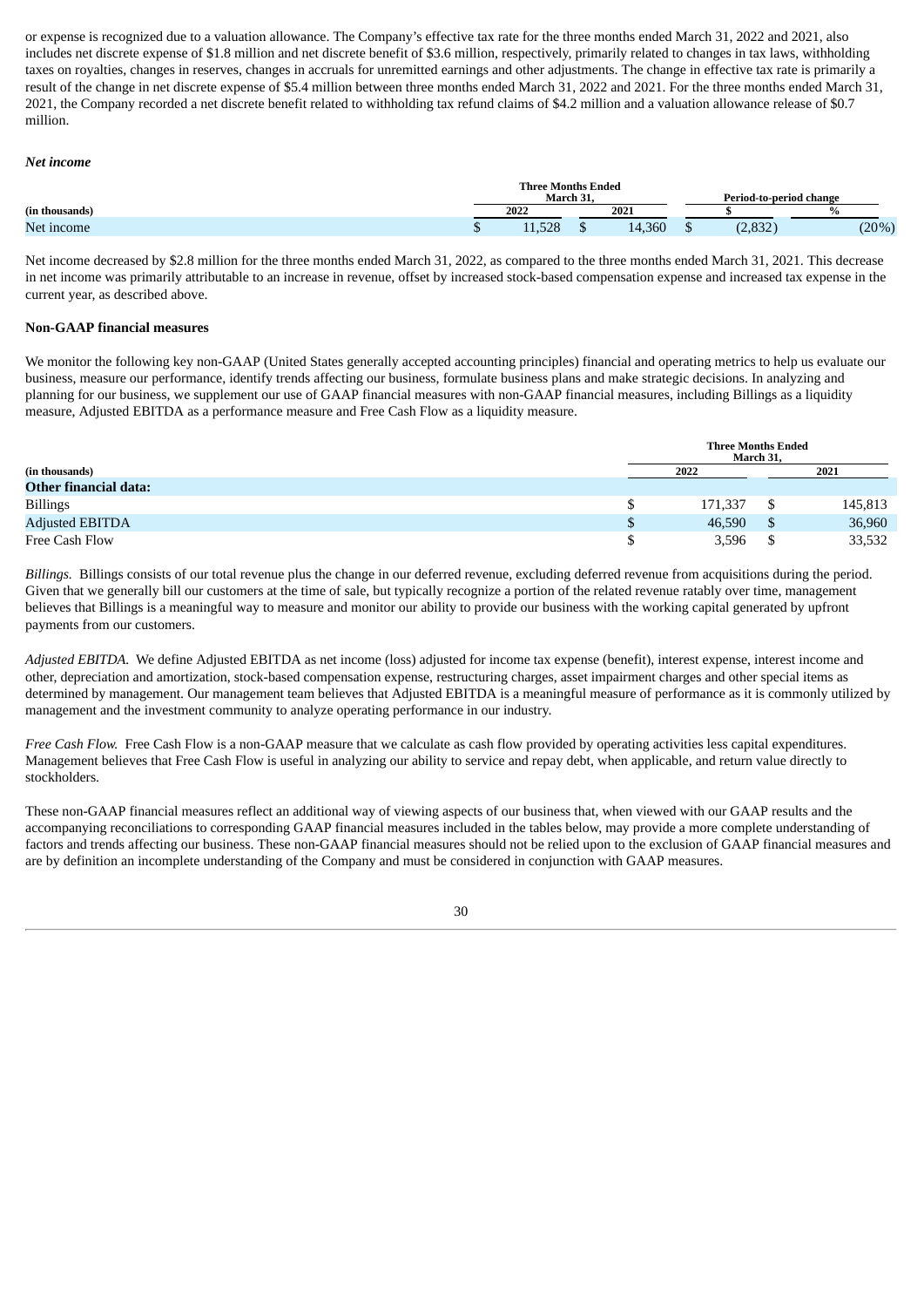We believe that the non-GAAP measures disclosed herein are only useful as an additional tool to help management and investors make informed decisions about our financial and operating performance and liquidity. By definition, non-GAAP measures do not give a full understanding of the Company. To be truly valuable, they must be used in conjunction with the comparable GAAP measures. In addition, non-GAAP financial measures are not standardized. It may not be possible to compare these financial measures with other companies' non-GAAP financial measures having the same or similar names. We strongly encourage investors to review our consolidated financial statements and the notes thereto in their entirety and not to rely on any single financial measure.

## **Reconciliation of non-GAAP financial measures**

The following tables provides reconciliations of revenue to Billings, net income (loss) to Adjusted EBITDA, and net cash provided by operating activities to Free Cash Flow:

*Billings*

|                            | <b>Three Months Ended</b><br>March 31. |            |      |          |
|----------------------------|----------------------------------------|------------|------|----------|
| (in thousands)             | 2022                                   |            | 2021 |          |
| Revenue                    |                                        | 159,781    |      | 150,163  |
| Ending deferred revenue    |                                        | 118,403    |      | 90,729   |
| Beginning deferred revenue |                                        | (106, 032) |      | (95,079) |
| Deferred revenue acquired  |                                        | (815)      |      |          |
| <b>Billings</b>            |                                        | 171,337    |      | 145,813  |

*Adjusted EBITDA*

|                                                      |                | <b>Three Months Ended</b><br>March 31, |  |        |  |
|------------------------------------------------------|----------------|----------------------------------------|--|--------|--|
| (in thousands)                                       | 2022           |                                        |  | 2021   |  |
| Net income                                           |                | 11,528                                 |  | 14,360 |  |
| Income tax expense                                   |                | 6,530                                  |  | 41     |  |
| Stock-based compensation expense                     |                | 18,614                                 |  | 9,648  |  |
| Interest expense                                     |                | 585                                    |  | 2,973  |  |
| Depreciation and amortization                        | 6,686<br>7,686 |                                        |  |        |  |
| Restructuring expense                                |                |                                        |  | 3,346  |  |
| Special adjustments, interest income and other $(1)$ |                | 1,647                                  |  | (94)   |  |
| <b>Adjusted EBITDA</b>                               |                | 46,590                                 |  | 36,960 |  |

(1) The three months ended March 31, 2022, includes \$1.5 million currency losses on acquisition-related intercompany loans.

*Free Cash Flow*

|                                                 | Three Months Ended March 31. |  |         |
|-------------------------------------------------|------------------------------|--|---------|
| (in thousands)                                  | 2021<br>2022                 |  |         |
| Net cash provided by operating activities $(1)$ | 5,786                        |  | 36,571  |
| Capital expenditures                            | (2, 190)                     |  | (3,039) |
| Free cash flow $(1)$                            | 3,596                        |  | 33,532  |

(1) The three months ended March 31, 2022, includes \$65.9 million payment for legal judgement acquired in December 2021.

#### **Recurring software license rate**

A key factor to our success is our recurring software license rate which we measure through Billings, primarily derived from annual renewals of our existing subscription customer agreements. We calculate our recurring software license rate for a particular period by dividing (i) the sum of software termbased license Billings, software license maintenance Billings, and 20% of software perpetual license Billings which we believe approximates maintenance as an element of the arrangement by (ii) the total software license Billings including all term-based subscriptions, maintenance, and perpetual license billings from all customers for that period. For the three months ended March 31, 2022 and 2021, our recurring software license rate was 93% and 94%, respectively. The recurring software license rate may vary from period to period.

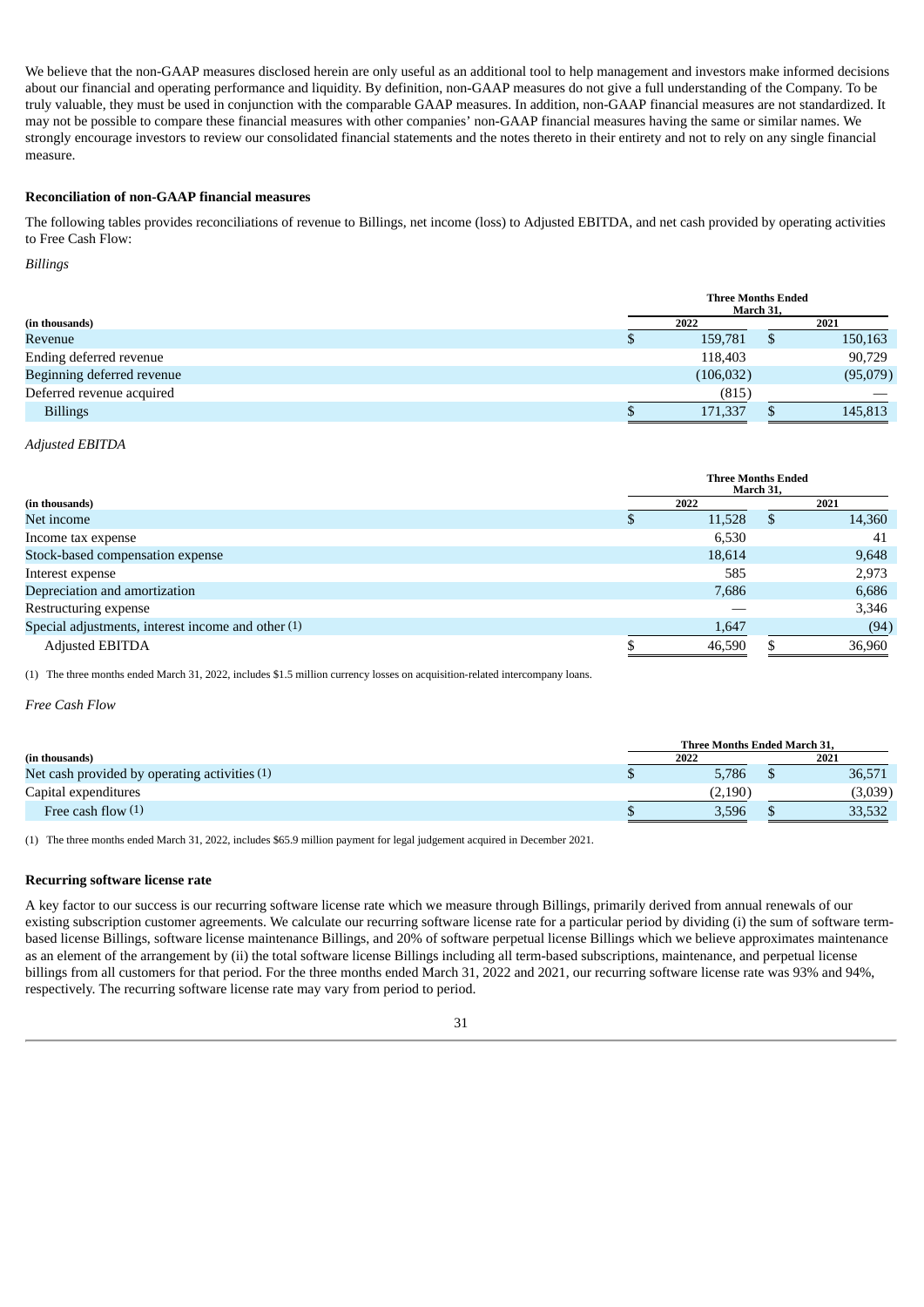## **Liquidity and capital resources**

As of March 31, 2022, our principal sources of liquidity were \$405.6 million in cash and cash equivalents and \$150.0 million availability on our credit facility. We have outstanding debt in the form of convertible senior notes with a \$230.0 million principal amount as of March 31, 2022.

For at least twenty trading days during the last thirty consecutive trading days for the quarter ended March 31, 2022, the last reported sale price of our common stock was greater than or equal to 130% of the conversion price of the convertible senior notes. As a result, the convertible senior notes were convertible at the option of the holders, and the \$226.2 million carrying amount of the convertible senior notes remains classified as a short-term liability as of March 31, 2022. We have the ability to settle the convertible notes in cash, shares of our common stock, or a combination of cash and shares of our common stock at our own election.

We continue to evaluate possible acquisitions and other strategic transactions designed to expand our business. As a result, our expected uses of cash could change, our cash position could be reduced, or we may incur additional debt obligations to the extent we complete additional acquisitions.

Our existing cash and cash equivalents may fluctuate during fiscal 2022, due to changes in our planned cash expenditures, including changes in incremental costs such as direct costs and integration costs related to acquisitions. Cash from operations could also be affected by various risks and uncertainties, including, but not limited to, the effects of COVID-19 and global unrest. It is possible that certain customers may unilaterally decide to extend payments on accounts receivable, however our customer base is comprised primarily of larger organizations with typically strong liquidity and capital resources.

We believe that our existing cash balances, together with funds generated from operations and amounts available under our credit facility, will be sufficient to finance our operations and meet our foreseeable cash requirements for the next twelve months. We also believe that our financial resources, along with managing discretionary expenses, will allow us to manage the impact of COVID-19 on our business operations for the foreseeable future and withstand global unrest, which could include reductions in revenue and delays in payments from customers and partners. We will continue to evaluate our financial position as developments evolve relating to COVID-19 and global unrest.

## *Revolving credit facility*

We have a \$150.0 million credit facility with a maturity date of December 15, 2023 ("2019 Amended Credit Agreement"). The 2019 Amended Credit Agreement allows us to request that the aggregate commitments under the 2019 Amended Credit Agreement be increased by up to \$50.0 million for a total of \$200.0 million, subject to certain conditions.

As of March 31, 2022, there were no outstanding borrowings under the 2019 Amended Credit Agreement and there was \$150.0 million available for future borrowing. The 2019 Amended Credit Agreement is available for general corporate purposes, including working capital, capital expenditures and permitted acquisitions. As of March 31, 2022, we were in compliance with the financial covenants.

For additional information about the 2019 Amended Credit Agreement, refer to the Company's consolidated financial statements for the year ended December 31, 2021, included in our Annual Report on Form 10-K filed with the SEC on February 28, 2022.

## *Cash flows*

As of March 31, 2022, we had cash and cash equivalents of \$405.6 million available for working capital purposes, acquisitions, and capital expenditures; \$334.2 million of this amount was held in the United States and \$66.2 million was held in the APAC and EMEA regions with the remainder held in Canada, Mexico, and South America.

Other than statutory limitations, there are no significant restrictions on the ability of our subsidiaries to pay dividends or make other distributions to Altair. Based on our current liquidity needs and repatriation strategies, we expect that we can manage our global liquidity needs without material adverse tax implications.

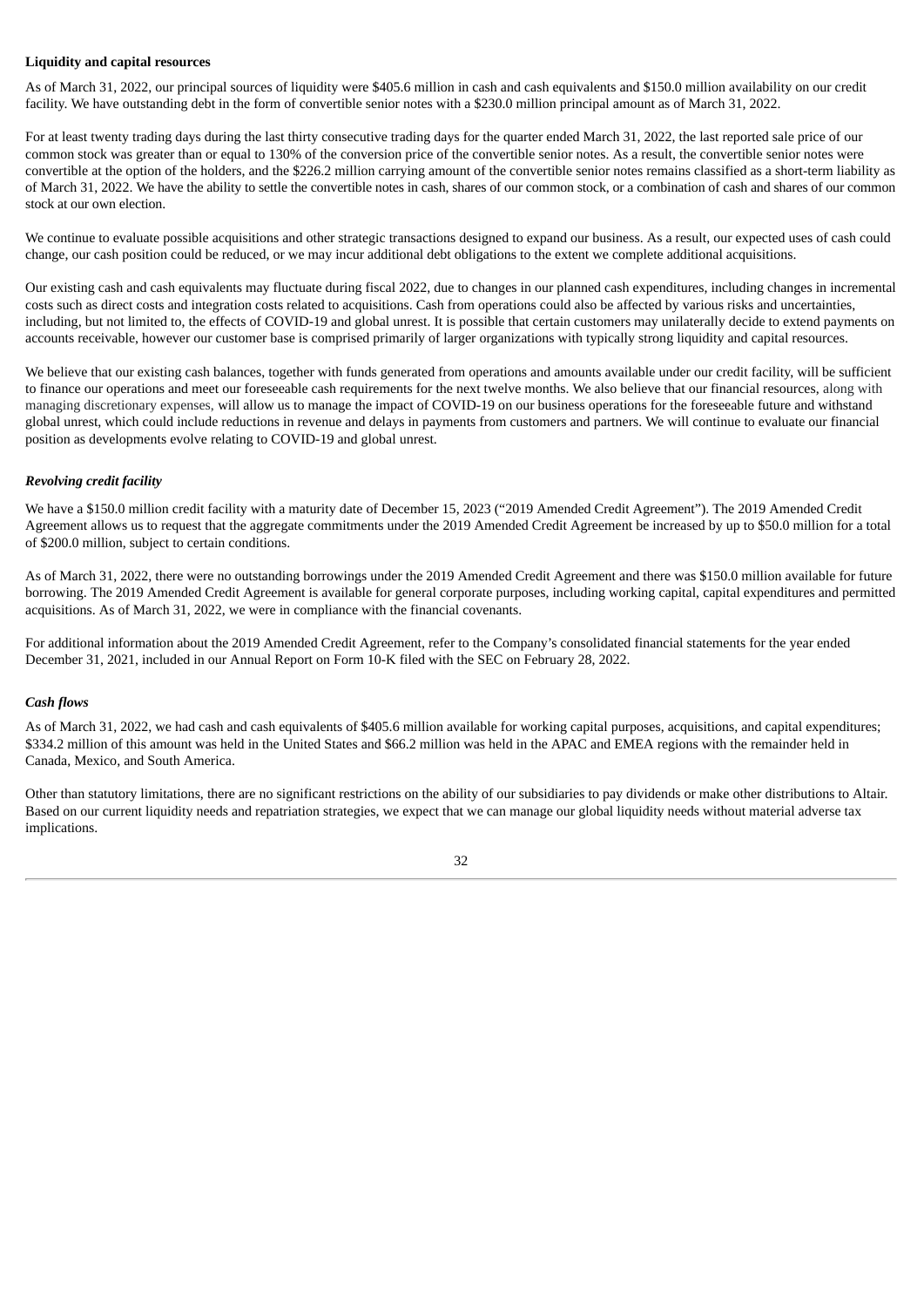The following table summarizes our cash flows for the periods indicated:

|                                                                               | <b>Three Months Ended March 31.</b> |  |           |
|-------------------------------------------------------------------------------|-------------------------------------|--|-----------|
| (in thousands)                                                                | 2022                                |  | 2021      |
| Net cash provided by operating activities                                     | 5.786                               |  | 36,571    |
| Net cash used in investing activities                                         | (15,504)                            |  | (3,451)   |
| Net cash provided by (used in) financing activities                           | 2,509                               |  | (29, 836) |
| Effect of exchange rate changes on cash, cash equivalents and restricted cash | (970)                               |  | (1,331)   |
| Net (decrease) increase in cash, cash equivalents and restricted cash         | (8,179)                             |  | 1,953     |

## *Net cash provided by operating activities*

Net cash provided by operating activities for the three months ended March 31, 2022, was \$5.8 million, which reflects a decrease of \$30.8 million compared to the three months ended March 31, 2021. This decrease was the result of a \$65.9 million payment in January on an existing legal judgment against World Programming, and changes to our working capital position for the three months ended March 31, 2022, as compared to the three months ended March 31, 2021.

#### *Net cash used in investing activities*

Net cash used in investing activities for the three months ended March 31, 2022, was \$15.5 million, which reflects an increase of \$12.1 million compared to the three months ended March 31, 2021. The increase was primarily the result of \$13.0 million in cash payments for business acquisitions in the current year.

## *Net cash provided by (used in) financing activities*

Net cash provided by financing activities for the three months ended March 31, 2022, was \$2.5 million, which reflects an increase \$32.3 million for the three months ended March 31, 2021. For the three months ended March 31, 2021, we made a payment on our revolving credit facility of \$30.0 million.

#### *Effect of exchange rate changes on cash, cash equivalents and restricted cash*

There were adverse effects of exchange rate changes on cash, cash equivalents and restricted cash of \$1.0 million and \$1.3 million, respectively, for the three months ended March 31, 2022, and March 31, 2021.

#### **Commitments**

As of December 31, 2021, there was a balance payable on an existing legal judgment against World Programming. We paid this judgment in January 2022, for \$65.9 million. There were no other material changes in our commitments as disclosed in our Annual Report on Form 10-K for the year ended December 31, 2021.

#### **Recently issued accounting pronouncements**

Effective January 1, 2022, we adopted Accounting Standards Update, or ASU, 2020-06 using the modified retrospective approach. As a result, the Convertible Notes are accounted for as a single liability measured at amortized cost, as no other embedded features require bifurcation and recognition as derivatives. Adoption of the new standard resulted in a decrease to Accumulated deficit of \$23.9 million, a decrease to Additional paid-in capital of \$50.0 million, and an increase to Convertible senior notes, net of \$26.1 million.

See Note 2 in the Notes to consolidated financial statements in Item 1, Part I of this Quarterly Report on Form 10-Q for a full description of the recent accounting pronouncements and our expectation of their impact, if any, on our results of operations and financial condition.

## <span id="page-32-0"></span>**Item 3. Quantitative and Qualitative Disclosures About Market Risk**

We are exposed to certain global market risks, including foreign currency exchange risk and interest rate risk associated with our revolving credit facility.

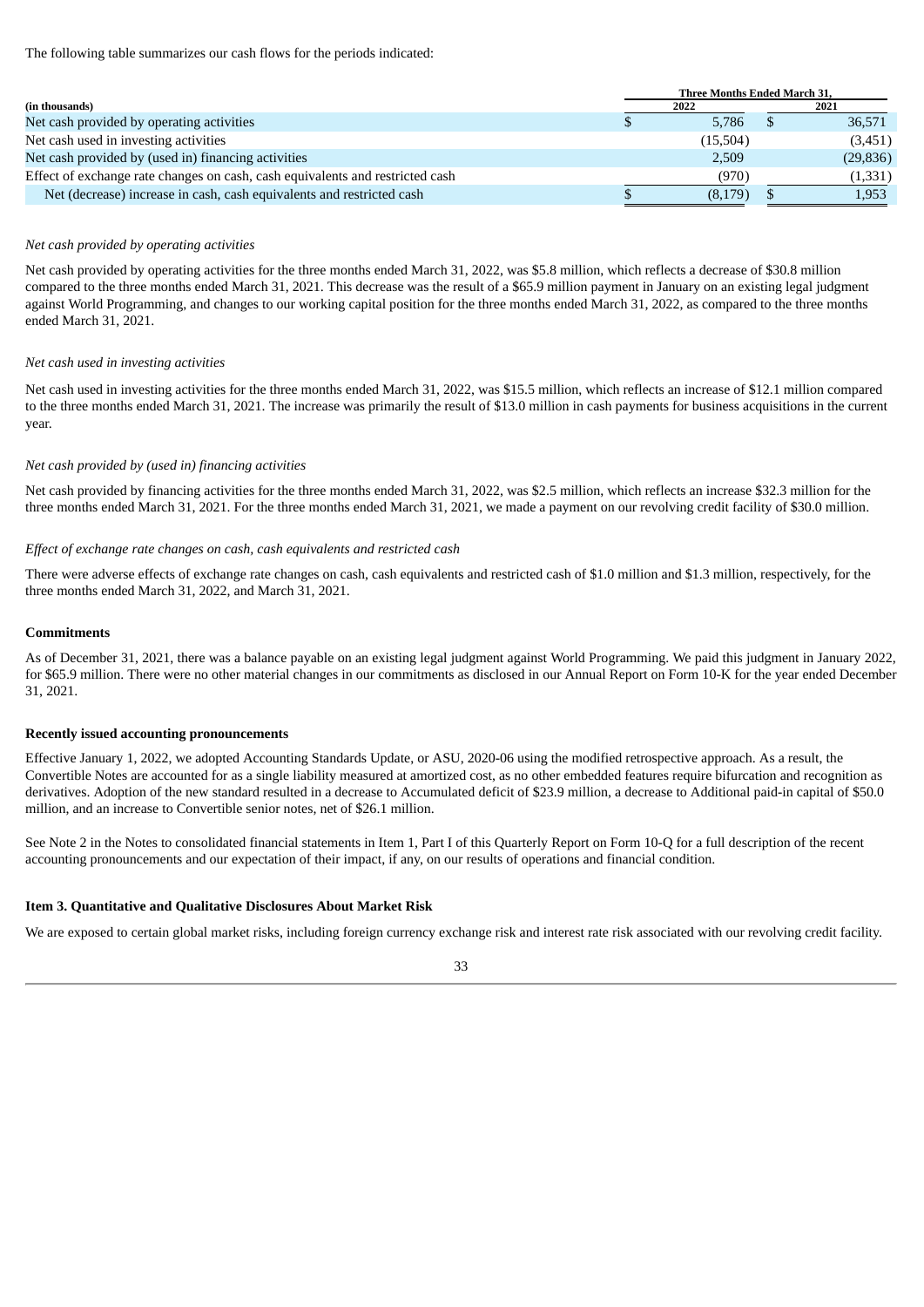## *Foreign Currency Risk*

As a result of our substantial international operations, we are exposed to foreign currency risks that arise from our normal business operations, including in connection with our transactions that are denominated in foreign currencies. In addition, we translate sales and financial results denominated in foreign currencies into United States dollars for purposes of our consolidated financial statements. As a result, appreciation of the United States dollar against these foreign currencies generally will have a negative impact on our reported revenue and operating income while depreciation of the United States dollar against these foreign currencies will generally have a positive effect on reported revenue and operating income.

As of March 31, 2022, we do not have any foreign currency hedging contracts and exchange rate fluctuations have not had a material impact on our operating results and cash flows. Based on our current international operations, we do not plan on engaging in hedging activities in the near future.

## *Market Risk and Market Interest Risk*

In June 2019, we issued \$230.0 million aggregate principal amount of 0.250% convertible senior notes due 2024. Our Convertible Notes have fixed annual interest rates at 0.250% and, therefore, we do not have economic interest rate exposure on our Convertible Notes. However, the value of the Convertible Notes is exposed to interest rate risk. Generally, the fair market value of our fixed interest rate Convertible Notes will increase as interest rates fall and decrease as interest rates rise. In addition, the fair values of the Convertible Notes are affected by our stock price. The fair value of the Convertible Notes will generally increase as our Class A common stock price increases in value and will generally decrease as our Class A common stock price declines in value. We carry the Convertible Notes at face value less unamortized issuance costs on our balance sheet, and we present the fair value for required disclosure purposes only.

As of March 31, 2022, we had cash, cash equivalents and restricted cash of \$405.8 million, consisting primarily of bank deposits and money market funds. As of March 31, 2022, we had no outstanding borrowings under our 2019 Amended Credit Agreement. Such interest-bearing instruments carry a degree of interest rate risk; however, historical fluctuations of interest expense have not been significant.

Interest rate risk relates to the gain/increase or loss/decrease we could incur on our debt balances and interest expense associated with changes in interest rates. Changes in interest rates would impact the amount of interest income we realize on our invested cash balances. It is our policy not to enter into derivative instruments for speculative purposes, and therefore, we hold no derivative instruments for trading purposes.

#### <span id="page-33-0"></span>**Item 4. Controls and Procedures**

The Company maintains disclosure controls and procedures (as defined in Rule 13a-15(e) or 15d-15(e) of the Exchange Act) that are designed to ensure that information required to be disclosed in periodic reports filed with the SEC under the Securities Exchange Act of 1934 is recorded, processed, summarized and reported within the time periods specified in the SEC's rules and forms, and that such information is accumulated and communicated to the Company's management, including its Chief Executive Officer and Chief Financial Officer, as appropriate, to allow timely decisions regarding required disclosure. Under the supervision and with the participation of our management, including the Chief Executive Officer and Chief Financial Officer, we have evaluated the effectiveness of our disclosure controls and procedures as defined in Rule 13(a)-15(e) under the Exchange Act as of the end of the period covered by this report. Based on that evaluation, the Chief Executive Officer and Chief Financial Officer have concluded that our disclosure controls and procedures were effective as of March 31, 2022.

#### **Changes in Internal Control Over Financial Reporting**

There was no change in our internal control over financial reporting (as defined in Rules 13a-15(f) and 15d-15(f) under the Exchange Act) that occurred during the quarter ended March 31, 2022, that has materially affected, or is reasonably likely to materially affect, our internal control over financial reporting.

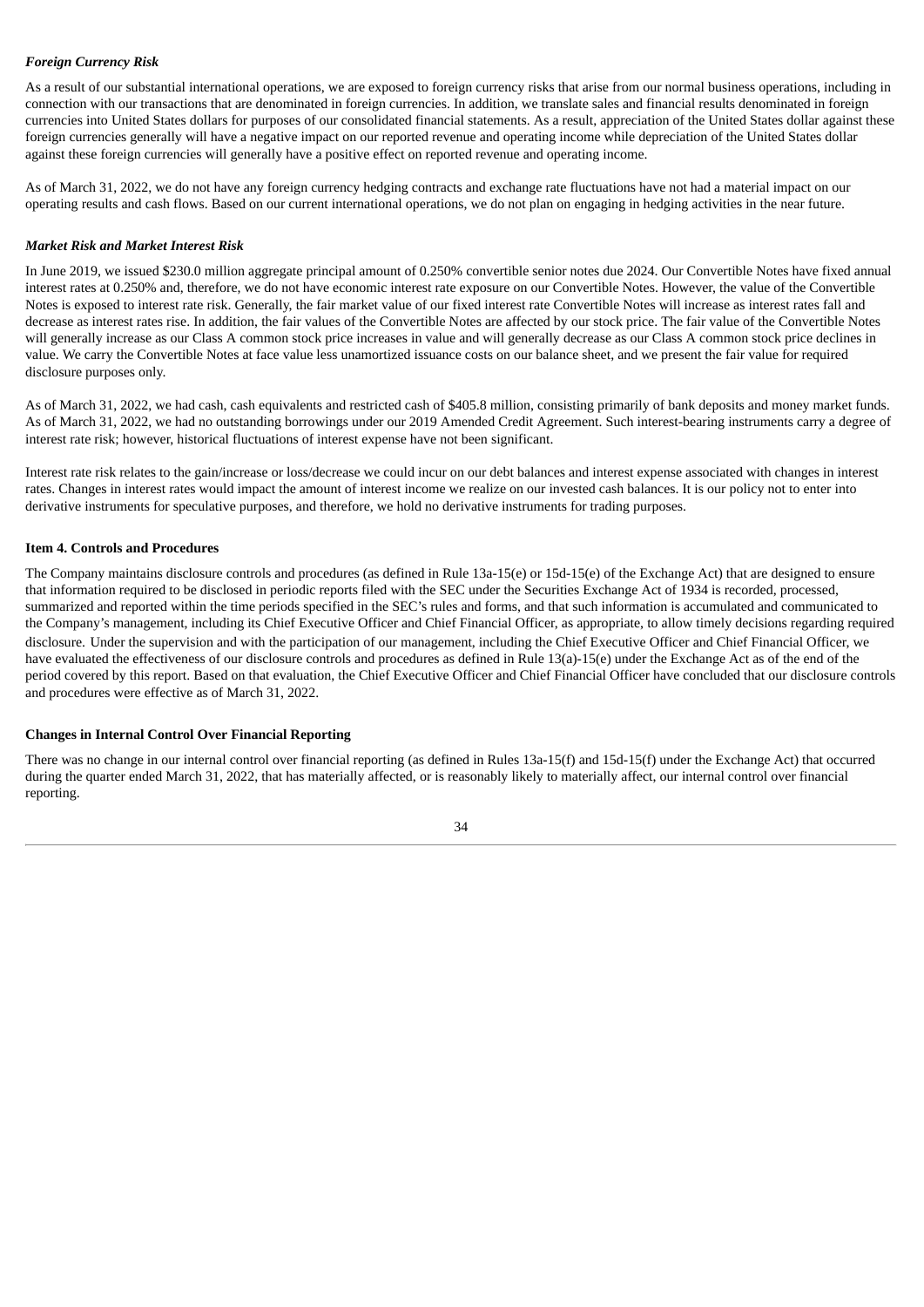#### **PART II – OTHER INFORMATION**

#### <span id="page-34-1"></span><span id="page-34-0"></span>**Item 1. Legal Proceedings**

## *World Programming*

We acquired World Programming Limited and a related company (collectively, "World Programming") in December 2021. In 2010, SAS Institute, Inc. ("SAS") filed an action against World Programing in the United States District Court for the Eastern District of North Carolina (the "NC Court") alleging copyright infringement, breach of contract, fraudulent inducement to contract, and violations of the North Carolina Unfair and Deceptive Trade Practices Act (UDTPA). SAS was unsuccessful on its copyright claims but prevailed on its breach of contract, fraudulent inducement, and UDTPA claims and was awarded damages of \$79.1 million in 2016 (the "NC Judgment"). The NC Court subsequently enjoined World Programming from licensing its WPS Analytics software to new customers for use in the United States until the NC Judgment was satisfied. At the time that we acquired World Programming, World Programming had partially paid the NC Judgment.

In relation to the NC Court order that enjoined World Programming from licensing its WPS Analytics Software to new customers for use in the United States, SAS filed a related matter in California, which resulted in the California court issuing an order that required certain then existing customers of World Programming to direct payment (of their licensing fees for WPS Analytics software) to SAS until the NC Judgment was satisfied.

On January 3, 2022, we paid the outstanding balance of \$65.9 million on the NC Judgment. Despite payment in full, SAS continued to assert that we had not fully satisfied the NC Judgment. The NC Court scheduled a hearing to address this issue for March 3, 2022 (the "March Hearing"). At the March Hearing, the NC Court confirmed that our January 3, 2022 payment fully satisfied the NC Judgment, and lifted the injunction that had enjoined World Programming from licensing its WPS Analytics software to new customers for use in the United States. On March 7, 2022, SAS agreed that the California court order was no longer necessary and together with World Programming, filed a joint notice of satisfaction of the NC Judgment with the California court, thereby allowing customers of World Programming to resume payment of their licensing fees to World Programming directly.

In 2018, SAS filed litigation in the United States District Court for the Eastern District of Texas (the "Texas Court") asserting that World Programming infringed SAS copyrights and patents. SAS voluntarily dismissed with prejudice its patent claims, and the Texas Court entered judgment in favor of World Programming on the copyright claims. SAS appealed the Texas Court judgment to the United States Court of Appeals for the Federal Circuit (the "Court of Appeals"). Oral arguments were held before the Court of Appeal on January 13, 2022. A decision from the Court of Appeals is pending.

#### *Other legal proceedings*

From time to time, we may be subject to other legal proceedings and claims in the ordinary course of business. We have received, and may in the future continue to receive, claims from third parties asserting, among other things, infringement of their intellectual property rights. Future litigation may be necessary to defend ourselves, our partners and our customers by determining the scope, enforceability and validity of third-party proprietary rights, or to establish and enforce our proprietary rights. The results of any current or future litigation cannot be predicted with certainty and regardless of the outcome, litigation can have an adverse impact on us because of defense and settlement costs, diversion of management resources and other factors.

#### <span id="page-34-2"></span>**Item 1A. Risk Factors**

There have been no material changes to the risk factors disclosed in the Company's Annual Report on Form 10-K for the year ended December 31, 2021.

## <span id="page-34-3"></span>**Item 2. Unregistered Sales of Equity Securities and Use of Proceeds**

On March 2, 2022, in connection with our acquisition of Powersim Inc. ("Powersim"), we agreed to issue to the stockholders of Powersim an aggregate of 68,788 shares of the Company's Class A Common Stock, par value \$0.0001 per share, with 34,394 shares issuable on each of March 2, 2023 and March 2, 2024, subject to potential reduction in certain circumstances. All shares are subject to customary securities law restrictions on transferability. All shares were issued without registration under the Securities Act of 1933, as amended (the "Securities Act"), pursuant to Section 4(a)(2) of the Securities Act. Powersim's existing stockholders provided customary representations for a private placement of securities and agreed to customary restrictions on transferability.

#### <span id="page-34-4"></span>**Item 3. Defaults Upon Senior Securities**

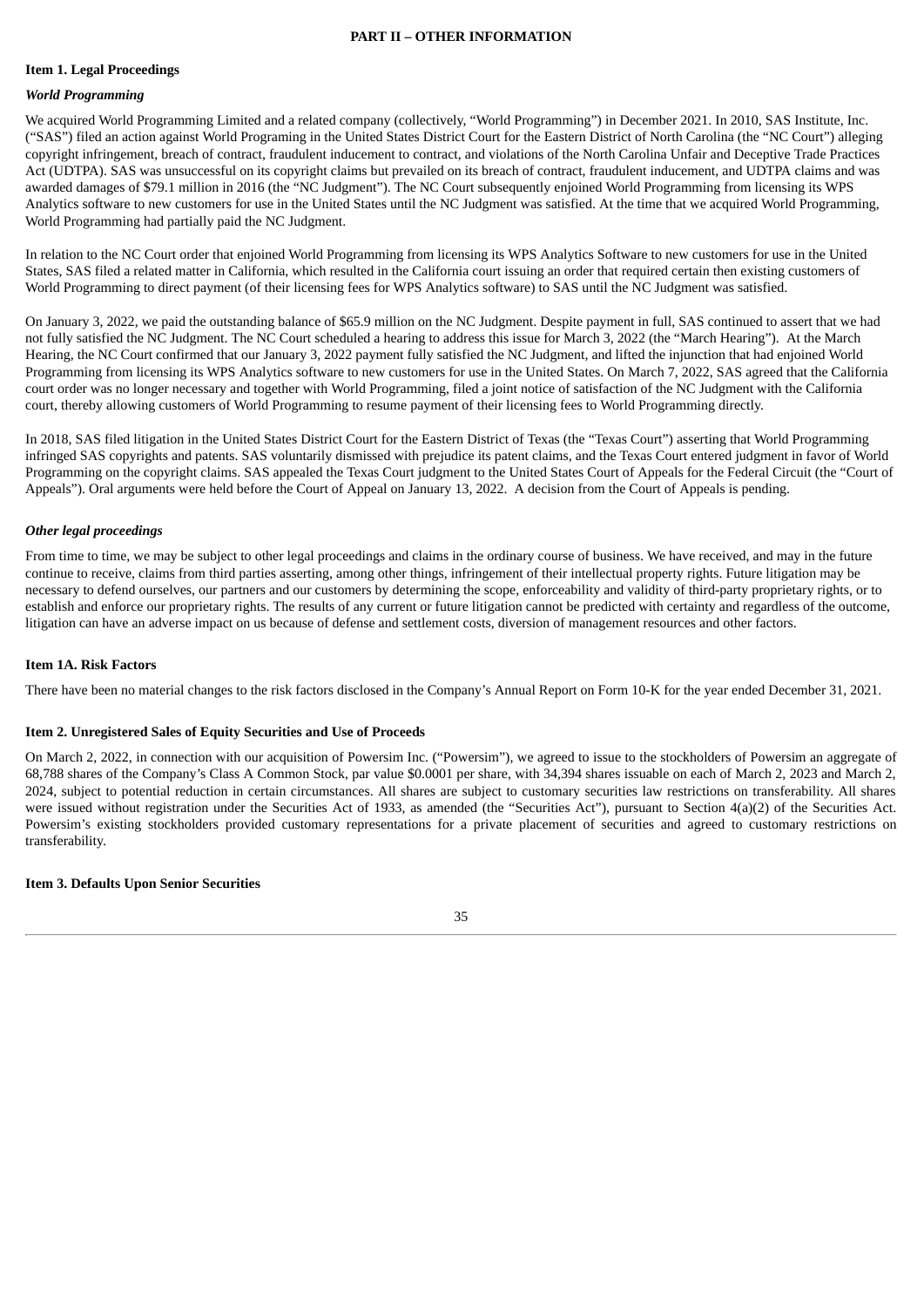Not applicable.

# <span id="page-35-0"></span>**Item 4. Mine Safety Disclosures**

Not applicable.

# <span id="page-35-1"></span>**Item 5. Other Information**

Not applicable.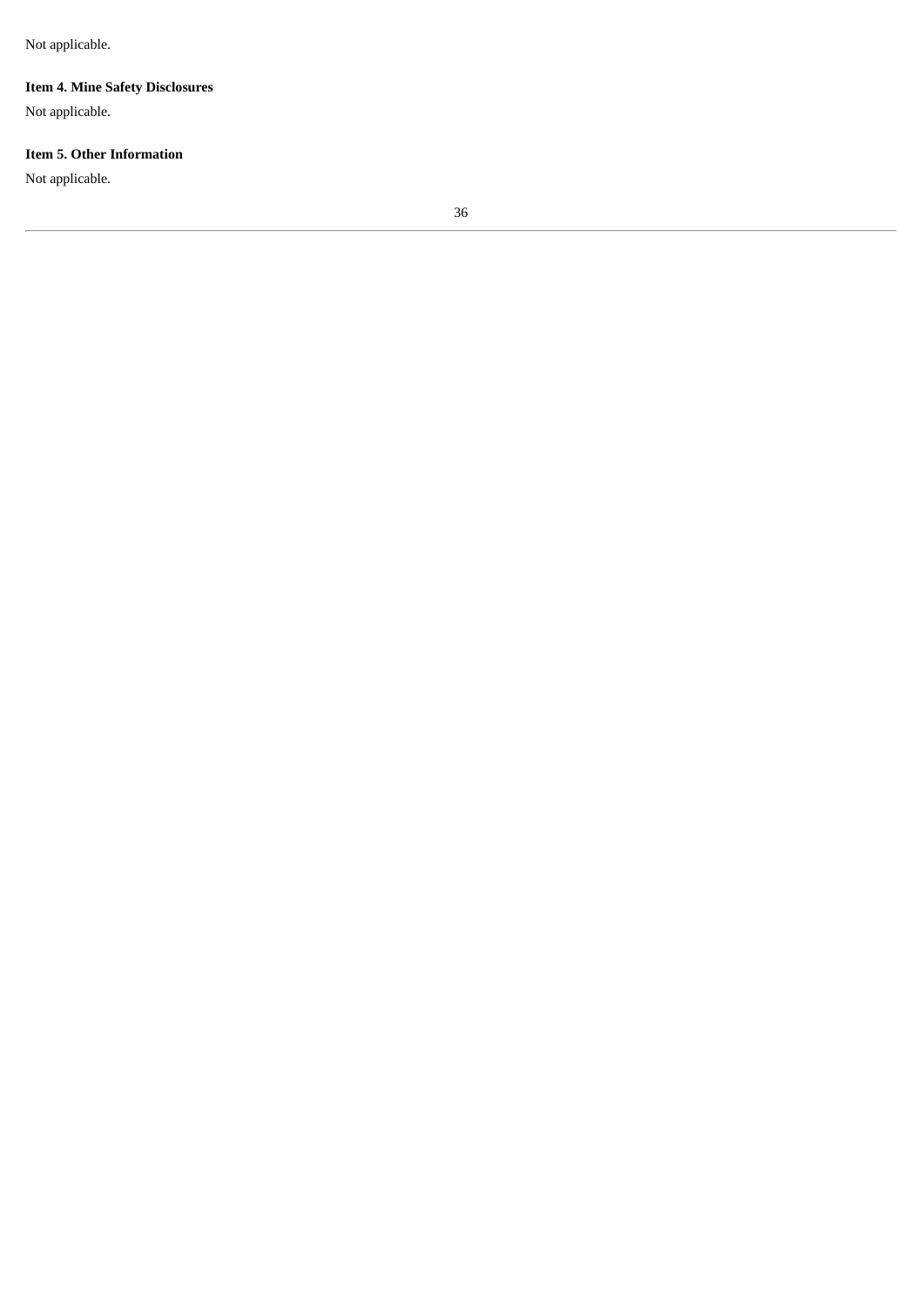## <span id="page-36-0"></span>**Item 6. Exhibits**

| No.        | <b>Description</b>                                                                                                                                                                                              |
|------------|-----------------------------------------------------------------------------------------------------------------------------------------------------------------------------------------------------------------|
| $31.1*$    | Certification of the Chief Executive Officer of Altair Engineering Inc. pursuant to Rule 13a-14(a)/Rule 15d-14(a) under the<br>Securities Exchange Act of 1934, as amended                                      |
| $31.2*$    | Certification of the Chief Financial Officer of Altair Engineering Inc. pursuant to Rule 13a-14(a)/Rule 15d-14(a) under the<br>Securities Exchange Act of 1934, as amended                                      |
| $32.1***$  | Certification of the Chief Executive Officer and Chief Financial Officer of Altair Engineering Inc. pursuant to 18 U.S.C. Section<br>1350, as adopted pursuant to Section 906 of the Sarbanes-Oxley Act of 2002 |
| $101.INS*$ | Inline XBRL Instance Document - the instance document does not appear in the Interactive Data File because its XBRL tags are<br>embedded within the Inline XBRL document.                                       |
| 101.SCH*   | Inline XBRL Taxonomy Extension Schema Document                                                                                                                                                                  |
| $101.CAL*$ | Inline XBRL Taxonomy Extension Calculation Linkbase Document                                                                                                                                                    |
| 101.DEF*   | Inline XBRL Taxonomy Extension Definition Linkbase Document                                                                                                                                                     |
| $101.LAB*$ | Inline XBRL Taxonomy Extension Label Linkbase Document                                                                                                                                                          |
| 101.PRE*   | Inline XBRL Taxonomy Extension Presentation Linkbase Document                                                                                                                                                   |
| 104        | Cover Page Interactive Data File (formatted as Inline XBRL and contained in Exhibits 101).                                                                                                                      |

\* Filed herewith.

\*\* The certifications furnished in Exhibit 32.1 hereto are deemed to accompany this Quarterly Report on Form 10-Q and will not be deemed "filed" for purposes of Section 18 of the Securities Exchange Act of 1934, as amended, except to the extent that the registrant specifically incorporates it by reference.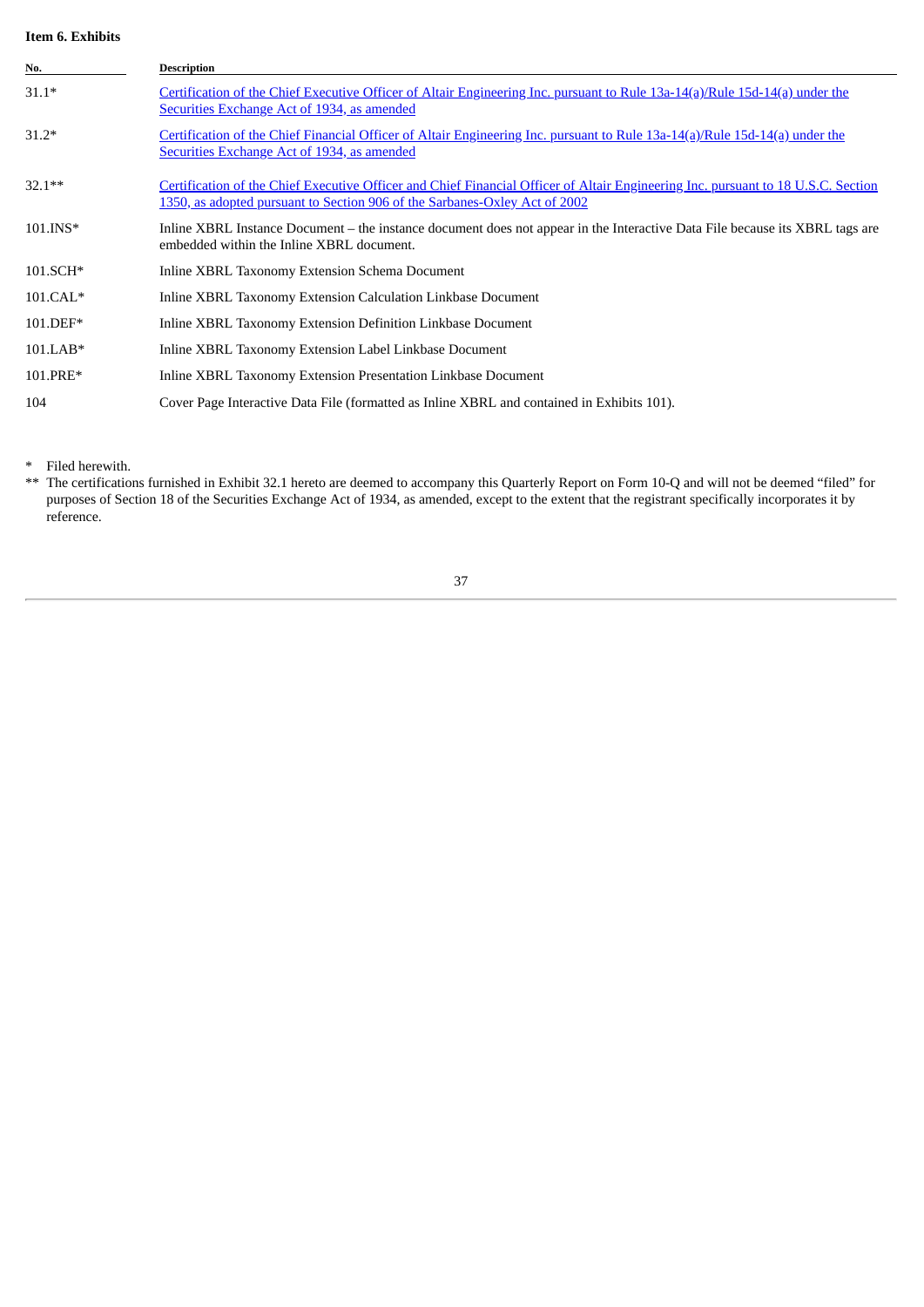## **SIGNATURES**

<span id="page-37-0"></span>Pursuant to the requirements of the Securities Exchange Act of 1934, the registrant has duly caused this report to be signed on its behalf by the undersigned thereunto duly authorized.

Date: May 5, 2022

Date: May 5, 2022

# **ALTAIR ENGINEERING INC.**

Date: May 5, 2022 By: /s/ James Scapa James R. Scapa Chief Executive Officer (Principal Executive Officer)

By: /s/ Matthew Brown

Matthew Brown Chief Financial Officer (Principal Financial Officer)

# By: /s/ Brian Gayle

Brian Gayle Senior Vice President, Chief Accounting Officer (Principal Accounting Officer)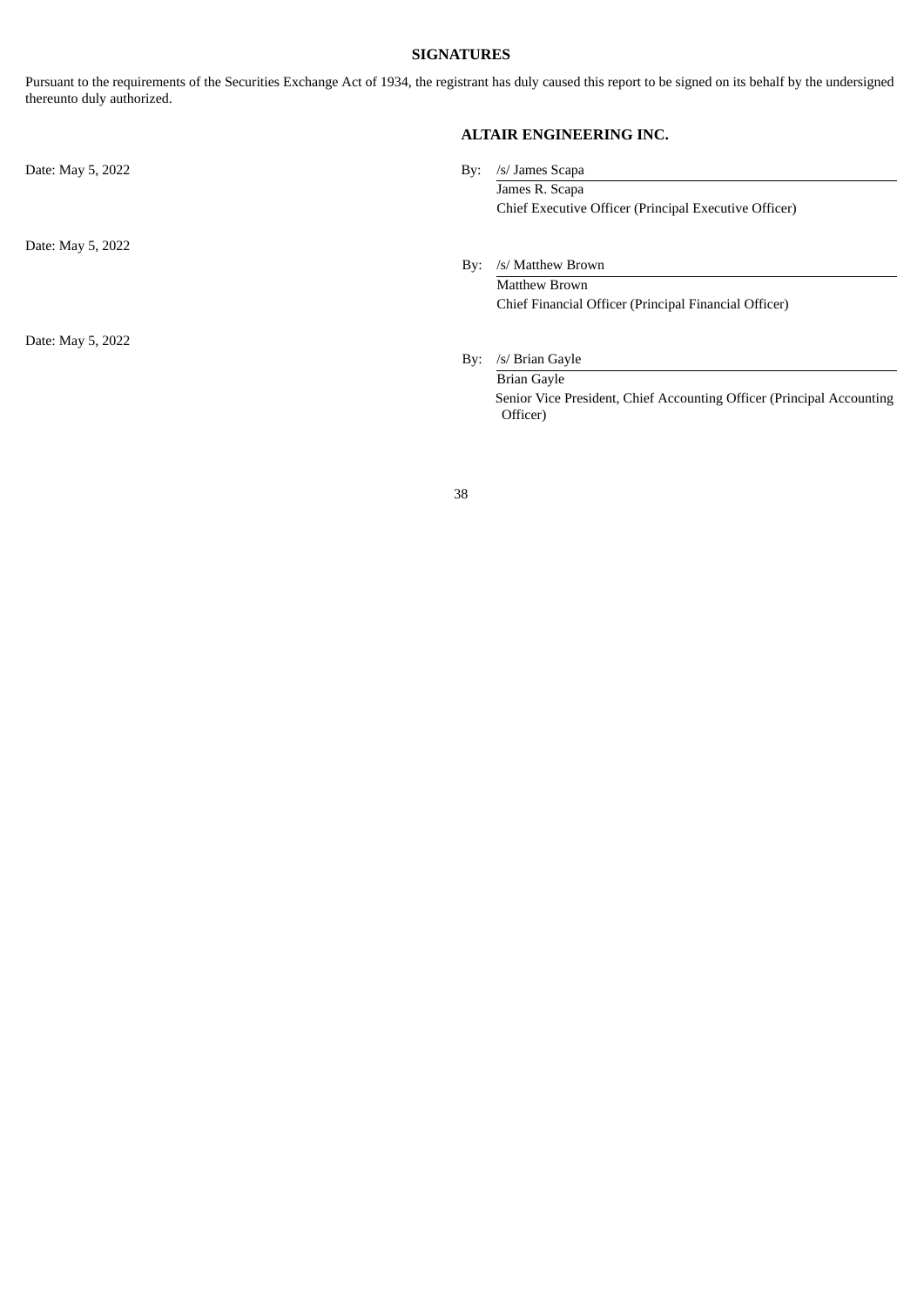## **CERTIFICATION PURSUANT TO RULES 13a-14(a) AND 15d-14(a) UNDER THE SECURITIES EXCHANGE ACT OF 1934, AS ADOPTED PURSUANT TO SECTION 302 OF THE SARBANES-OXLEY ACT OF 2002**

<span id="page-38-0"></span>I, James R. Scapa, certify that:

1. I have reviewed this quarterly report on Form 10-Q of Altair Engineering Inc.;

2. Based on my knowledge, this report does not contain any untrue statement of a material fact or omit to state a material fact necessary to make the statements made, in light of the circumstances under which such statements were made, not misleading with respect to the period covered by this report;

3. Based on my knowledge, the financial statements, and other financial information included in this report, fairly present in all material respects the financial condition, results of operations and cash flows of the registrant as of, and for, the periods presented in this report;

4. The registrant's other certifying officer and I are responsible for establishing and maintaining disclosure controls and procedures (as defined in Exchange Act Rules 13a-15(e) and 15d-15(e)) and internal control over financial reporting (as defined in Exchange Act Rules 13a-15(f) and 15d-15(f)) for the registrant and have:

a) Designed such disclosure controls and procedures, or caused such disclosure controls and procedures to be designed under our supervision, to ensure that material information relating to the registrant, including its consolidated subsidiaries, is made known to us by others within those entities, particularly during the period in which this report is being prepared;

b) Designed such internal control over financial reporting, or caused such internal control over financial reporting to be designed under our supervision, to provide reasonable assurance regarding the reliability of financial reporting and the preparation of financial statements for external purposes in accordance with generally accepted accounting principles;

c) Evaluated the effectiveness of the registrant's disclosure controls and procedures and presented in this report our conclusions about the effectiveness of the disclosure controls and procedures, as of the end of the period covered by this report based on such evaluation; and

d) Disclosed in this report any change in the registrant's internal control over financial reporting that occurred during the registrant's most recent fiscal quarter (the registrant's fourth fiscal quarter in the case of an annual report) that has materially affected, or is reasonably likely to materially affect, the registrant's internal control over financial reporting; and

5. The registrant's other certifying officer and I have disclosed, based on our most recent evaluation of internal control over financial reporting, to the registrant's auditors and the audit committee of registrant's board of directors (or persons performing the equivalent functions):

a) All significant deficiencies and material weaknesses in the design or operation of internal control over financial reporting which are reasonably likely to adversely affect the registrant's ability to record, process, summarize and report financial information; and

b) Any fraud, whether or not material, that involves management or other employees who have a significant role in the registrant's internal control over financial reporting.

/s/ James Scapa

James R. Scapa Chief Executive Officer *(Principal Executive Officer)*

May 5, 2022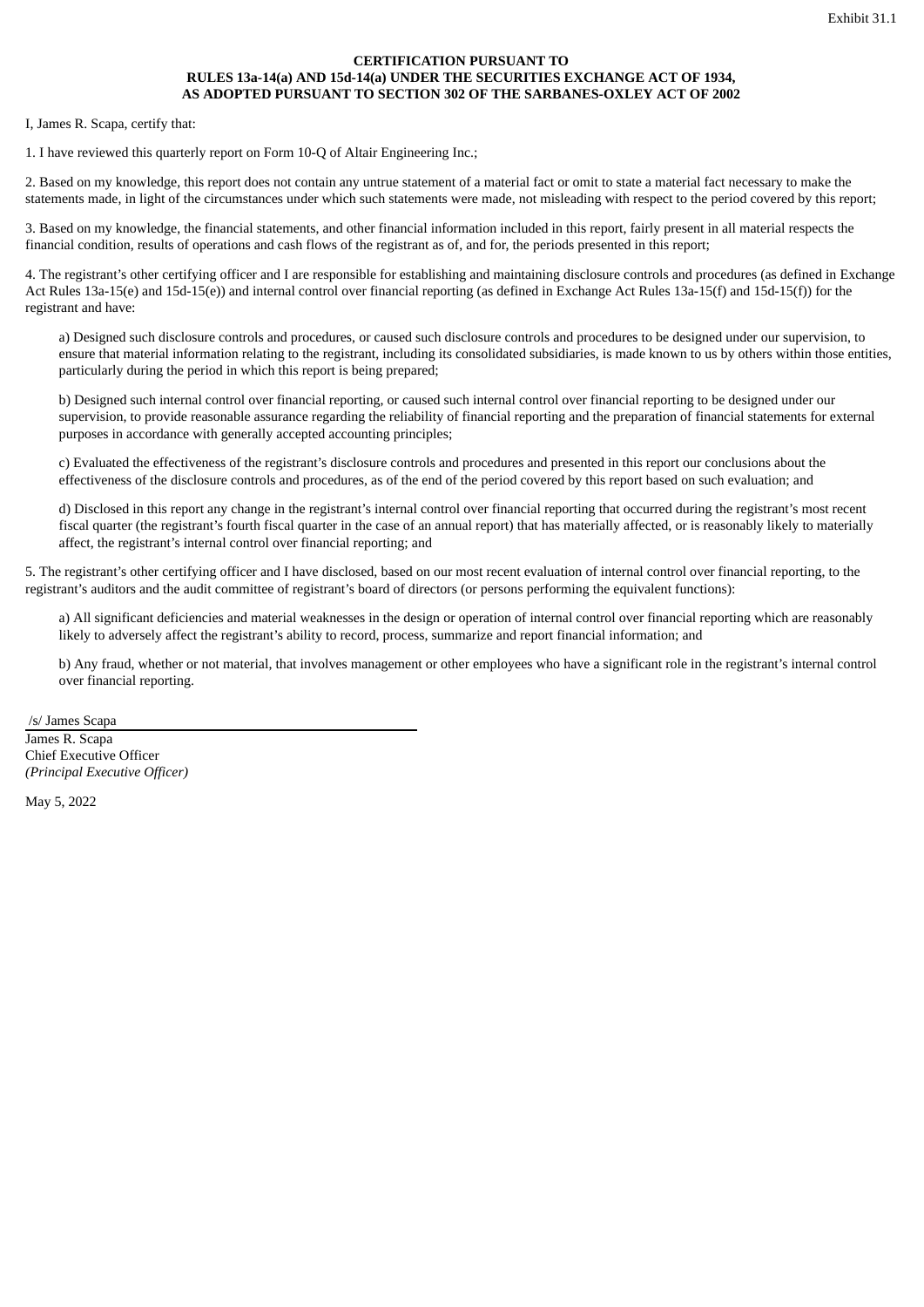## **CERTIFICATION PURSUANT TO RULES 13a-14(a) AND 15d-14(a) UNDER THE SECURITIES EXCHANGE ACT OF 1934, AS ADOPTED PURSUANT TO SECTION 302 OF THE SARBANES-OXLEY ACT OF 2002**

<span id="page-39-0"></span>I, Matthew Brown, certify that:

1. I have reviewed this quarterly report on Form 10-Q of Altair Engineering Inc.;

2. Based on my knowledge, this report does not contain any untrue statement of a material fact or omit to state a material fact necessary to make the statements made, in light of the circumstances under which such statements were made, not misleading with respect to the period covered by this report;

3. Based on my knowledge, the financial statements, and other financial information included in this report, fairly present in all material respects the financial condition, results of operations and cash flows of the registrant as of, and for, the periods presented in this report;

4. The registrant's other certifying officer and I are responsible for establishing and maintaining disclosure controls and procedures (as defined in Exchange Act Rules 13a-15(e) and 15d-15(e)) and internal control over financial reporting (as defined in Exchange Act Rules 13a-15(f) and 15d-15(f)) for the registrant and have:

a) Designed such disclosure controls and procedures, or caused such disclosure controls and procedures to be designed under our supervision, to ensure that material information relating to the registrant, including its consolidated subsidiaries, is made known to us by others within those entities, particularly during the period in which this report is being prepared;

b) Designed such internal control over financial reporting, or caused such internal control over financial reporting to be designed under our supervision, to provide reasonable assurance regarding the reliability of financial reporting and the preparation of financial statements for external purposes in accordance with generally accepted accounting principles;

c) Evaluated the effectiveness of the registrant's disclosure controls and procedures and presented in this report our conclusions about the effectiveness of the disclosure controls and procedures, as of the end of the period covered by this report based on such evaluation; and

d) Disclosed in this report any change in the registrant's internal control over financial reporting that occurred during the registrant's most recent fiscal quarter (the registrant's fourth fiscal quarter in the case of an annual report) that has materially affected, or is reasonably likely to materially affect, the registrant's internal control over financial reporting; and

5. The registrant's other certifying officer and I have disclosed, based on our most recent evaluation of internal control over financial reporting, to the registrant's auditors and the audit committee of registrant's board of directors (or persons performing the equivalent functions):

a) All significant deficiencies and material weaknesses in the design or operation of internal control over financial reporting which are reasonably likely to adversely affect the registrant's ability to record, process, summarize and report financial information; and

b) Any fraud, whether or not material, that involves management or other employees who have a significant role in the registrant's internal control over financial reporting.

/s/ Matthew Brown Matthew Brown Chief Financial Officer *(Principal Financial Officer)*

May 5, 2022